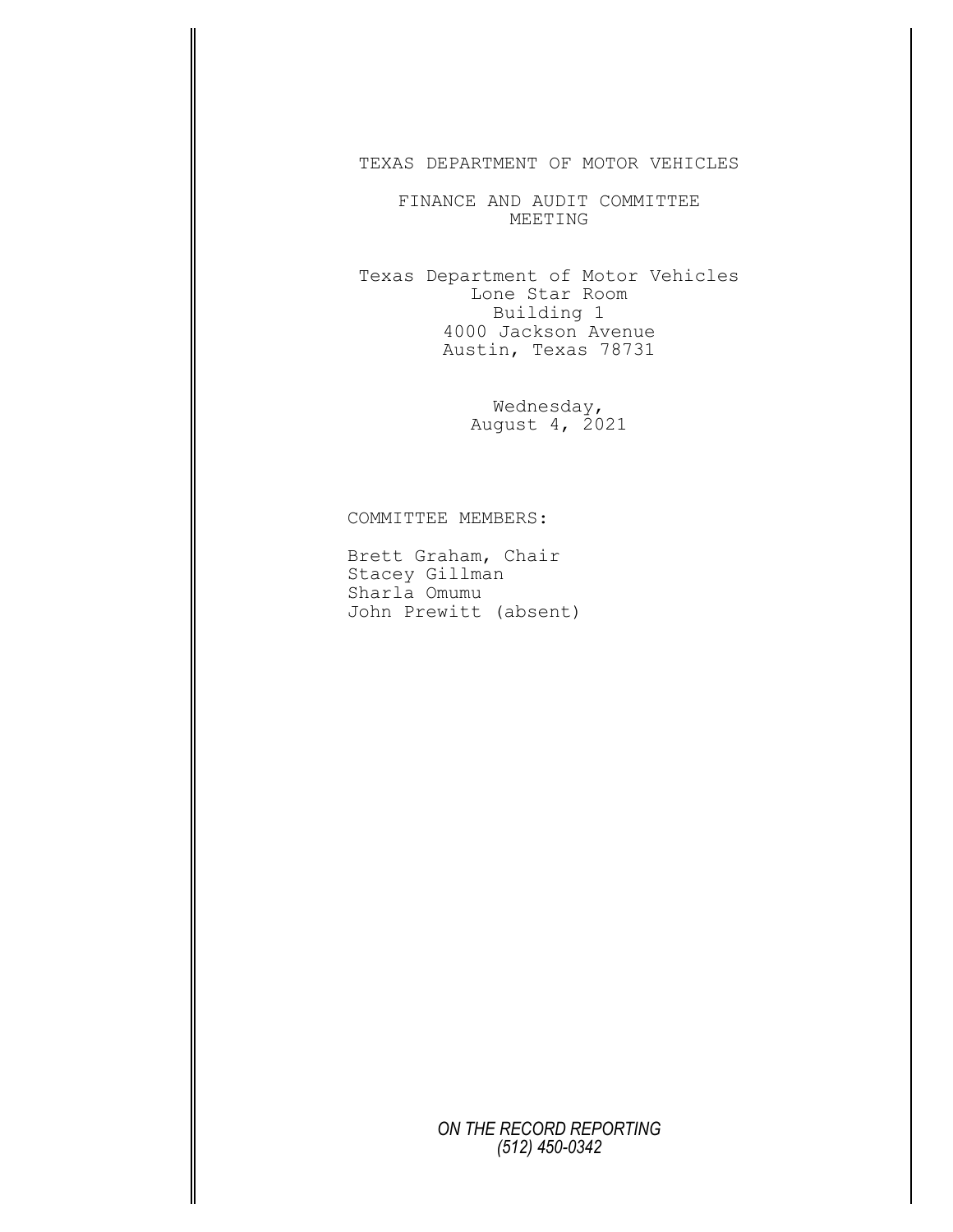|       |                | INDEX                                                                                                                                                                                                                                                 |                 |
|-------|----------------|-------------------------------------------------------------------------------------------------------------------------------------------------------------------------------------------------------------------------------------------------------|-----------------|
|       | AGENDA ITEM    |                                                                                                                                                                                                                                                       | PAGE            |
| $1$ . |                | Roll Call and Establishment of Quorum                                                                                                                                                                                                                 | 7               |
| $2$ . |                | Pledges of Allegiance - U.S. and Texas                                                                                                                                                                                                                | $7\overline{ }$ |
| 3.    | Director<br>Α. | Comments and Announcements from Committee<br>Chair, Committee Members, and Executive<br>Execution of Amendment No. 2 to the<br>Contract with Southwest Research<br>Institute (SwRI) for Commercial<br>Vehicle Information Exchange Window<br>Services | 8               |
|       | B.             | Introduction of New Director of Purchasing                                                                                                                                                                                                            | 12 <sup>°</sup> |
| 4.    |                | Consideration and Possible Recommendation for<br>Action to the Full Board and Briefings:                                                                                                                                                              |                 |
|       | Α.             | TxDOT Interagency Contract FY 2022-2023<br>(ACTION ITEM)                                                                                                                                                                                              | 13              |
|       | B.             | San Antonio Lease (ACTION ITEM)                                                                                                                                                                                                                       | 19              |
|       | $\mathbb{C}$ . | FY 2022 Recommended Annual Operating<br>Budget (ACTION ITEM)                                                                                                                                                                                          | 23              |
|       | $D$ .          | Third Quarter Financial Report ending<br>May 31, 2021 (BRIEFING ONLY)                                                                                                                                                                                 | 28              |
|       | Ε.             | Texas Comptroller of Public Accounts<br>Post-Payment Audit of TxDMV (BRIEFING ONLY)                                                                                                                                                                   | 33              |
|       | $F$ .          | FY 2022 First Six-Month Internal Audit<br>Plan and Risk Assessment Report<br>(ACTION ITEM)                                                                                                                                                            | 35              |
|       | G.             | Internal Audit Division Status Update<br>(BRIEFING ONLY)<br>- Peer Review Report                                                                                                                                                                      | 59              |
| 5.    |                | CLOSED SESSION<br>The Committee may enter into closed session<br>under one or more of the following provisions<br>of the Texas Open Meetings Act, Government Code<br>Chapter 551:<br>Section 551.071<br>Section 551.074<br>Section 551.076            |                 |
|       |                | ON THE RECORD REPORTING<br>(512) 450-0342                                                                                                                                                                                                             |                 |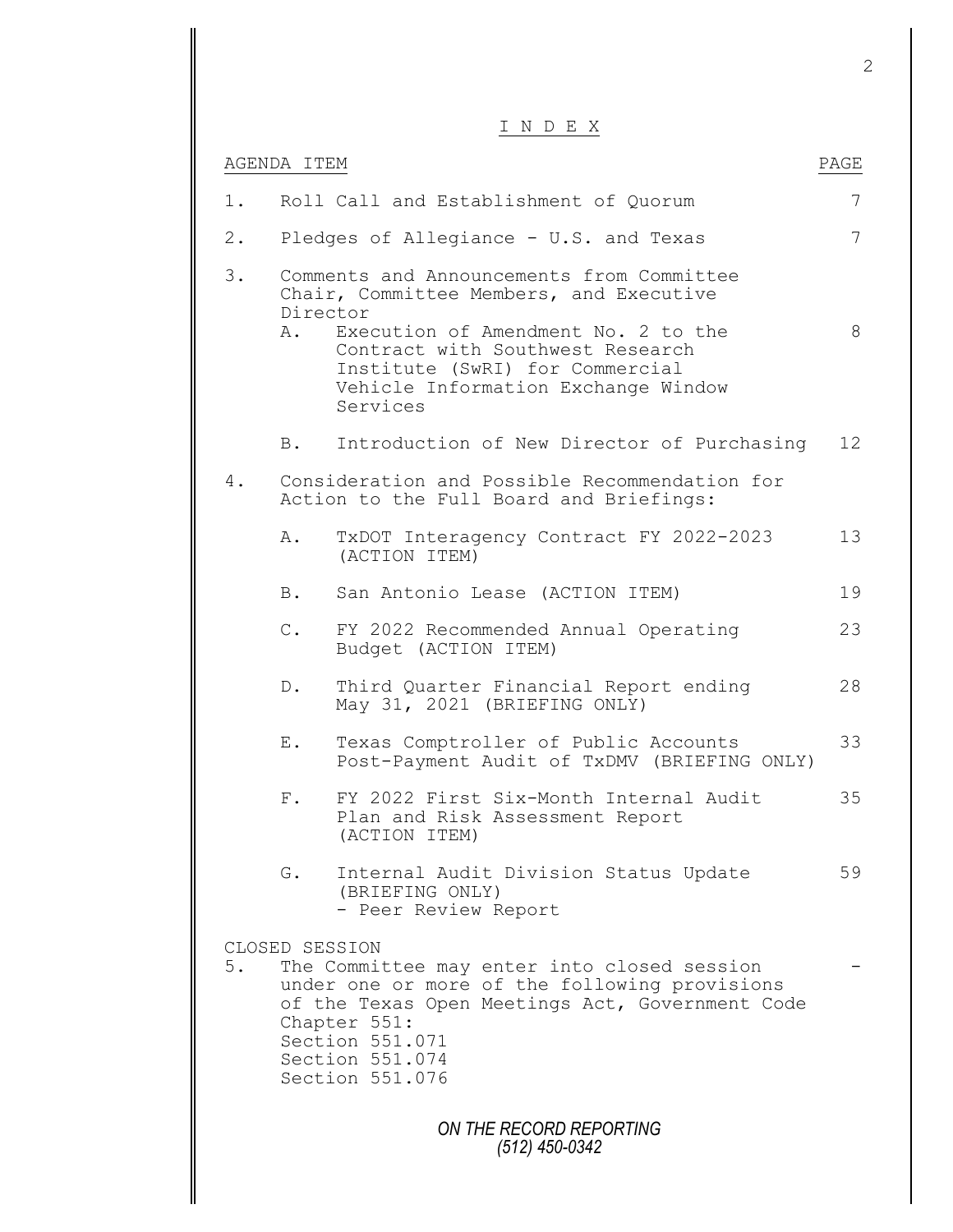Section 551.089 6. Action Items from Closed Session none 7. Public Comment none 8. Adjournment 70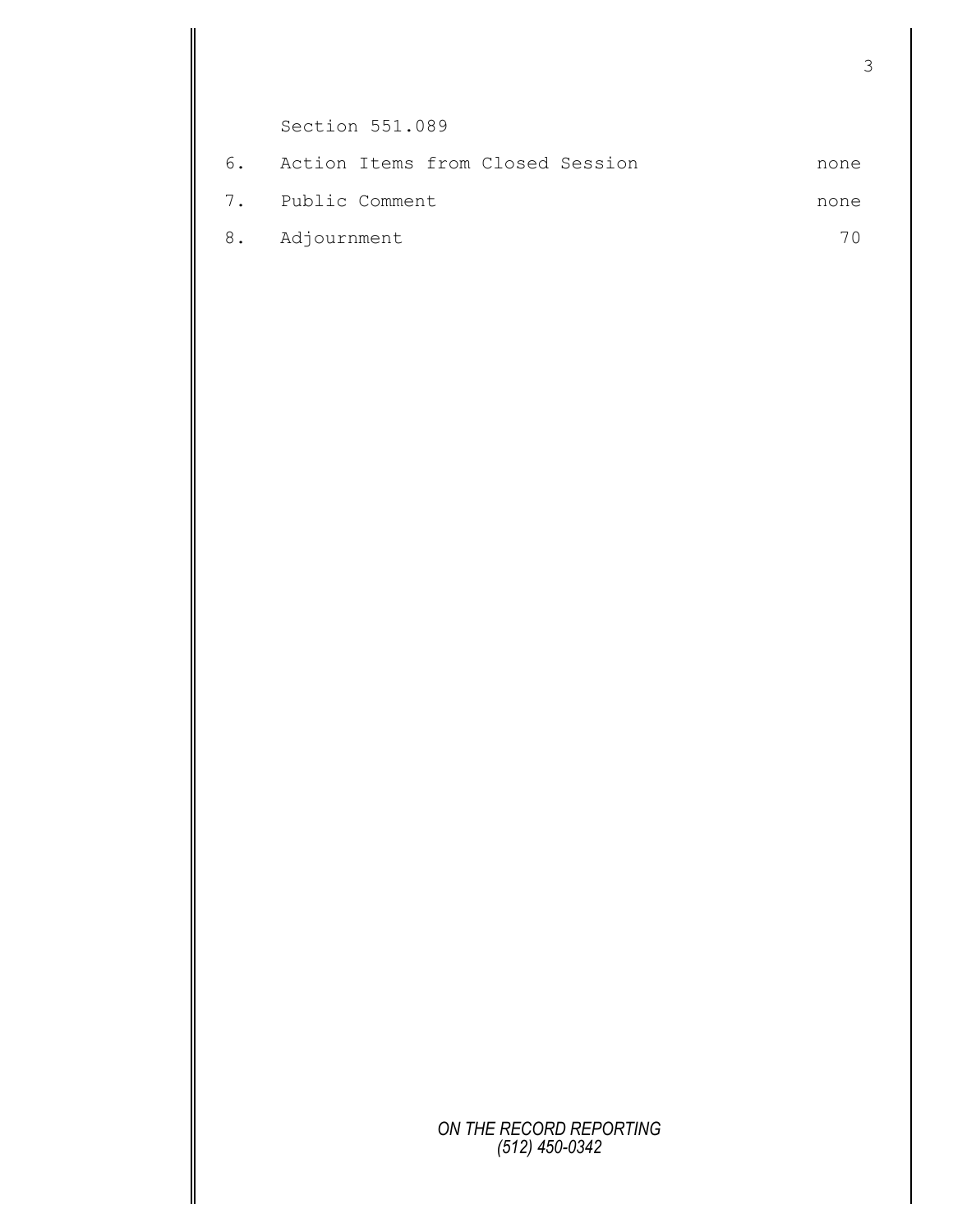|                 | 4                                                           |
|-----------------|-------------------------------------------------------------|
| $\mathbf 1$     | P R O C E E D I N G S                                       |
| $\mathbf{2}$    | MR. GRAHAM: Well, good afternoon, everyone.<br>It           |
| 3               | is an exciting day at DMV. It's our first Board hearing on  |
| 4               | site in quite some time. But I don't know. Hopefully,       |
| 5               | we're not rusty, but we'll get through it.                  |
|                 |                                                             |
| 6               | So, but it's great to be back and I know we all             |
| $7\phantom{.0}$ | are just hoping we can continue down this path and stay the |
| 8               | course. So, fingers crossed.                                |
| $\mathsf 9$     | My name is Brett Graham, and I am pleased to                |
| 10              | open the Finance and Audit Committee of the Board of the    |
| 11              | Department of Motor Vehicles. It is -- I forgot where the   |
| 12              | clock is $-2:07$ p.m., and I'm now calling the Board        |
| 13              | Meeting for August 14, 2021, to order.                      |
| 14              | I want to note for the record that the public               |
| 15              | notice of this meeting containing all items on the agenda   |
| 16              | was filed with the Office of the Secretary of the State on  |
| 17              | July 27, 2021. This meeting is being held by                |
| 18              | videoconference. That is, it's still being held by          |
| 19              | videoconference -- both? Okay, it is being held by          |
| 20              | videoconference call, as authorized under Section 551.127   |
| 21              | Government Code.                                            |
| 22              | Board Member Prewitt was going to try to                    |
| 23              | participate, but will not be able to, and certainly, our    |
| 24              | thoughts and our prayers continue to go out to Member       |
| 25              | Prewitt and family for his continued healing, and I'm sure  |
|                 | ON THE RECORD REPORTING<br>(512) 450-0342                   |

 $\mathbf{I}$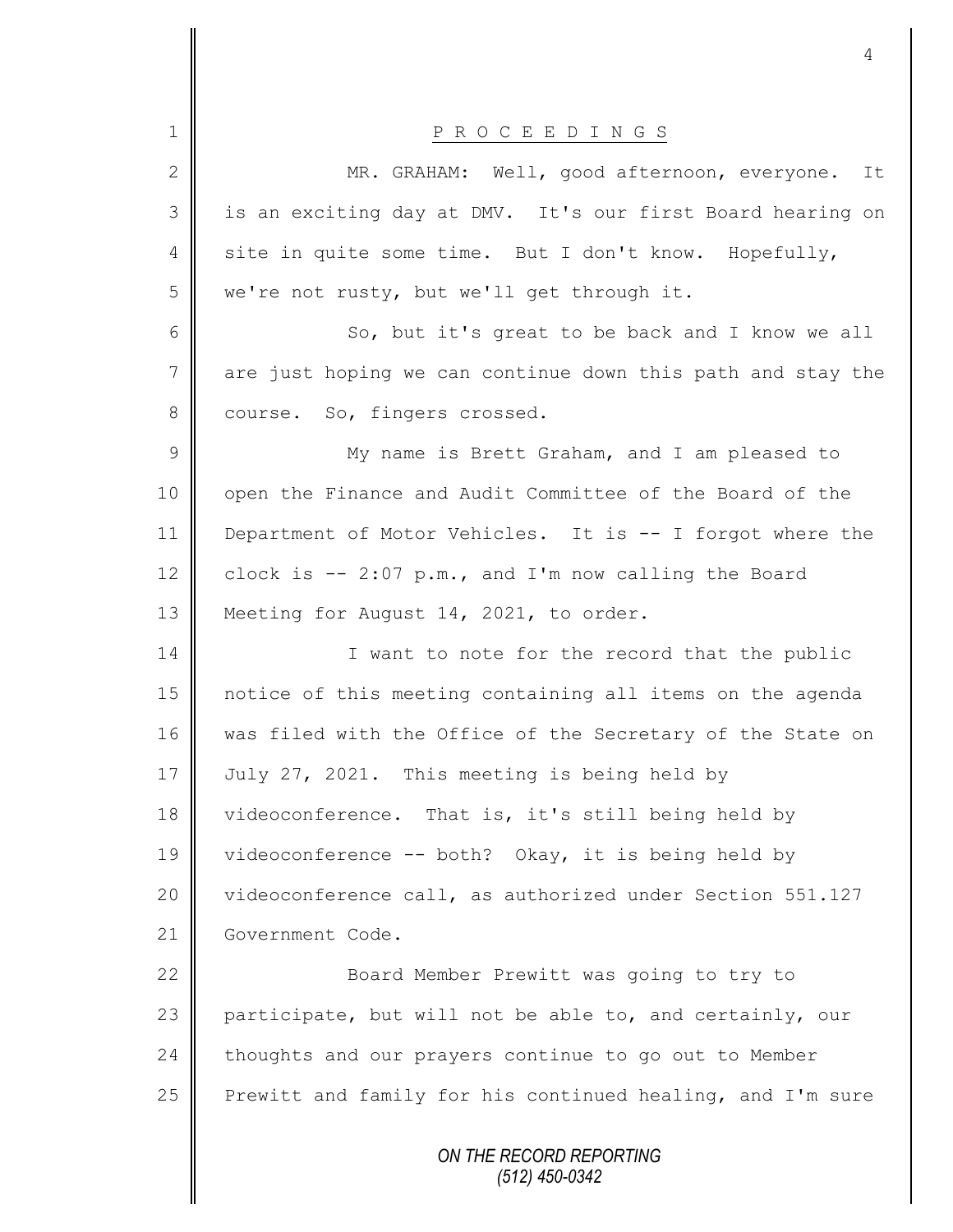*ON THE RECORD REPORTING* 1 | will be back soon. We miss you, sir. 2 || Board Members Gillman, Omumu, and I are here in 3 Austin at Department's Headquarters Office located at 4000 4 Jackson Avenue, Building 1, Lone Star Conference Room.  $5 \parallel$  The Austin location is open and available to the public. 6 Before we begin today's meeting, please place 7 all cell phones and other communication devices in a 8 silent mode. And please, as a courtesy to others, do not 9 carry on side conversations or other activities in the 10 meeting room. 11 | If you wish to address the Board or speak on an 12 agenda item during today's meeting, please complete the 13 speaker's sheet at the registration table or send an 14 e-mail to gco general@txdmv.gov. Please identify in your 15 | e-mail the specific item you're interested in commenting 16 on, your name and address, and whether you're representing 17 anyone or speaking for yourself. 18 | If your comment is not pertaining to a specific 19 agenda item, we will take your comment during the general 20 public comment portion of the meeting. In accordance with 21 the Department administrative rule, comments to the Board 22 || will be limited to three minutes. 23 | To assist each speaker, a timer has been 24 provided. The timer light will be green for the first two 25 | minutes, yellow for one minute, and a red for when your

*(512) 450-0342*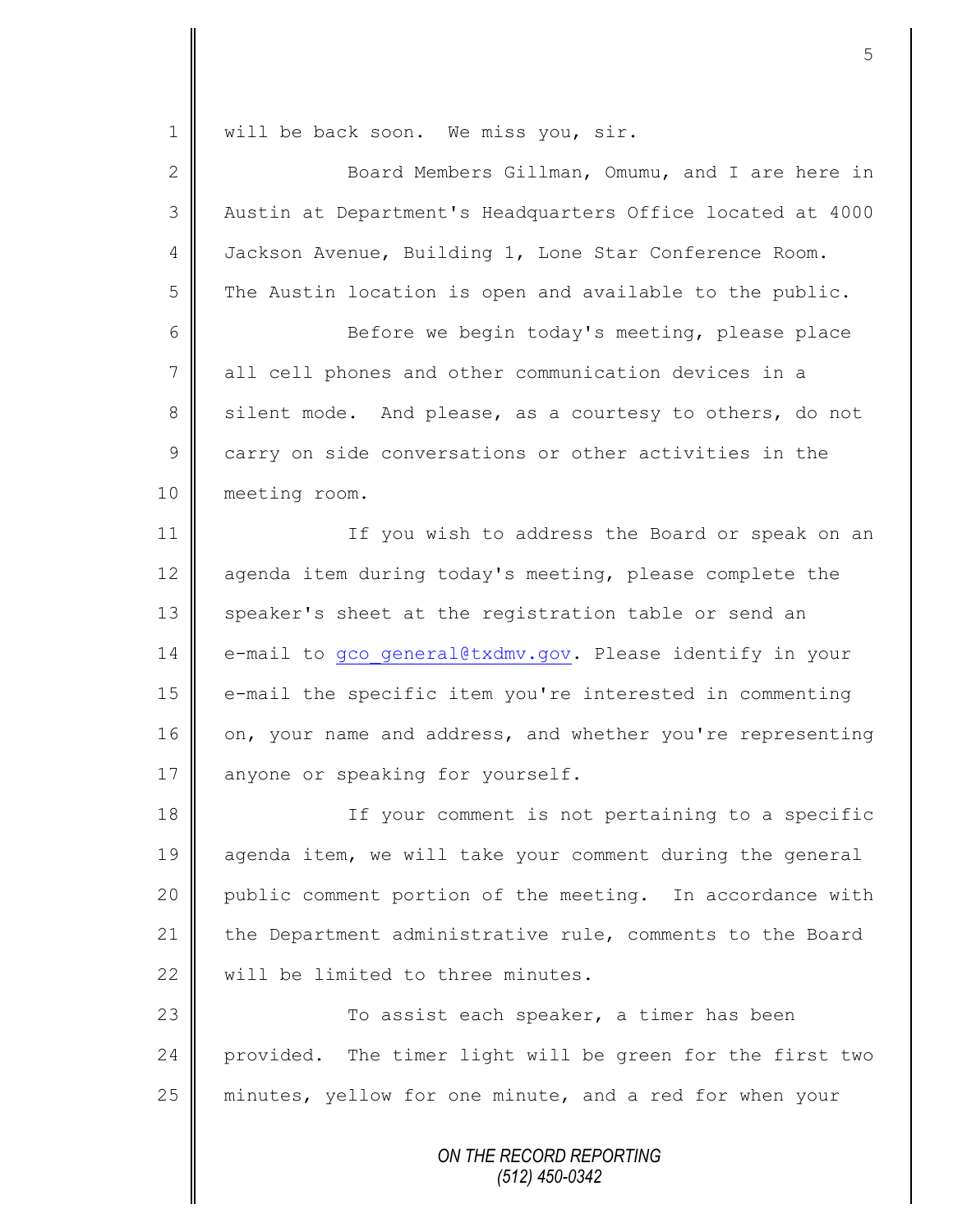1 time is over. Individuals cannot accumulate time from 2 | other speakers. Comments should be pertinent to the 3 | issues stated on the comment sheet. When addressing the 4 Board, please state your name and affiliation for the 5 record.

6 There are a few things that will assist in 7 making the meeting run smoother and assist the court 8 reporter in getting an accurate record. Please identify 9 | yourselves before speaking, speak clearly, do not speak 10 | over others, please ask the Chairman to proceed, and be 11 | sure to get recognized before speaking.

12 || I would like to also thank our court reporter 13 | who is transcribing this meeting. To make sure we have an 14 accurate report of the meeting, it is very important that 15 Board members and anyone presenting today identify 16 themselves before speaking and speak clearly and slowly.

18 Before we begin today, I'd like to remind all 19 the presenters and those in attendance of the rules of 20 | conduct at our meetings. Department's rules, Section 21 | 206.22, the Board Chair is given authority to supervise 22 the conduct of meetings. This includes authority to 23 determine when a speaker is being disruptive of the 24 meeting or is otherwise violating the timing or  $25$  | presentation rules I just discussed.

17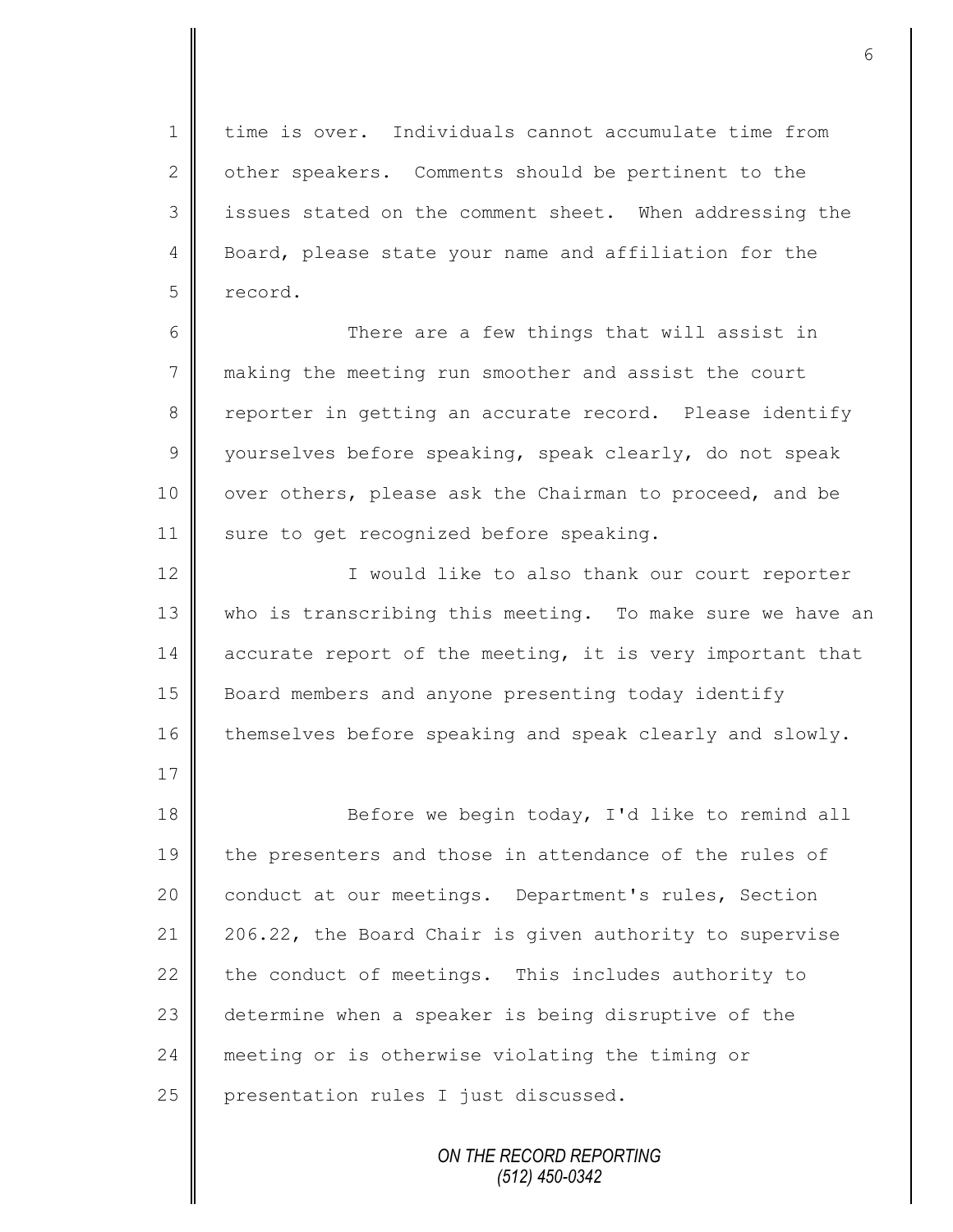*ON THE RECORD REPORTING (512) 450-0342* 1 || The posted agenda has stated a quorum of the 2 Board may be present at this meeting. However, Board 3 members who are not members of the Finance and Audit 4 Committee will not vote on any Committee agenda items 5 | today, nor will any Board action be taken. It's my 6 understanding that there are no other Board members 7 present today. 8 With that, I will move to Agenda 1, Roll Call 9 and Establishment of Quorum. And now, I'd like to have a 10 || roll call. Please respond verbally when I call your name. 11 Board Member Gillman, are you here? 12 MS. GILLMAN: Present. 13 MR. GRAHAM: Board Member Omumu? 14 || MS. OMUMU: Present. 15 || MR. GRAHAM: And let the record reflect that I, 16 Brett Graham, am here, too. We have a quorum. Also, let  $17$  the record reflect that Member Prewitt is absent today. 18 We will now go to Agenda Item 2, Pledges of 19 Allegiances. With that, I will ask all to stand and honor 20 | our country and our state with the Pledges of Allegiance. 21 I believe Board Member Omumu will begin with the United 22 State Pledge. 23 (The Pledge of Allegiance was recited.) 24 MR. GRAHAM: And Member Gillman will present  $25$  the Texas Pledge.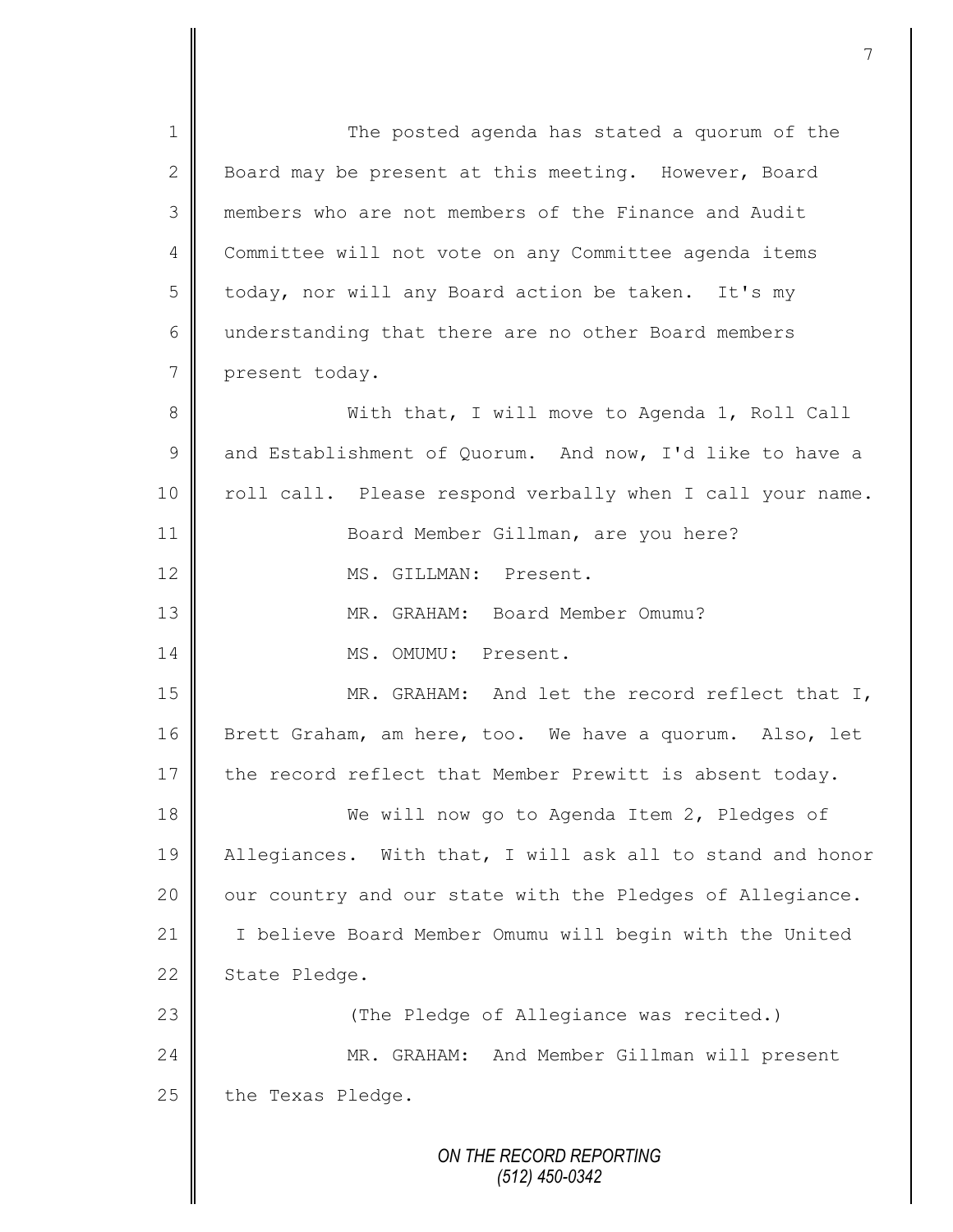| $\mathbf 1$     | (The Texas Pledge was recited.)                            |
|-----------------|------------------------------------------------------------|
| 2               | MR. GRAHAM: Thank you. With that, we'll move               |
| 3               | to Agenda Item 3, Comments and Announcement from Committee |
| 4               | Chair, Members, and the Executive Director.                |
| 5               | And I'll turn it over to the Executive                     |
| 6               | Director, Whitney Brewster at this time.                   |
| $7\phantom{.0}$ | MS. BREWSTER: Thank you. And thank you,                    |
| $\,8\,$         | Chairman and thank you, Members. It's great to see         |
| $\mathcal{G}$   | everyone. Thank you for the opportunity to provide a       |
| 10              | couple of comments this afternoon.                         |
| 11              | The first thing, Item 3A. This is the                      |
| 12              | execution of Amendment Number 2 to the contract with       |
| 13              | Southwest Research Institute, or SwRI, for the Commercial  |
| 14              | Vehicle Information Exchange Window. And that's CVIEW,     |
| 15              | for those who don't know those acronyms. I just want to    |
| 16              | make sure that we don't speak in acronyms today.           |
| 17              | This is a briefing item. The materials you can             |
| 18              | find on page 6 of your Finance and Audit Committee books.  |
| 19              | Under the board's contract approval procedures -- and you  |
| 20              | can see a copy of those in the Board books on page 49 --   |
| 21              | the Chairman is authorized to grant a request from the     |
| 22              | Executive Director to sign a contract that requires Board  |
| 23              | approval if the Department needs to under an emergency     |
| 24              | basis. And emergency procurements include an               |
| 25              | unforeseeable situation.                                   |
|                 |                                                            |

Ш II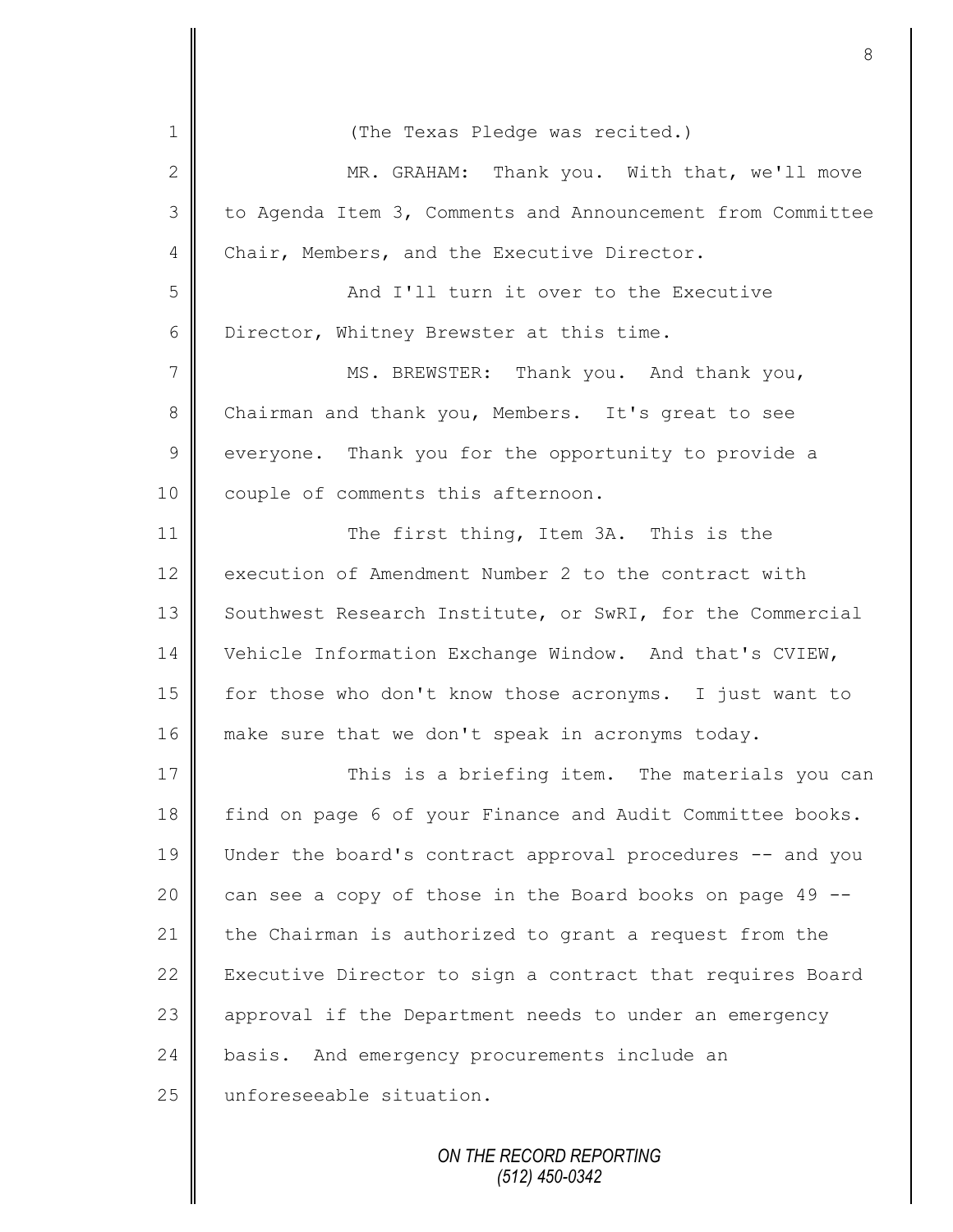1 This is not something that we exercise 2 regularly in my tenure here at the Agency. I think maybe 3 | once we've used this. It's an emergency procurement, and 4 that is requiring an execution of a contract to avoid 5 undue additional costs to the State. 6 And in May of this year, I requested from 7 Chairman Bacarisse to sign an amendment to our contract 8 | with SwRI for the Commercial Vehicle Information Exchange 9 Window Services. The Chairman did approve my request to 10 | sign the amendment. 11 | I signed the amendment, and as required by the 12 | resolution, I am now coming back to the Board to inform 13 vou that that has occurred. And I wanted to share a 14 | little bit about what occurred and why. 15 || Texas receives and shares motor carrier safety 16 data through the CVIEW system. This is a grant that we 17 apply for on behalf of several agencies. We apply to the 18 Federal Motor Carrier Safety Administration for an 19 | innovation technology development grant. 20 || And the project consisted of two parts. One 21 part that TXDMV was responsible for completing, which was 22 to allow for all of the permitting, oversize, overweight 23 permitting that TXDMV  $-$  all the permitting that we do to 24 push it through the system. The second part was to  $25$  program what law enforcement sees roadside.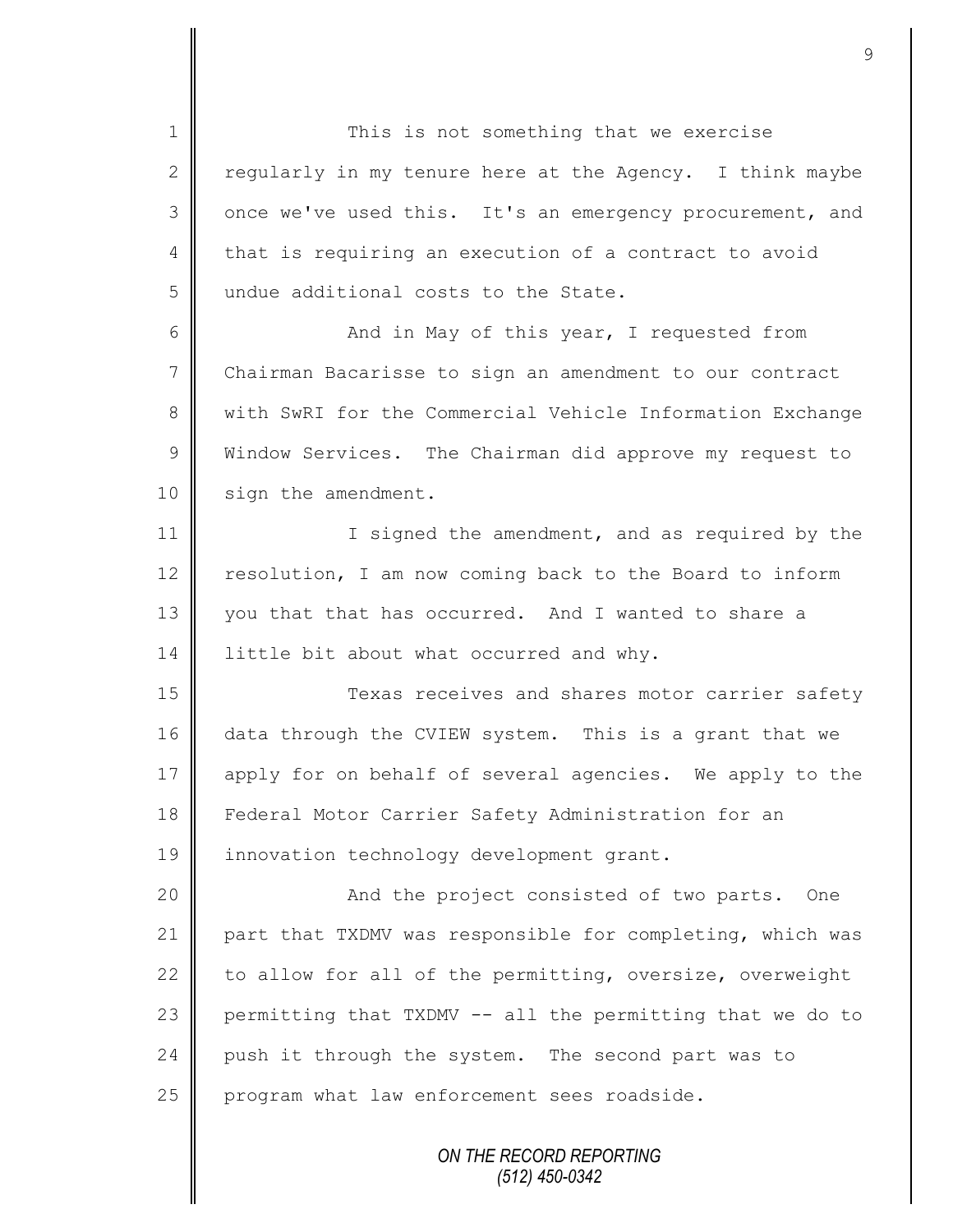1 So, that second part, DPS was -- Department of 2 Public Safety was working on that particular section. And 3 they were not able to bring someone on quickly enough to 4 | be able to use the remaining funds of the federal grant we 5 have through SwRI.

6 || SWRI provides maintenance and operating costs 7 for our operations of that system. They do programming on 8 | our behalf. They were able to provide the programming,  $9 \parallel$  and we were able to expedite utilizing those remaining 10 | \$215,000 -- \$216,000 to finish out the project.

11 | It's not additional -- it's not necessarily 12 additional money. It is money that we needed to use under  $13$  this contract to be able to use up the remaining federal 14 grant dollars. Otherwise, the State would have incurred 15 those costs to be able to do that programming.

16 | And so, in order to complete all of the work to 17 take advantage of the federal grant, it would have had to 18 be completed by September of this year. And in order for 19 them to actually complete that work before expiration of 20  $\parallel$  that federal grant, we had to execute the contract or they 21 | needed to start by June.

 $\parallel$  and as the Board knows, and TXDMV staff, we did not have a June Board meeting. Normally, we would have 24 brought this to the full Board in June for consideration,  $\parallel$  but because of the cancellation of that meeting, we

> *ON THE RECORD REPORTING (512) 450-0342*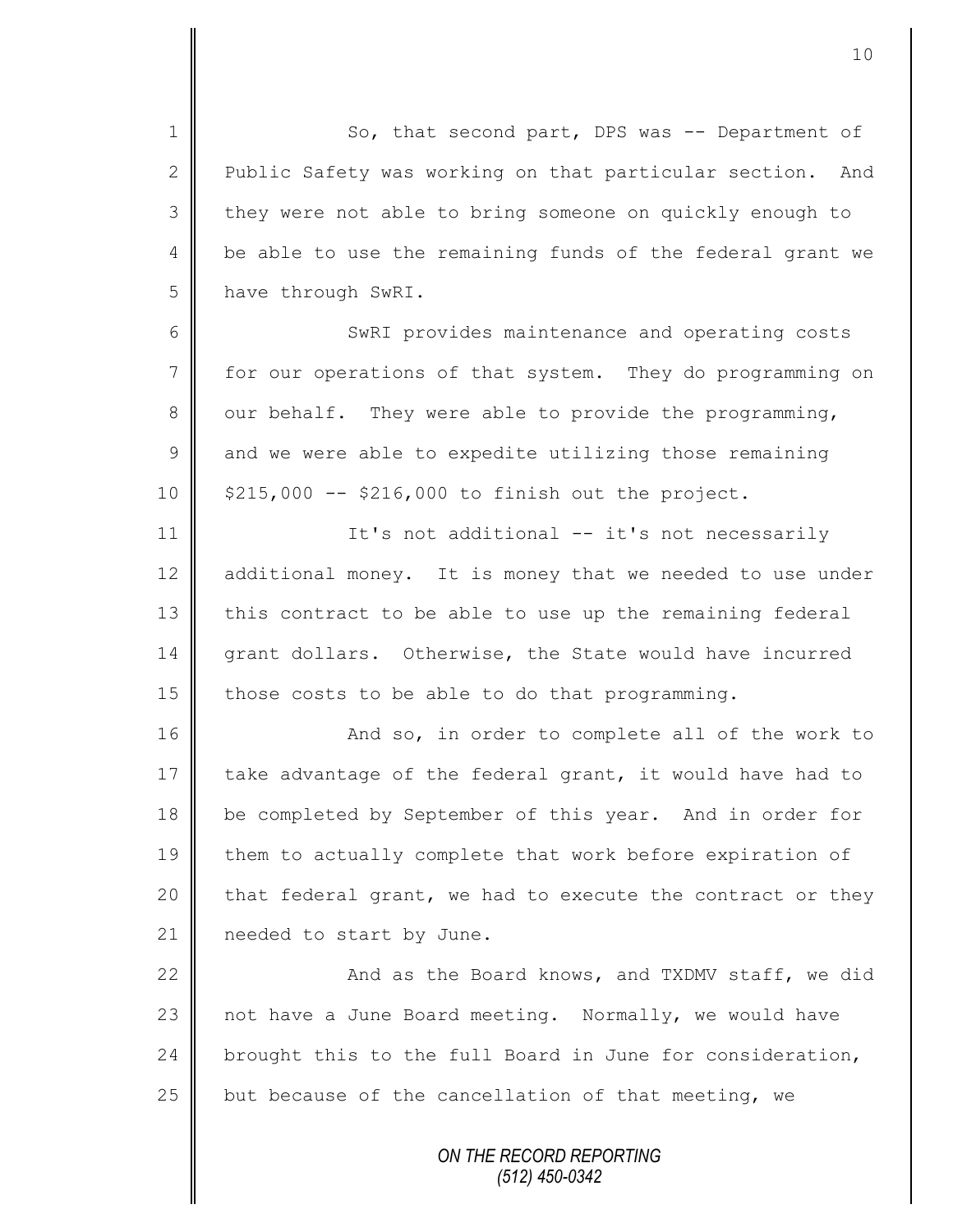*ON THE RECORD REPORTING (512) 450-0342* 1 | weren't able to bring that forward. 2 || So, we did exercise the emergency provisions to 3 use the remaining funds to be able to improve safety 4 | roadside through this project. 5 And so, my request of the Finance and Audit 6 Committee is to ask for execution  $-$ - the ability to 7 execute this contract with consultation with the TXDMV 8 Board Chairman. 9 || I'm sorry. I moved on to another contract. I 10 apologize. 11 So, Chairman Bacarisse did execute -- did 12  $\parallel$  authorize that. I executed the contract, and I will be 13 providing that update to the full Board tomorrow. 14 MR. GRAHAM: So, no action needed? 15 || MS. BREWSTER: No action. Just a briefing. I 16 did want this Committee to know because it is finance. 17 **If is related to procurements and emergency** 18 | provisions under the resolution. So, with that, I'm happy 19 to answer any questions. 20 || MR. GRAHAM: All right. Are there any 21 | questions? 22 (No response.) 23 || MS. BREWSTER: All right. Mr. Chairman, I'd 24 l like to move on to Item 4B. 25 | MR. GRAHAM: Well, I have to make one -- I have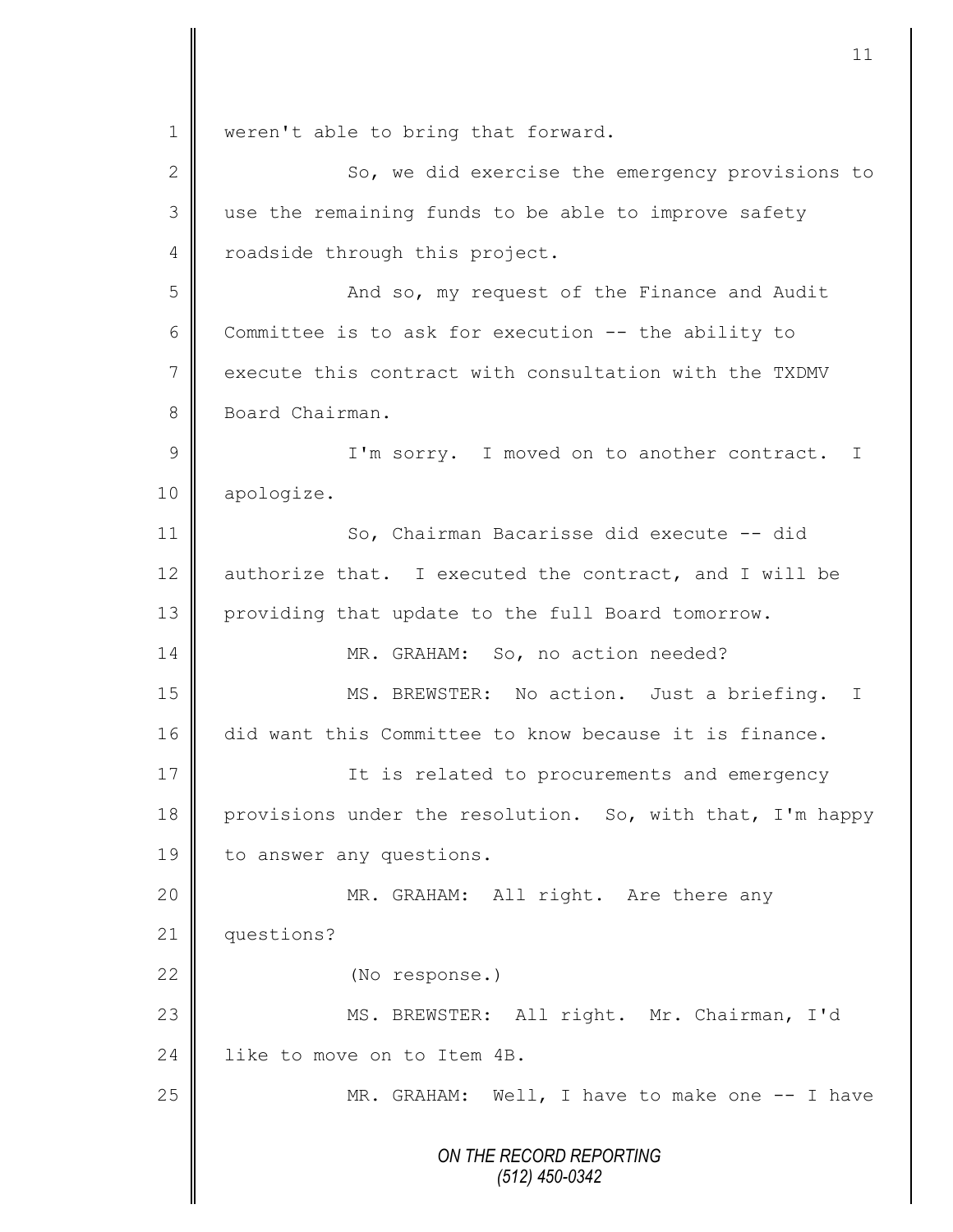*ON THE RECORD REPORTING* 1 to correct one thing. General Counsel Beaver, I denied 2 myself the right to open the meeting with the fancy gavel. 3 May I do so at this time? 4 || MS. BEAVER: It's up to your discretion. Go  $5$  for it. 6 (Struck the gavel.) 7 || MR. GRAHAM: I didn't want to short myself, you 8 know? All right. 9 || MS. BREWSTER: Thank you. Item Number 3B --10 this, too, is a briefing item, and the materials begin on 11 | page 7 of your Finance and Audit Committee books. 12 | The Department will soon have a new director of 13 purchasing helping to round out the Finance and 14 | Administrative Services Division. Starting August 16, 15 Bradley Payne will be joining our team from the Texas 16 Comptroller's Office, and he brings with him a wealth of 17 knowledge. 18 He will be here tomorrow for me to introduce to 19 the full Board, but I did want the Finance and Audit 20 Committee to know that we're really excited for Mr. Payne 21 to start, and I'm looking forward to introducing him to  $22$  the full Board tomorrow. 23 || With that, I'm happy to answer any questions. 24 | MR. GRAHAM: Are there any questions? 25 (No response.)

12

*(512) 450-0342*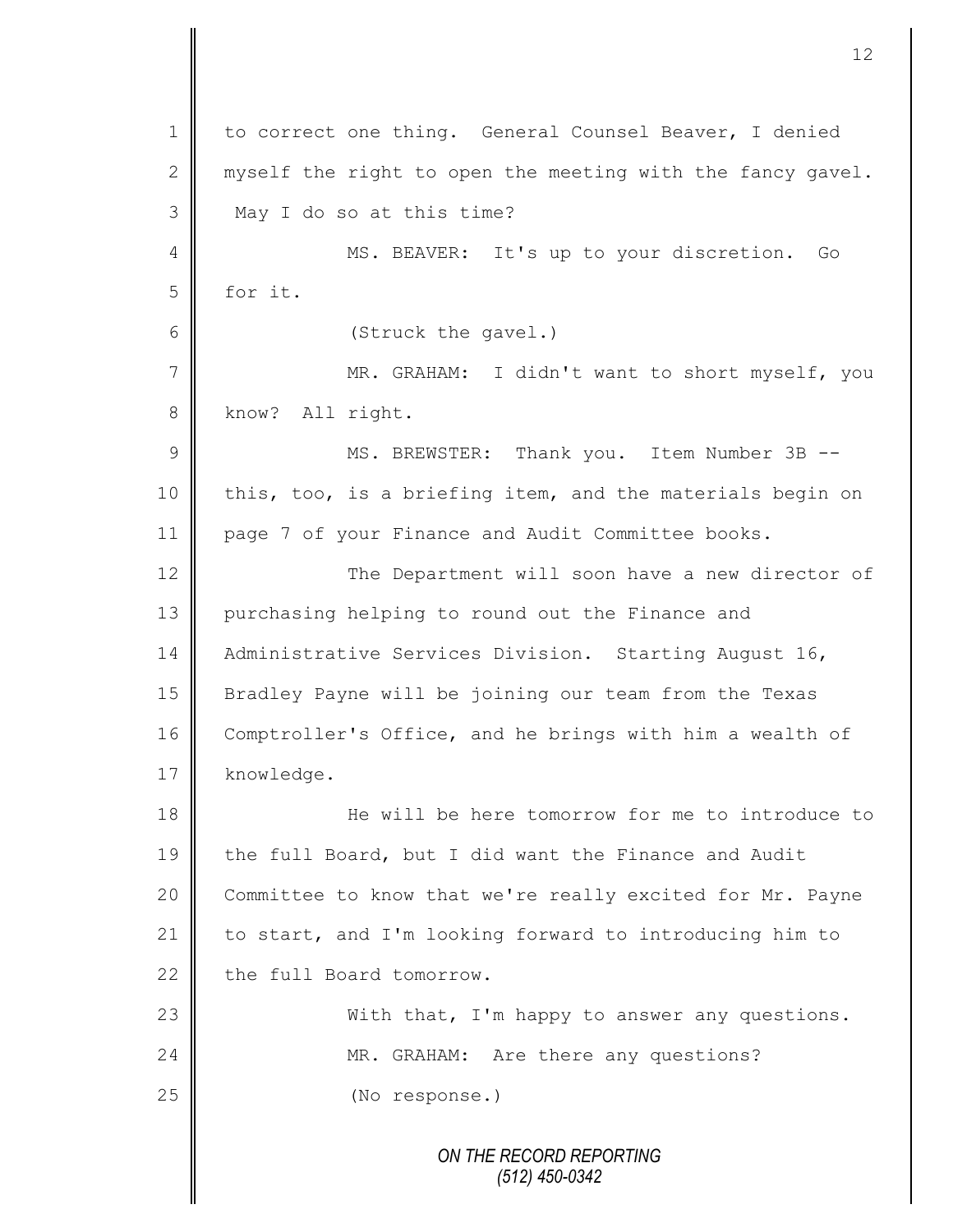*ON THE RECORD REPORTING (512) 450-0342* 1 MR. GRAHAM: Tracey, are there any public 2 **Comments**? 3 MS. BEAVER: Tracey Beaver, General Counsel for 4 the record. No public comments. 5 MR. GRAHAM: Okay. Well, if there's no further 6 comments, I'd like to entertain a motion. 7 || MS. BEAVER: Tracey Beaver, General Counsel for 8 the record. I believe the next item is Item 4A. 9 || MR. GRAHAM. Oh, okay. We don't need a motion 10 | on that, either. 11 || MS. BREWSTER: We do on 4A. 12 MR. GRAHAM: On 4A? Okay. 13 | MS. BREWSTER: Right. So, if we just -- $14$   $\parallel$  MR. GRAHAM:  $-4$ A. 15 || MS. BREWSTER: -- if appropriate, I'd like to 16 move on to Item 4A? 17 || MR. GRAHAM: Yes, ma'am. 18 MS. BREWSTER: Thank you. This is an action 19 item. The materials begin on page 8 of your Finance and 20 Audit Committee books. 21 **You also have a clean copy of the current draft** 22 of the TXDOT and TXDMV contract -- the draft contract 23 before you. It's also posted on the TXDMV's website with  $24$  the rest of the Board materials. So if anybody from the 25  $\parallel$  public wants to access that document, it is posted on the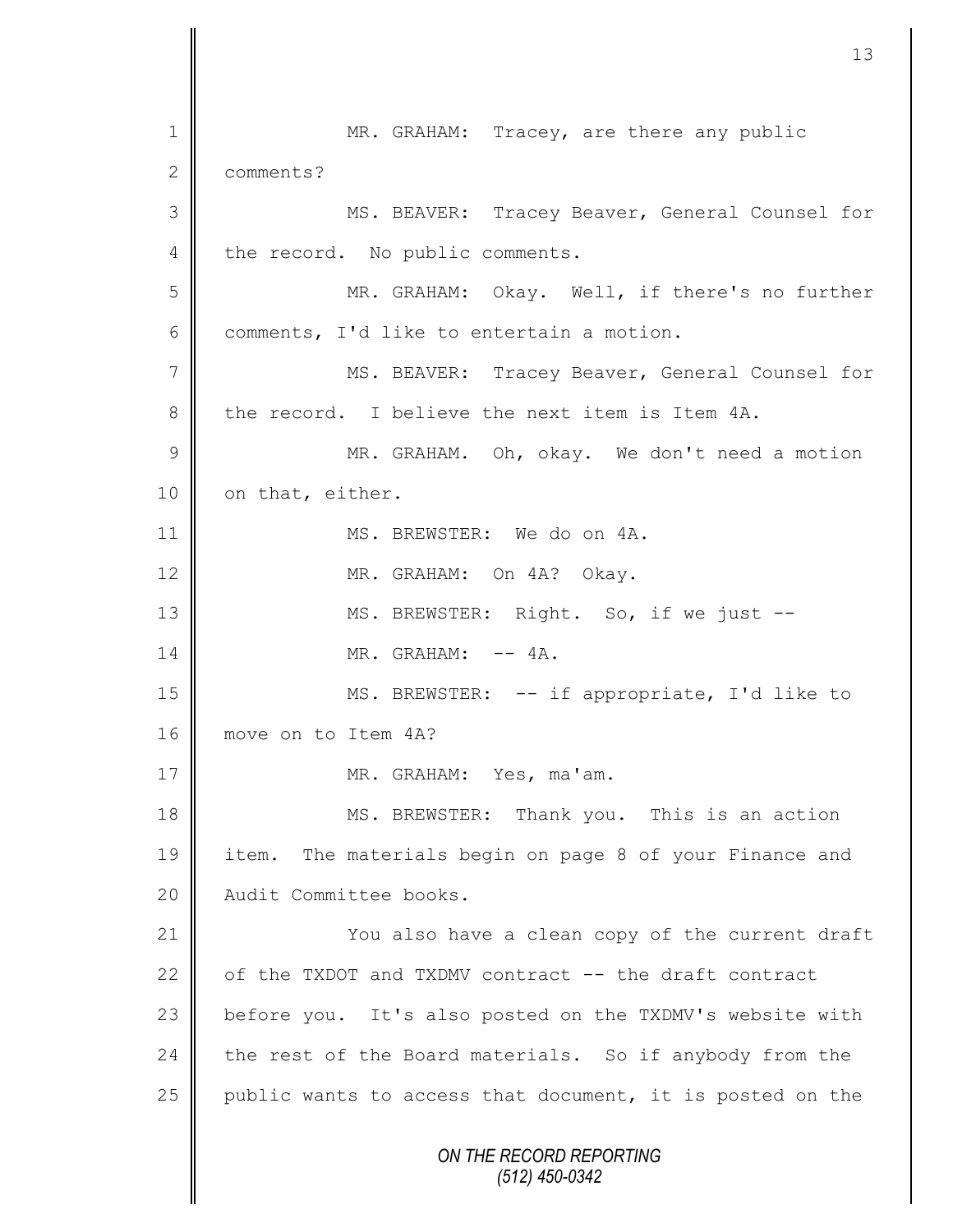1 | website, and we also have copies within the room to 2 provide the public.

3 The Department is requesting the Finance and 4 Audit Committee to recommend to the Board to authorize me  $5 \parallel$  or my designee to finish negotiating the interagency 6 contract between TXDMV and the Texas Department of  $7 \parallel$  Transportation for the fiscal years of FY22 and '23. The 8 Department is also requesting that the Finance and Audit 9 Committee to recommend that the Board authorize me to 10 execute the final contract with approval from the Board 11 chairman.

12 | As an agency we have negotiated and executed an 13 interagency agreement with TXDOT, annually, and then, 14 later, biennially, since we became an agency in 2009. The 15 interagency contract is necessary due to several things 16 that we still share with TXDOT and will continue to share 17 **I** into the future with TXDOT.

18 We have shared facilities. These facilities 19 | here at headquarters are TXDOT facilities, and many of our 20 | regional service centers are located in TXDOT-owned 21 property. Additionally, we need to cooperate on different 22 programs and issues, such as safely routing oversize, 23 | overweight motor carriers throughout the state. 24 | This interagency agreement is for \$1 million.

25 When we first began as an agency, we had a quite a bit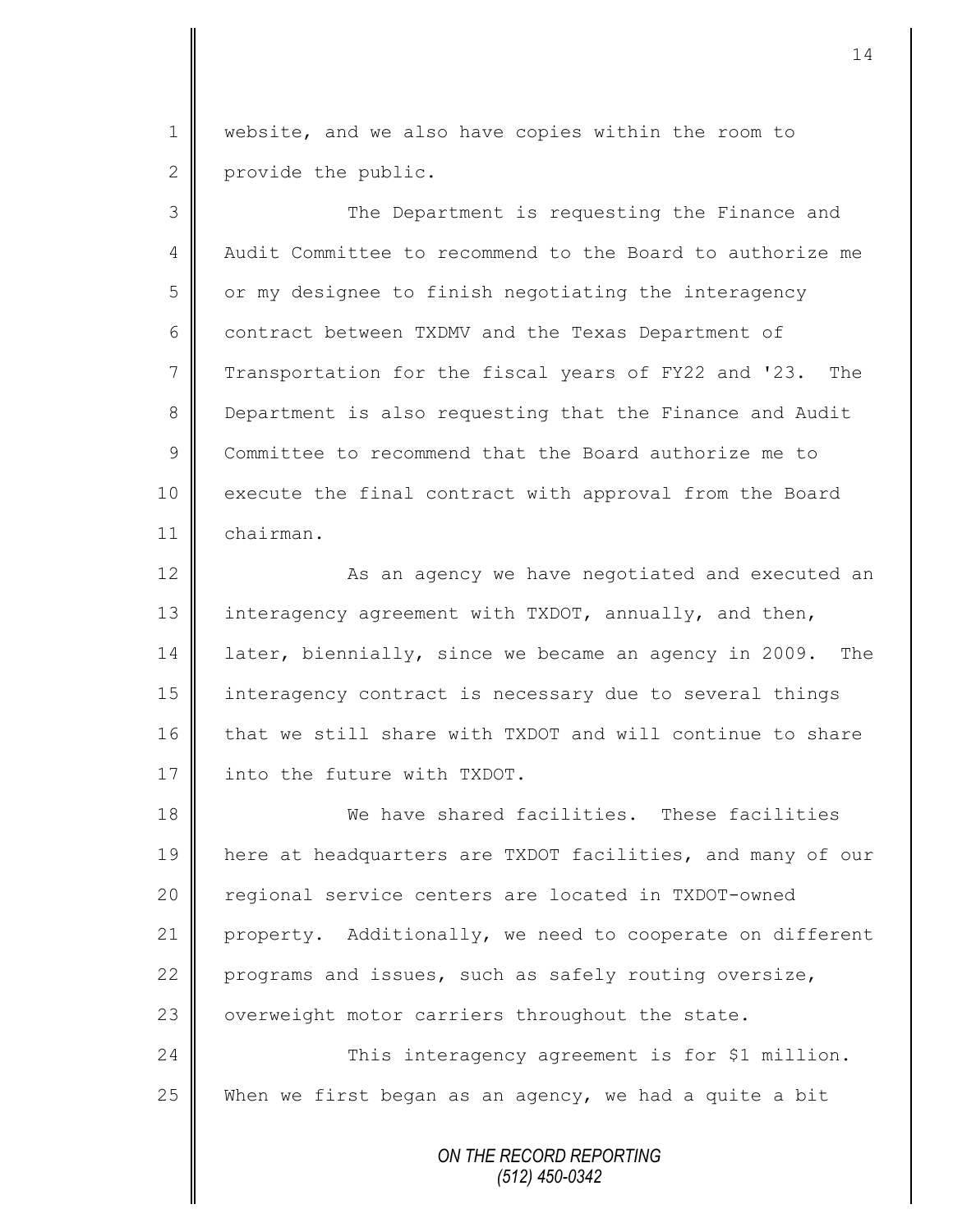1 || more dependency on TXDOT. I think it was at \$5 million,  $2 \parallel$  and it's gotten down to \$1 million. 3 || Like I said, I provided a draft. We have 4 provided a draft contract to TXDOT using the language in  $5$  | the current contract as the starting point, and removed 6 that language that's no longer needed. We also improved 7 | language to coordinate between the two agencies and 8 updated information in the proposed contract. 9 For instance, items like, we deleted certain 10 | services that TXDOT no longer provides for TXDMV like pest 11 control, landscaping, security. And as we continue to 12  $\parallel$  transition those functions over to the Department, those 13 costs and the expenses to TXDOT will go down as our 14 dependency upon TXDOT to complete those tasks go away. 15 || Also, we updated the databases of information 16 that TXDOT uses to provide TXDMV information to route 17 permitted vehicles. There have been some changes in the 18 systems that TXDOT uses. And so, those references have 19 | been updated in the contract. 20 || And finally, we updated the contacts for each 21 agency. We've had some turnover since the last time we 22 executed this contract. TXDOT has a new executive

24 | TXDOT has approved, initially, TXDMV's draft 25 | proposal, but it is subject to TXDOT's information

23 director. And so, those contacts were updated as well.

*ON THE RECORD REPORTING (512) 450-0342*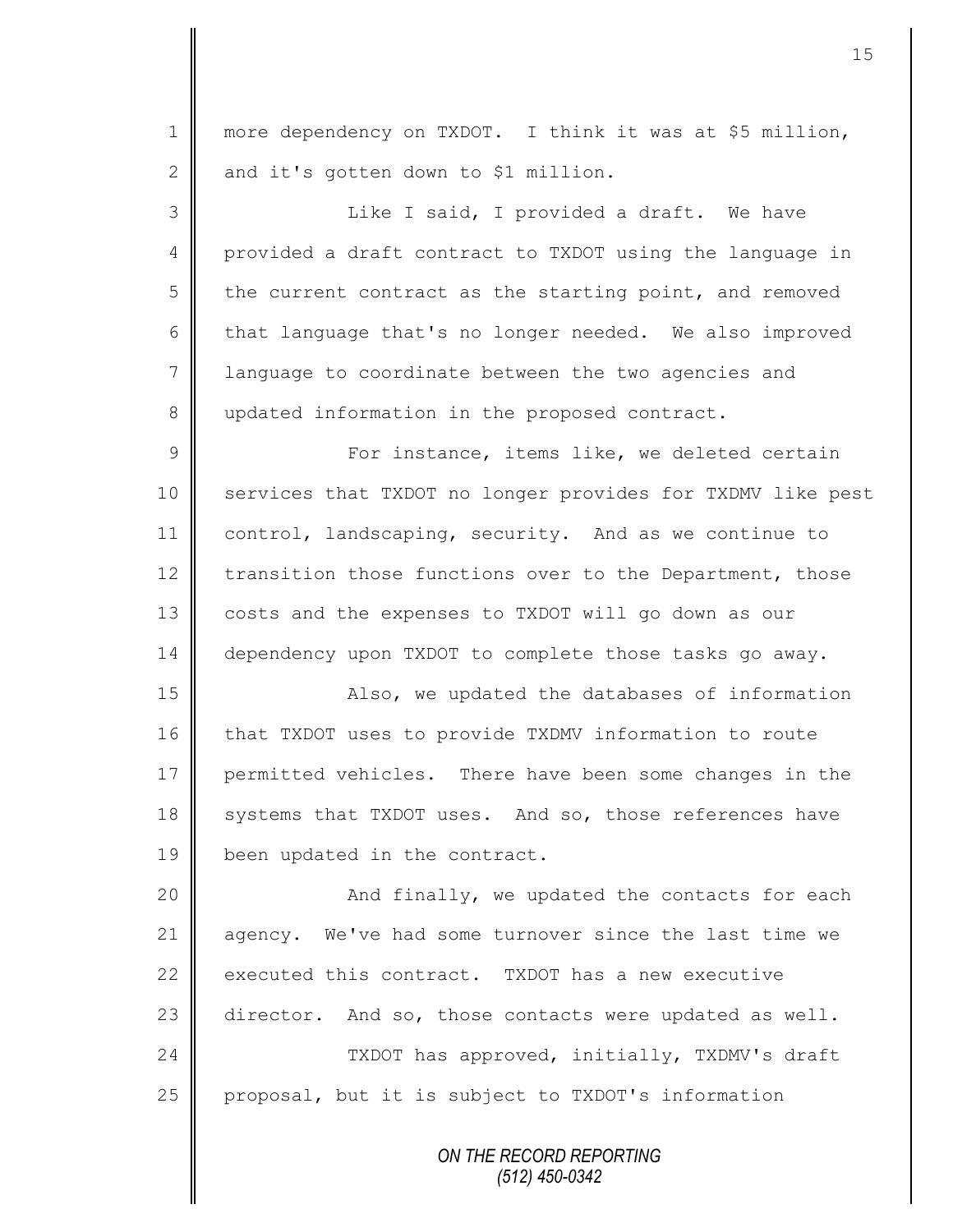*ON THE RECORD REPORTING (512) 450-0342* 1 technology services division, who still needs to review 2 it, which they have indicated they intend to do on August  $3 \parallel 9.$ 4 || Members, this is something we do on a regular 5 basis. There aren't controversial items contained in 6  $\parallel$  here. I would certainly -- if there was something of 7 concern, I would mention it to the Board members. 8 || Over time, this has become an easier process to 9 | negotiate with TXDOT on these items, and I foresee that 10 we'll be able to execute this contract in the very near 11 future if given -- if the Board -- F and A Committee 12 chooses to make the recommendation to the full Board 13 **I** tomorrow. 14 MR. GRAHAM: We -- Member Gillman has 15 | questions? Go ahead, Member Gillman. 16 || MS. GILLMAN: So, is DMV renting from the DOT? 17 | MS. BREWSTER: Member Gillman, no, we are not 18 renting. We are not leasing. TXDOT has the appropriation 19 **for the actual facilities.** 20 || MS. GILLMAN: Oh, okay. 21 **MS. BREWSTER:** The services and maintenance --22  $\parallel$  you know, upgrades -- those are the types of things that 23 we're talking about and we submit a service request and  $24$  they'll provide that service. And then, we provide 25 | reimbursement for those costs.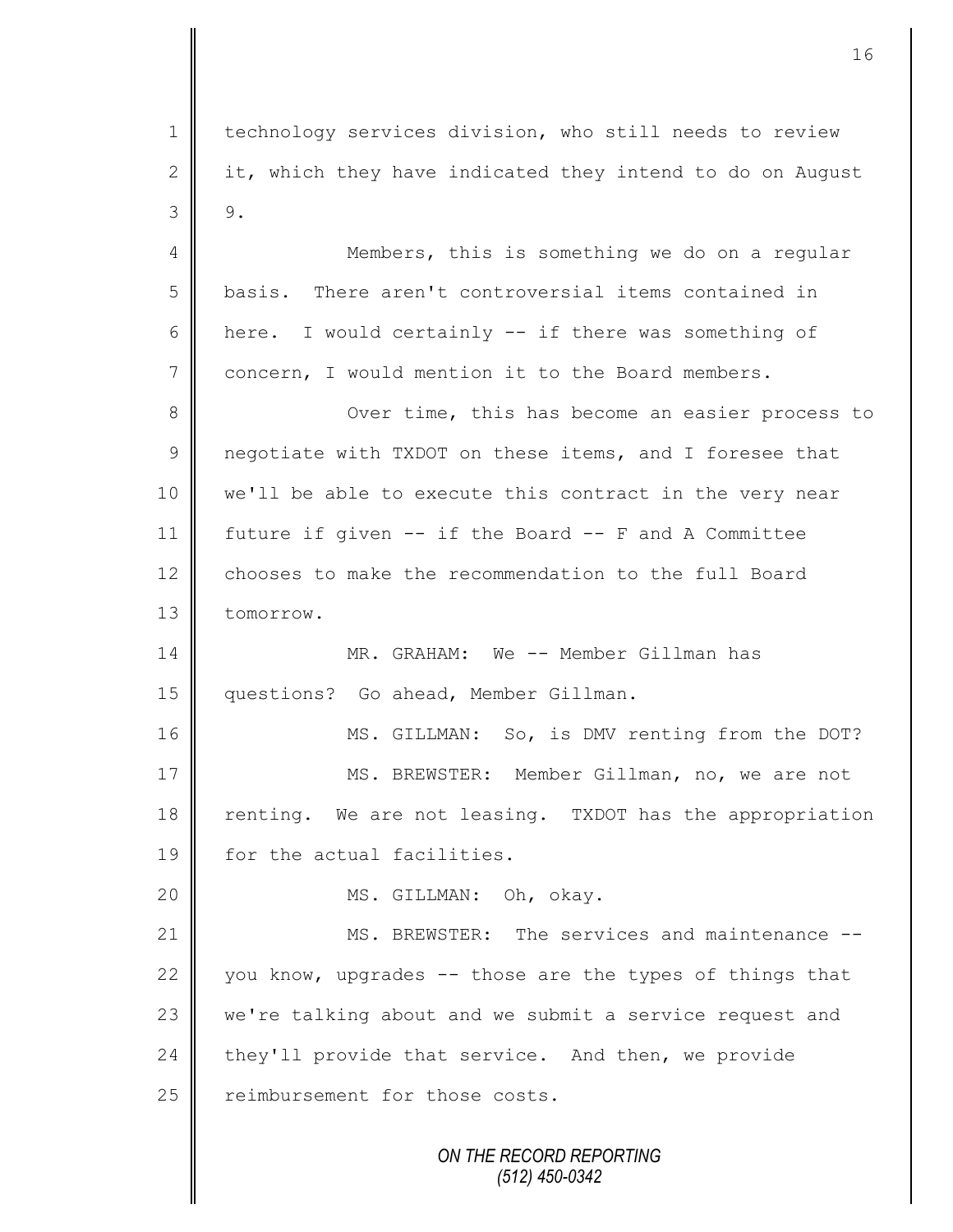| $\mathbf 1$    | MS. GILLMAN: And TXDOT is getting a new                    |
|----------------|------------------------------------------------------------|
| $\mathbf{2}$   | facility. Is that right?                                   |
| 3              | MS. BREWSTER: Yes, ma'am.                                  |
| 4              | MS. GILLMAN: But what year is that?                        |
| 5              | MS. BREWSTER: They are scheduled to -- and                 |
| 6              | things may have changed, but they are scheduled to start   |
| $7\phantom{.}$ | moving into their new facility in FY22. Early Spring --    |
| $8\,$          | Spring of '22.                                             |
| $\mathcal{G}$  | MS. GILLMAN: And this contract will be for '22             |
| 10             | to '23?                                                    |
| 11             | MS. BREWSTER: Yes, ma'am. Lots of fiscal                   |
| 12             | years.                                                     |
| 13             | MR. GRAHAM: Well, they will, as I understand               |
| 14             | it, continue to use parts of the facilities for keeping    |
| 15             | their maintenance operations, right?                       |
| 16             | MS. BREWSTER: So, as of right now, currently,              |
| 17             | in Building 6, we do have tech staff, IT staff. They are   |
| 18             | in the first five floors. They do intend to, once their    |
| 19             | new facility is built, transition over there.              |
| 20             | And we are in the process, and we have a                   |
| 21             | working group that we have with TXDOT as we work through   |
| 22             | transitions of the services that TXDOT is providing. Like  |
| 23             | I said, we've already started taking on some of those      |
| 24             | responsibilities, like pest control, landscaping, security |
| 25             | -- we'll continue to do. We have a list of things that     |
|                | ON THE RECORD REPORTING<br>$(512)$ 450-0342                |

 $\begin{array}{c} \hline \end{array}$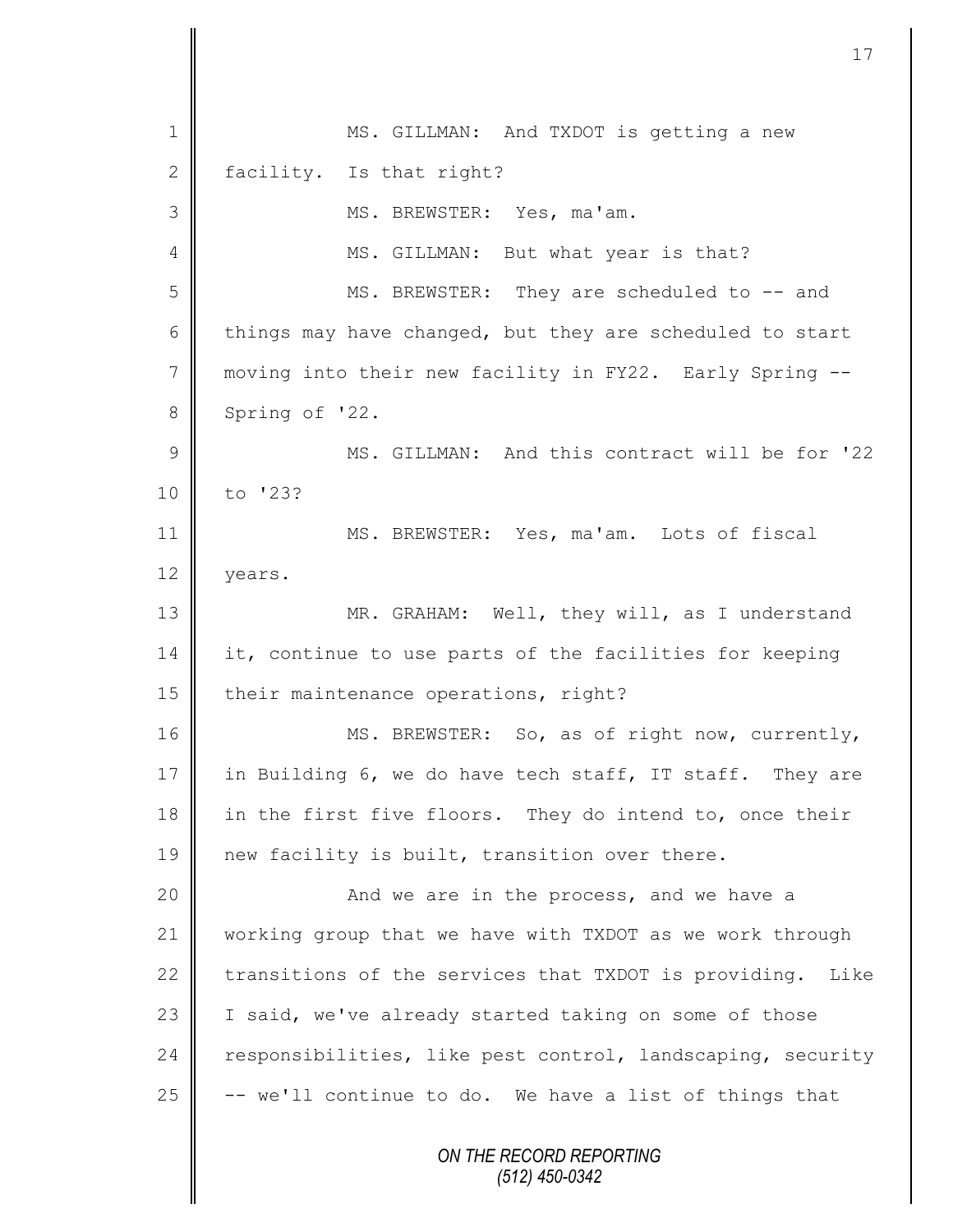*ON THE RECORD REPORTING (512) 450-0342* 1 || need to continue to transition before the property is 2 eventually transferred to the Department from TXDOT. 3 MS. GILLMAN: So, that's the goal? 4 MS. BREWSTER: That's the goal. Yes, ma'am. 5 || MS. GILLMAN: To transition the whole thing 6 to  $-$ 7 | MS. BREWSTER: Yes, ma'am. 8 MS. GILLMAN: -- for headquarters? All right. 9 Thank you. 10 MR. GRAHAM: Are there any other questions for 11 Director Brewster? 12 (No response.) 13 || MR. GRAHAM: All right. Well, now, are there 14 any public comments? 15 || MS. BEAVER: No public comments. 16 MR. GRAHAM: I've just been so excited to 17 entertain my first motion for Item 4A. So, here we are. 18 The moment has arrived. 19 || I'll entertain a motion. 20 | MS. OMUMU: Mr. Chairman, I have a motion. 21 || MS. GRAHAM: Yes, ma'am. 22 || MS. OMUMU: I move that the Committee recommend 23  $\parallel$  that the full Board authorize the agency's executive 24 director or her designee to finish negotiating the fiscal 25 years '22/'23 interagency contract between TXDOT and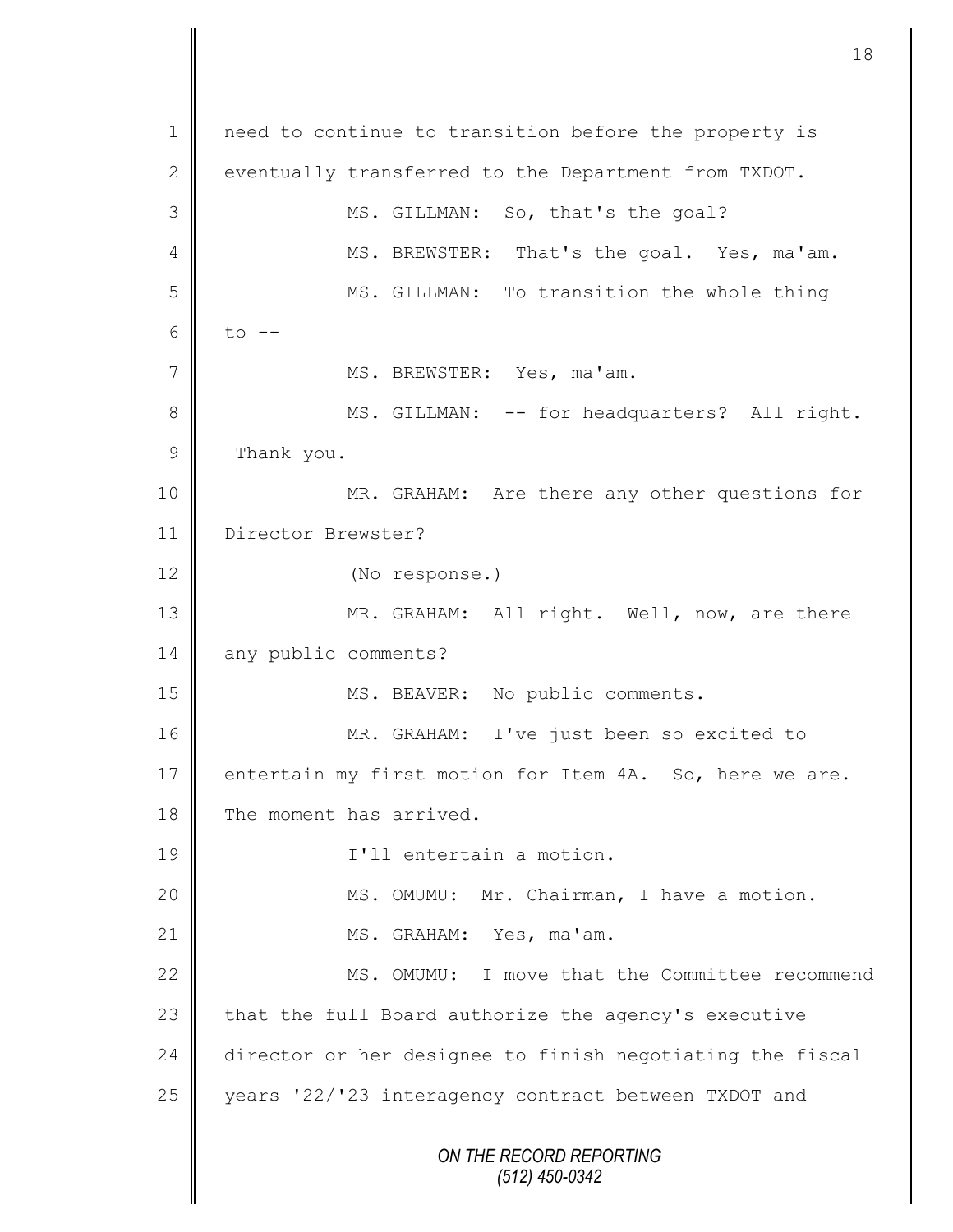*ON THE RECORD REPORTING (512) 450-0342* 1 | TXDMV, and authorize the agency's executive director to 2 execute the contract with the approval of the Board 3 Chairman. 4 **MR.** GRAHAM: Okay. We have a motion. 5 || MS. GILLMAN: I'll second. 6 MR. GRAHAM: We have a second. We have a 7 motion from Committee Member Omumu and second from 8 Committee Member Gillman. 9 || Is there any further discussion? 10 (No response.) 11 || MR. GRAHAM: Hearing none, I will call for a 12 vote. Board Members, when I call your name, please state 13 | your vote for the record. 14 Member Gillman? 15 MS. GILLMAN: Aye. 16 || MR. GRAHAM: Member Omumu? 17 | MS. OMUMU: Aye. 18 || MR. GRAHAM: And I, Chairman Graham, vote aye. 19 Let the record reflect that there are three votes for, and 20 | zero votes against, with Committee Members Gillman, Omumu, 21 | and Graham voting for and none against. 22 With that, we will now move to Agenda Item 4B. 23 | I will turn it over to Ann Pierce and Roland Luna, Sr. 24 MS. PIERCE: Good afternoon, Chairman and 25 || Members. For the record, I'm Ann Pierce, Finance and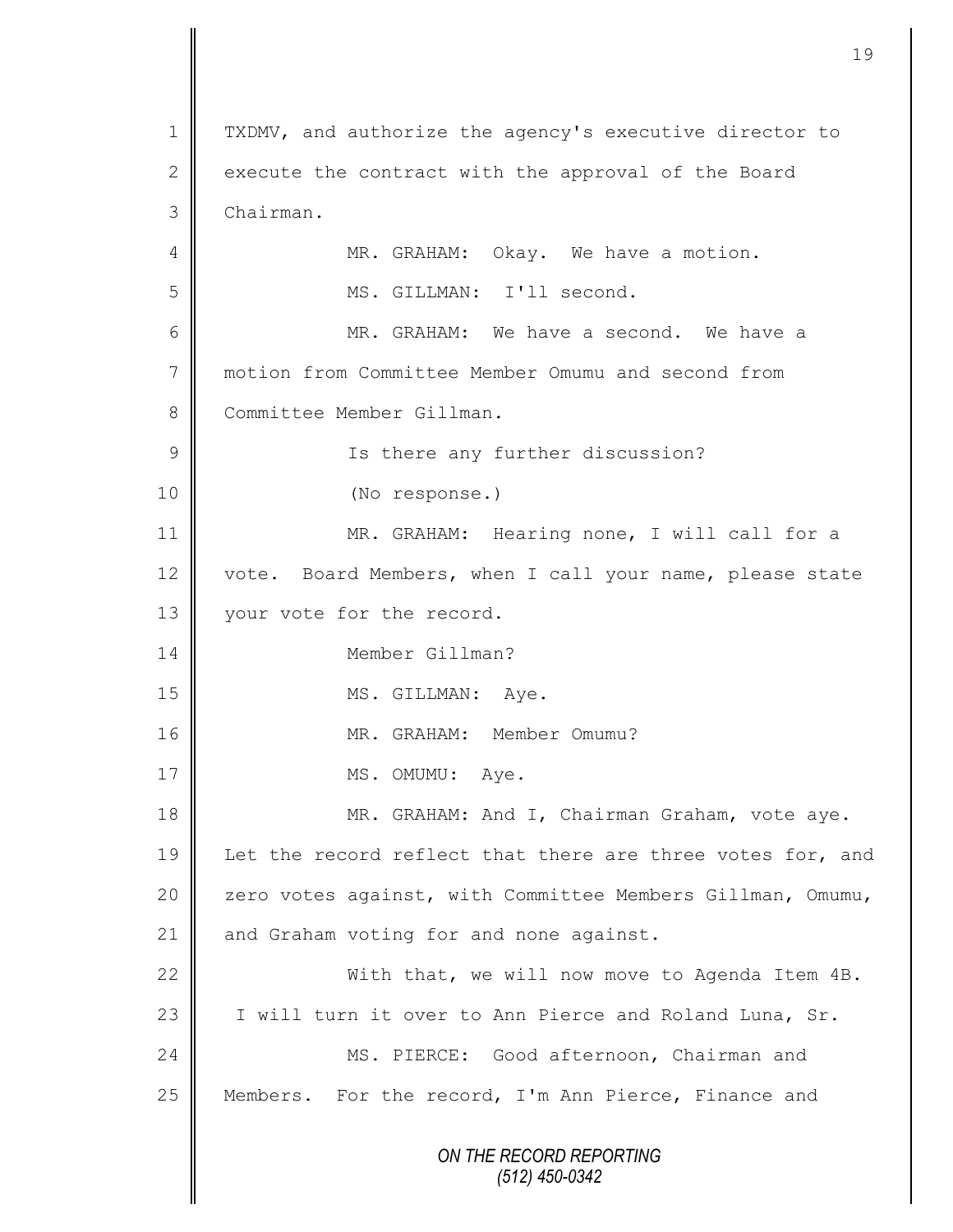1 | Administrative Services, Deputy Division Director. I'll 2  $\parallel$  be presenting Agenda Item 4B regarding the San Antonio 3 Regional Service Center Lease. Information on this 4 proposal can be found in your Committee book on page 7, or 5 | your Board book on page 106.

6  $\parallel$  To give you a little bit of history, the San 7 Antonio Regional Service Center has been in the current 8 | location since 2017, but we've experienced a lot of  $9 \parallel$  ongoing roof and leak issues at that location pretty much 10 since lease commencement. Because these concerns have 11 persisted without a permanent resolution for several years 12 now, the Department worked with the Texas Department --13 excuse me -- Texas Facilities Commission, or TFC as 14 they're known. And they conferred with the current 15 | landlord, who's agreed to an amicable, no-fault move-out 16 as soon as TFC can help secure a viable property that 17 meets our specifications.

18 **THE 18** TFC holds the authority for leasing all State 19 property and they do, however, work with the state 20  $\parallel$  agencies that they represent, since we do have to the 21 agree to the terms of the agreement and we are the ones 22 that fund those agreements. TFC is actually already in 23 the process of conducting property search for our San 24 Antonio location to meet the specifications we've 25 provided.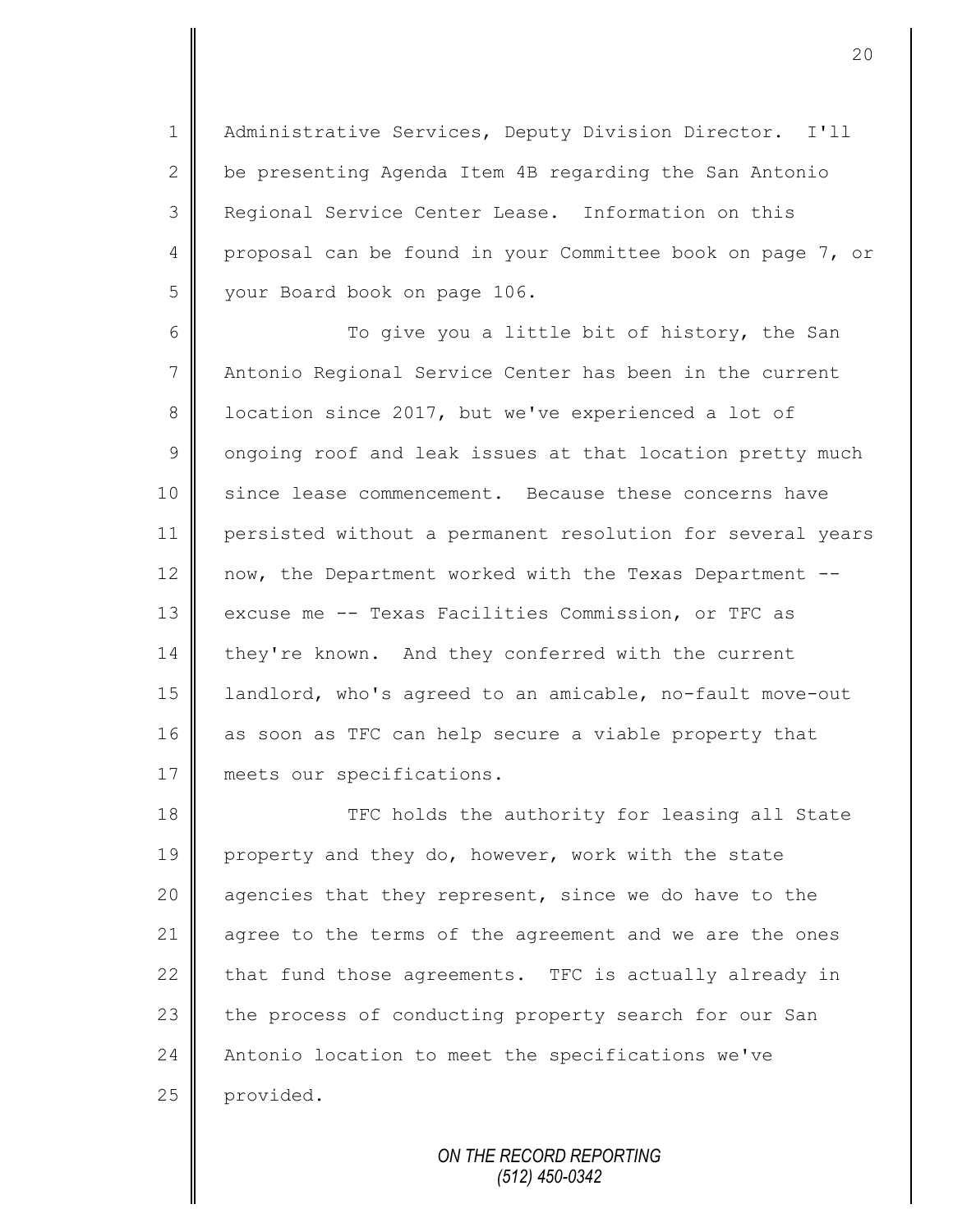*ON THE RECORD REPORTING (512) 450-0342* 1 So we're here today to request that the Board 2 authorize the Department's executive director, in  $3 \parallel$  conjunction with TFC, to negotiate and execute a 4 | replacement lease for the San Antonio Region Service 5 Center for a 10-year lease. 6 With that, I conclude my presentation, and 7 we're prepared to answer any questions you may have. 8 MR. GRAHAM: Okay. Thank you. And did you -- $9 \parallel$  Mr. Luna, did you want to add to that? Or did you have a 10 different topic? 11 || MR. LUNA: No, sir. I'm just -- Roland Luna, 12 BTR Division Director. No, sir. I have nothing further 13 to add, unless there's any questions about our existing 14 | location or any of the properties --15 NR. GRAHAM: Okay. 16 || MR. LUNA: -- thus far. 17 || MR. GRAHAM: Great. Thank you. 18 || So the current landlord is going to allow you 19 appropriate period of time to find a new facility? Or, 20  $\parallel$  you know, how is that going to work? 21 MS. PIERCE: Yes, sir. That is correct. He 22  $\parallel$  has agreed to work with us through TFC. 23 | So what will happen is, once TFC finds a viable 24 property that we agree to a lease for, we'll figure out an 25 | appropriate amount of time for tenant improvements, and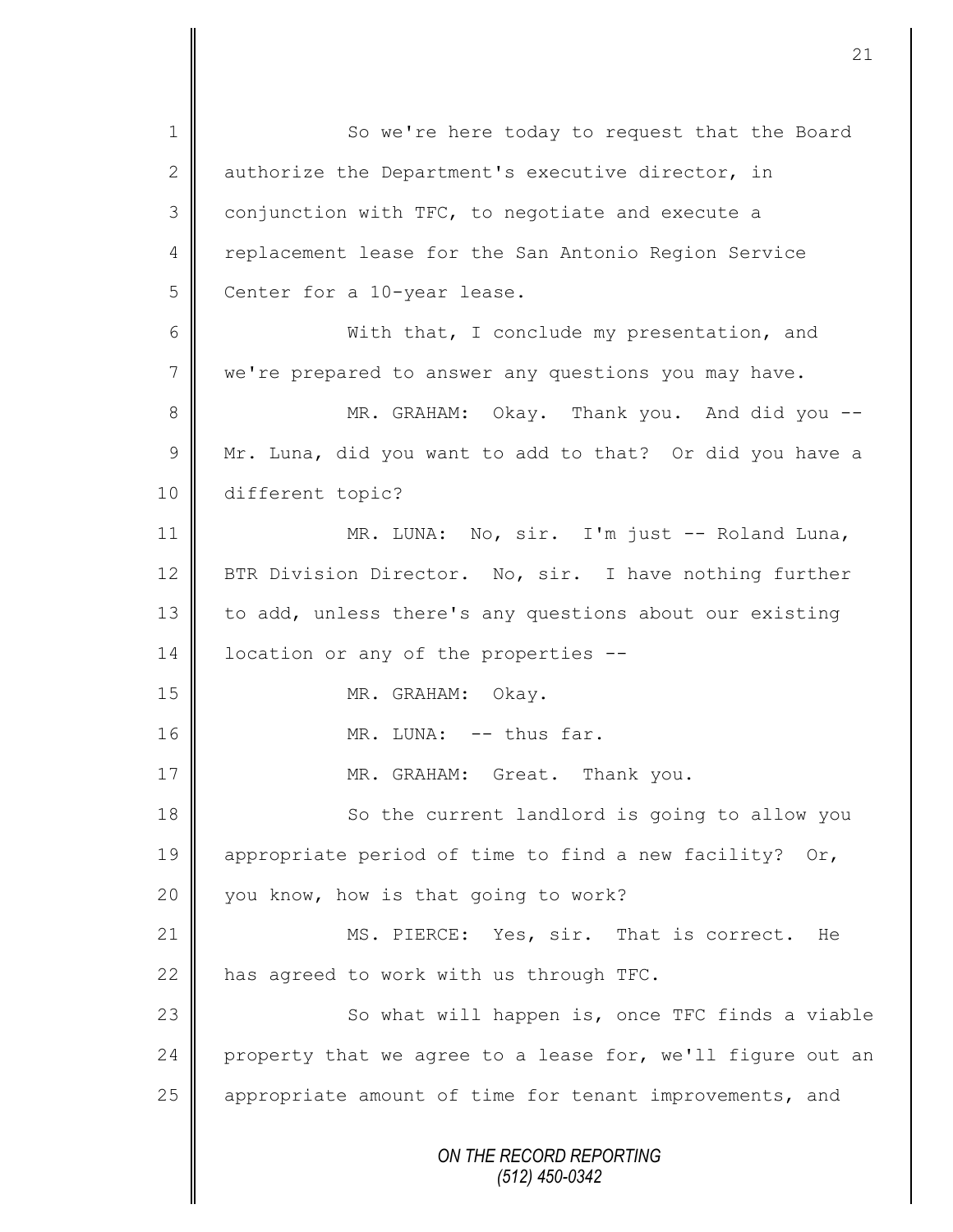*ON THE RECORD REPORTING (512) 450-0342* 1 | we'll estimate when the move date will be. And then, TFC 2  $\parallel$  will go back and negotiate a no-fault removal from the 3 current lease. 4 MR. GRAHAM. Okay. Great. Are there any 5 questions for staff? 6 (No response.) 7 || MR. GRAHAM: Okay. Well, with that, I would 8 entertain a motion for Agenda Item 4B. 9 || MS. OMUMU: I'd like to make a motion, Mr. 10 Chair. 11 | MR. GRAHAM: Yes, ma'am. 12 MS. OMUMU: I move that the Committee recommend 13 that the full Board authorize the Department's executive 14 director to negotiate and execute, in conjunction with the 15 Texas Facilities Commission, a new lease for the San 16 Antonio Regional Service Center for a 10-year term. 17 || MR. GRAHAM: All right. Thank you. 18 **We have a motion.** Do we have a second? 19 || MS. GILLMAN: Second. 20 MR. GRAHAM: We have a motion from Committee 21 Member Omumu, and a second from Committee Member Gillman. 22  $\parallel$  All right. Is there any further discussion? 23 || (No response.) 24 MR. GRAHAM: Hearing none, I will call for the  $25$  vote.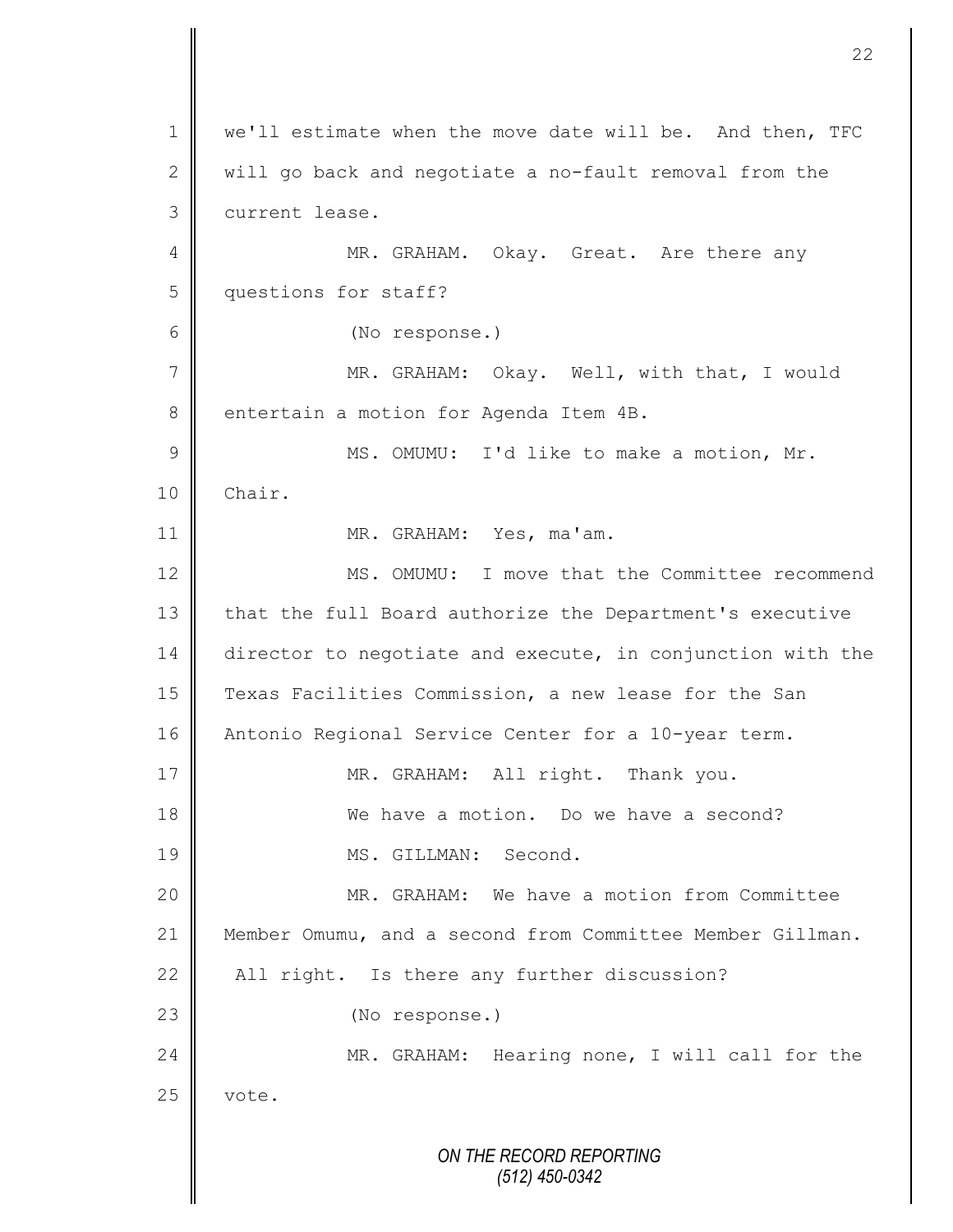*ON THE RECORD REPORTING* 1 Member Gillman? 2 || MS. GILLMAN: Ave. 3 || MR. GRAHAM: Member Omumu? 4 || MS. OMUMU: Aye. 5 MR. GRAHAM: And I, Chairman Graham, vote aye. 6 Let the record reflect there are three votes for, and 7 zero votes against. 8 With that, we will now move to Item 4C, 9 Recommended Annual Operating Budget. This is an action 10 || item. I will turn it over to Sergio Rey and John Ralston. 11 || MR. REY: Hi. Good afternoon. For the record, 12 || my name is Sergio Rey, Assistant Chief Financial Officer. 13 14 Today, John Ralston, Budget Team lead, will be 15 presenting and I will be presenting the Department's 16 Tecommended FY22 operating budget for approval by the 17 TXDMV Board. A detailed document, which I will refer to, 18 is included in your Finance and Audit Committee books 19 | starting on page 13. 20 | Research the recommendation to approve the 21 fiscal year 2022 operating budget, I will be requesting 22  $\parallel$  also to recommend the approval of two contracts, which I 23 | will discuss momentarily. 24 TXDMV did very well during this legislative  $25$  session. Thus, for our fiscal year 2022, we are

23

*(512) 450-0342*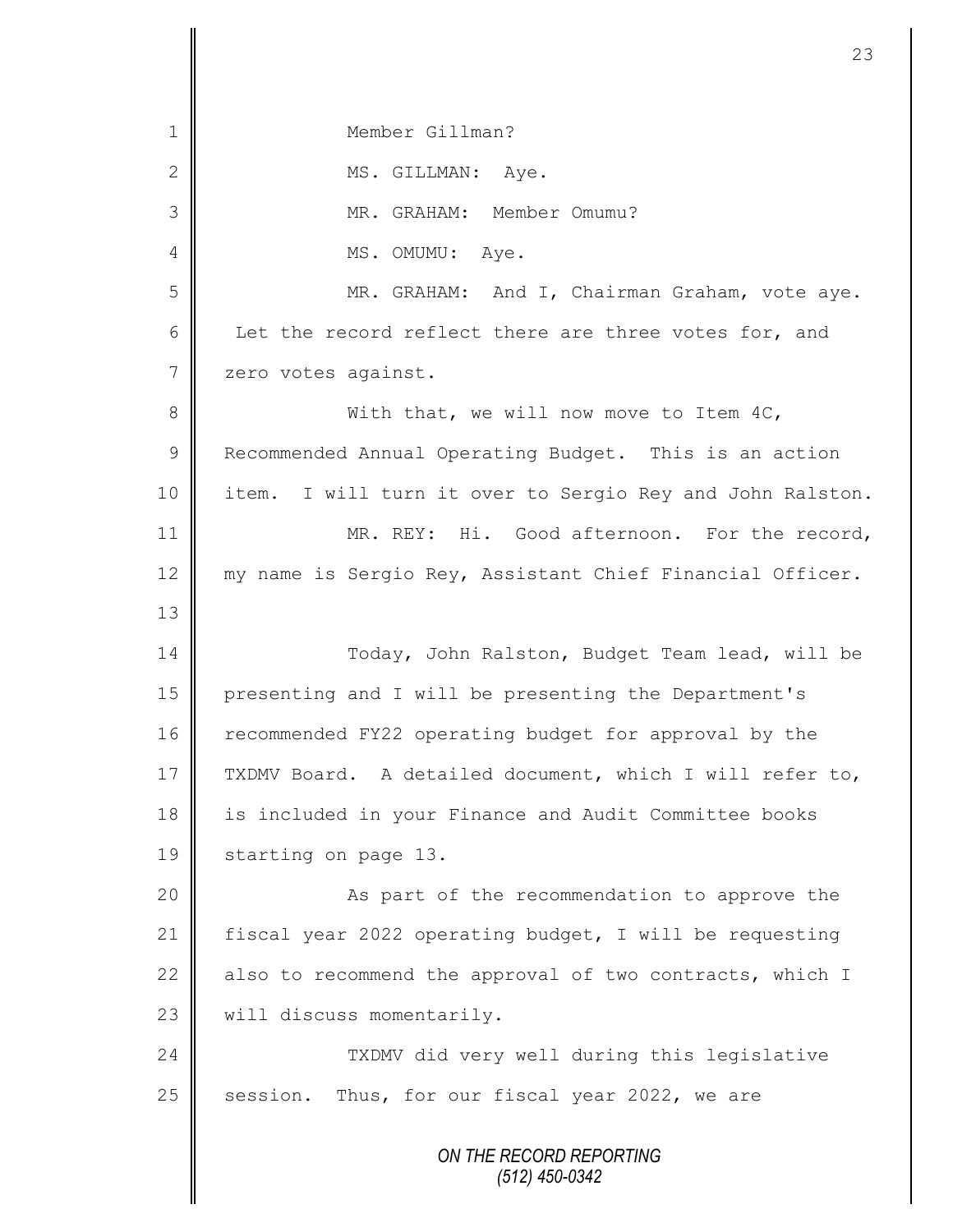1 | recommending an operating budget that totals \$178.4 2  $\parallel$  million. This includes \$37.4 million in capital projects, 3 | with 808 FTEs allotted for the agency.

4 | Of the total, \$156.2 million is funded through 5 | new appropriations as adopted by the legislature in the 6 General Appropriations Act, and \$22.2 million is funded  $7 \parallel$  through other adjustments. These other adjustments 8 || include such items as carryforward funds from fiscal year 9 | 2021 and new additional appropriations for items like 10 webSALVAGE, the headquarters building planning phase, the 11 implementation of an accounts receivable system, and 12 accounting fleet programming costs to meet new legislative 13 requirements.

14 Together, these funds are used by the 15 Department to conduct its day-to-day operations and our 16 technology projects and enhancements, the central 17 administration and other support functions that are 18 integral to our operations. Details on these items are on 19 page 19 through 21 of your document.

20 | These expenditures will be fully funded through 21  $\parallel$  the TXDMV fund, the general revenue fund, and federal 22 reimbursement appropriations. The details of these budget 23 and finance and revenue are fully discussed on pages 25 24 through 30 of your document. But again, of most 25 | significance is that our TXDMV fund will fully fund our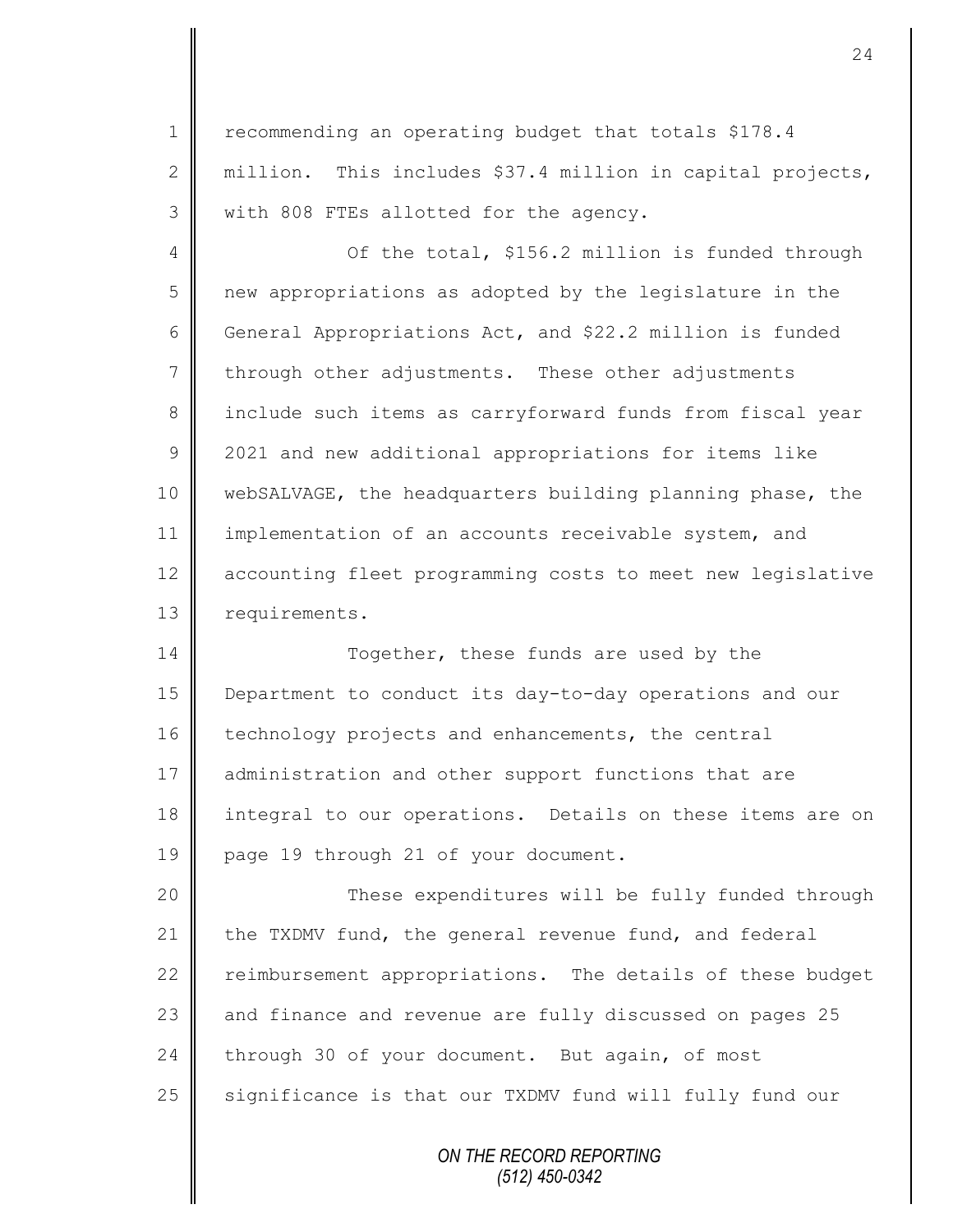1 budget in fiscal year 2022.

II

| $\overline{2}$ | Finally, as the last part of the operating                 |
|----------------|------------------------------------------------------------|
| 3              | budget presentation, we are requesting this Committee's    |
| 4              | recommendation to the Board for approval of two contracts. |
| 5              | The first contract, being of the value of \$600,000, is    |
| 6              | the Southwest Research Institute contract for the          |
| 7              | continued maintenance and consulting services for the      |
| 8              | Motor Carrier Division's Commercial Vehicle Information    |
| 9              | Exchange Window -- a mouthful -- CVIEW.                    |
| 10             | Again, this is the continual maintenance                   |
| 11             | contract as opposed to the previous contract Ms. Brewster  |
| 12             | talked about. It was an amendment of additional scope for  |
| 13             | the services that CVIEW provides.                          |
| 14             | And the second contract is for approximately               |
| 15             | \$416, which is the American Association of Motor Vehicle  |
| 16             | Administrators, the National Motor Vehicle Title and       |
| 17             | Information System -- NMVTIS -- again another mouthful --  |
| 18             | which allows the Department to maintain access to the      |
| 19             | national title check database system. This is our annual   |
| 20             | agreement with AAMVA for the services.                     |
| 21             | So, in addition to these two contracts that we             |
| 22             | just discussed, the detailed document lists a total of 252 |
| 23             | contracts that we anticipate for fiscal year 2022. And     |
| 24             | these are just provided for your information.              |
| 25             | Well, this concludes my remarks. John Ralston              |
|                | ON THE RECORD REPORTING<br>(512) 450-0342                  |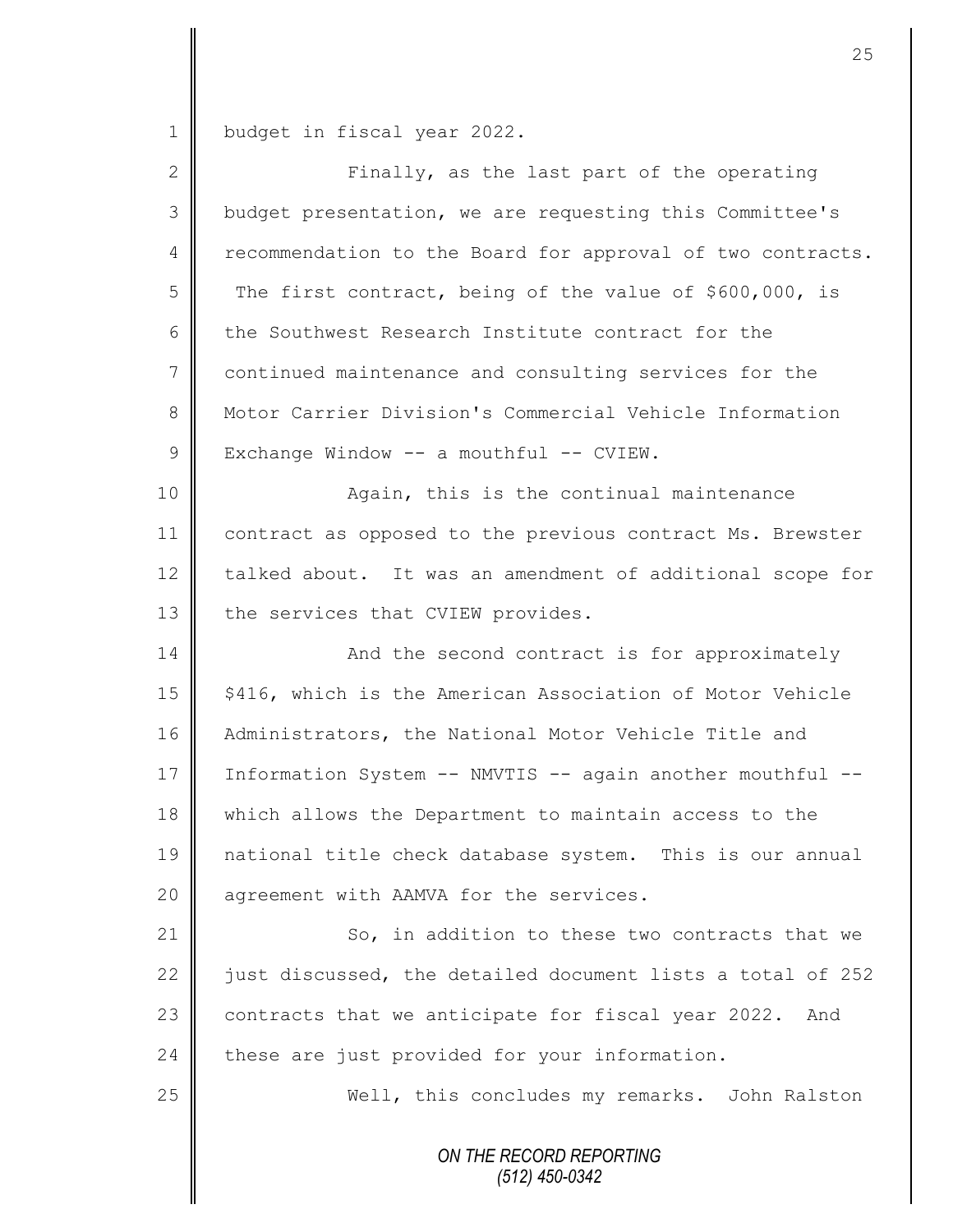| $\mathbf 1$     | and I will be happy to address any questions that you may |
|-----------------|-----------------------------------------------------------|
| $\mathbf{2}$    | have about the operating budget for fiscal year 2022.     |
| 3               | MR. GRAHAM: Thank you, Mr. Rey. Are there any             |
| 4               | questions from the Committee?                             |
| 5               | (No response.)                                            |
| 6               | MR. GRAHAM: Well, I appreciate you all -- your            |
| $7\phantom{.0}$ | hard work on all of that and that is -- you know, think   |
| $8\,$           | about where we were 12 months ago, and we wondered just   |
| $\mathcal{G}$   | what all this was going to look like. And it's a relief   |
| 10              | to be looking at these numbers and where we're at today.  |
| 11              | Just things looked a little unsettling at the time, but   |
| 12              | here we are and it looks well.                            |
| 13              | Yeah. Yeah. It has rebounded very nicely.                 |
| 14              | Yes. Thank you.                                           |
| 15              | Okay. Do we have any public comment?                      |
| 16              | MS. BEAVER: Tracey Beaver, General Counsel.               |
| 17              | For the record, there's no public comment on any agenda   |
| 18              | items. Thank you.                                         |
| 19              | MR. GRAHAM: Thank you. Okay. Well, Member                 |
| 20              | Omumu, if you will -- acronyms. Right?                    |
| 21              | MS. OMUMU: Mm-hm.                                         |
| 22              | MR. GRAHAM: Get ready. You know, I asked them             |
| 23              | if they could just -- when I got on the Board. It's like, |
| 24              | can I just have a list of the acronyms? No. We don't      |
| 25              | have enough paper to fit them all on there.               |
|                 | ON THE RECORD REPORTING<br>$(512)$ 450-0342               |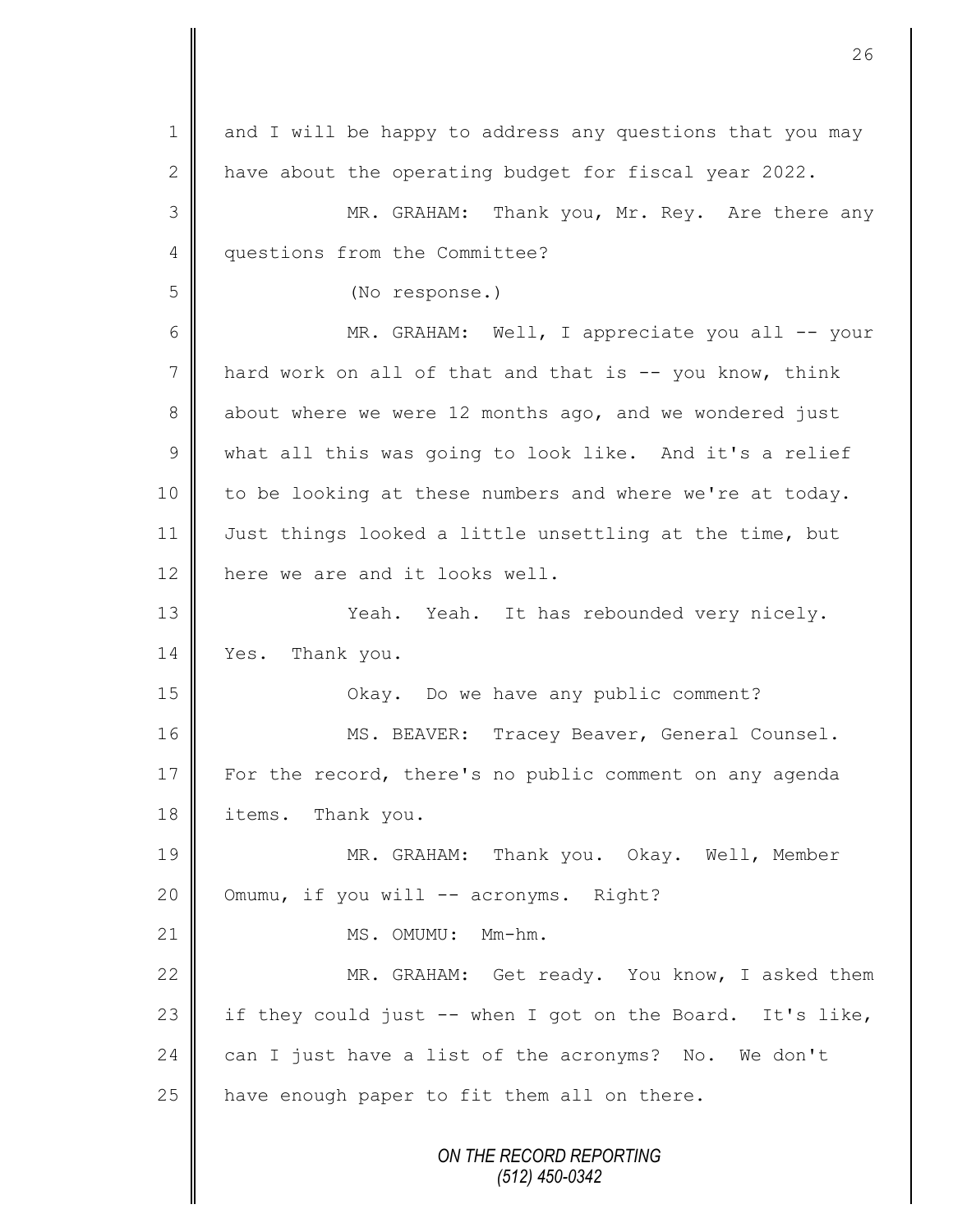*ON THE RECORD REPORTING (512) 450-0342* 1 || It's overwhelming at times. But it's because 2 there's a lot going on with this agency, right? 3 || MR. REY: Correct. 4 || MR. GRAHAM: All right. Well, I would 5 entertain a motion for Item 4C. 6 MS. GILLMAN: Mr. Chairman, I have a motion for 7 Agenda Item 4C. 8 || I move that the Committee recommend that the 9 full Board approve the fiscal year 2022 operating budget 10 as presented, which includes approval of the following: 11 one, the listed contracts that require Board approval, as 12 well as deletion of signature authority to the executive 13 director or director's designee, subject to restrictions 14 and authority in Government Code Section 2261.254(c) and 15 || (d) for the approved contracts, and number two, a budget 16 | of approximately \$178.4 million. 17 MR. GRAHAM: Okay. Thank you, Member Gillman. 18 **||** Do we have a second? 19 MS. OMUMU: I second. 20 MR. GRAHAM: We have a motion from Member 21 Gillman. A second from Member Omumu. I will -- if there 22 is any further  $-$  not any further discussion, I will call  $23 \parallel$  a vote. 24 Member Gillman? 25 | MS. GILLMAN: Aye.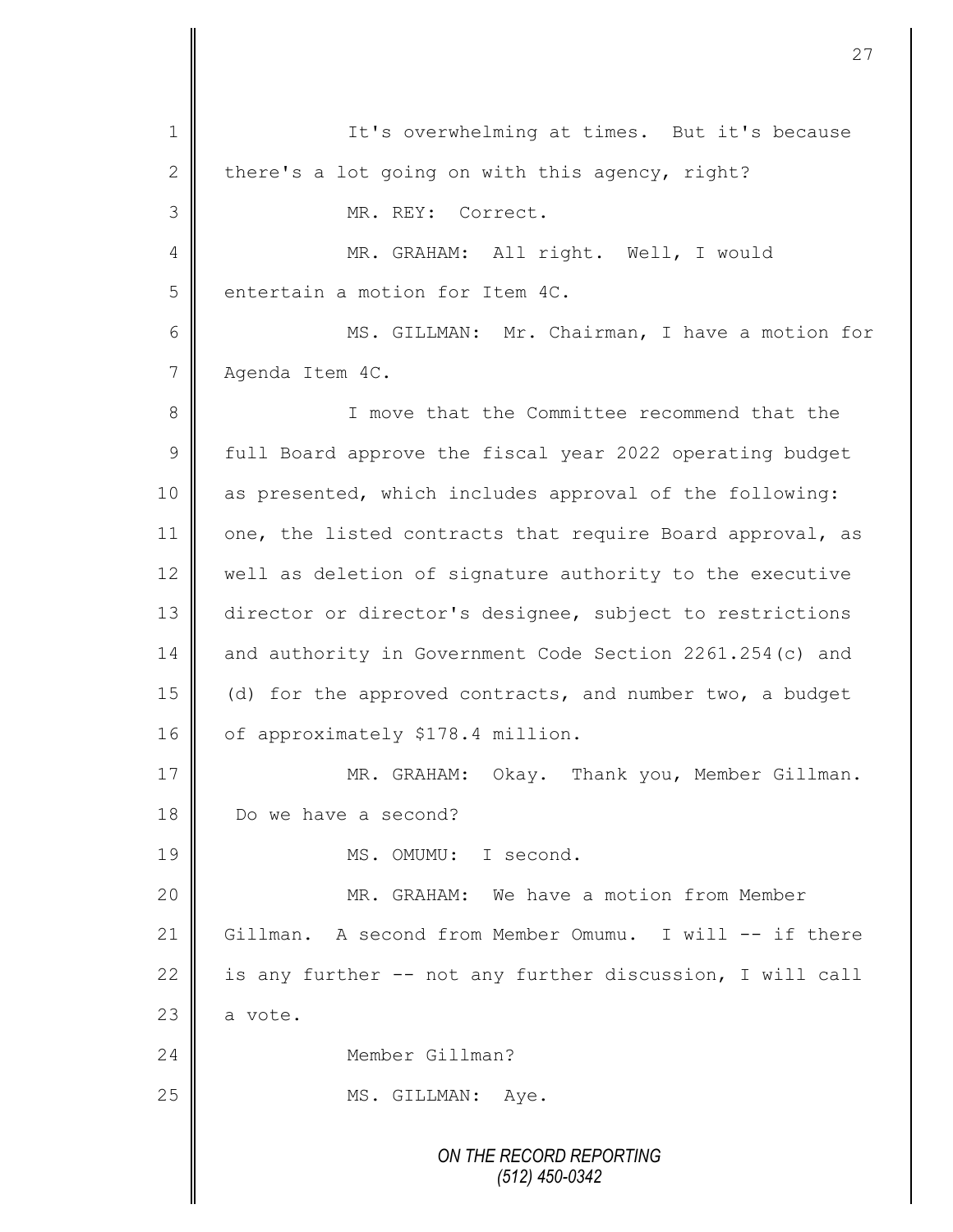|               | 28                                                        |
|---------------|-----------------------------------------------------------|
|               |                                                           |
| 1             | MR. GRAHAM: Member Omumu?                                 |
| $\mathbf{2}$  | MS. OMUMU: Aye.                                           |
| 3             | MR. GRAHAM: And I, Chairman Graham, vote aye.             |
| 4             | Let the record reflect there are three votes for, and     |
| 5             | zero votes against. Thank you very much.                  |
| 6             | MS. GILLMAN: Thank you.                                   |
| 7             | MR. GRAHAM: Although I believe Mr. Rey will               |
| 8             | stay seated, maybe both are going to stick around. All    |
| $\mathcal{G}$ | right.                                                    |
| 10            | We'll move to Item 4D. Back to you.                       |
| 11            | MR. REY: Thank you, Chairman. Again, Sergio               |
| 12            | Rey, Assistant Chief Financial Officer. This is a         |
| 13            | briefing item, and no action required. The material for   |
| 14            | this begins on page 73 of your Board material.            |
| 15            | This is the Third Quarter Financial Report,               |
| 16            | which reflects revenue and expenditures through the month |
| 17            | ending May 2021. The bar chart that you see before you on |
| 18            | the screen is also reflected on page 78. The chart        |
| 19            | compares the revenues from the Department's three major   |
| 20            | funds, from the third quarter of last year to this year.  |
| 21            | All the collections reflect the collective                |
| 22            | increase from this time last year. The percentage         |
| 23            | increase hovers around approximately 4.4 percent. We      |
| 24            | still remain slightly under, though -- under our          |
| 25            | projections for fiscal year 2021.                         |
|               | ON THE RECORD REPORTING<br>(512) 450-0342                 |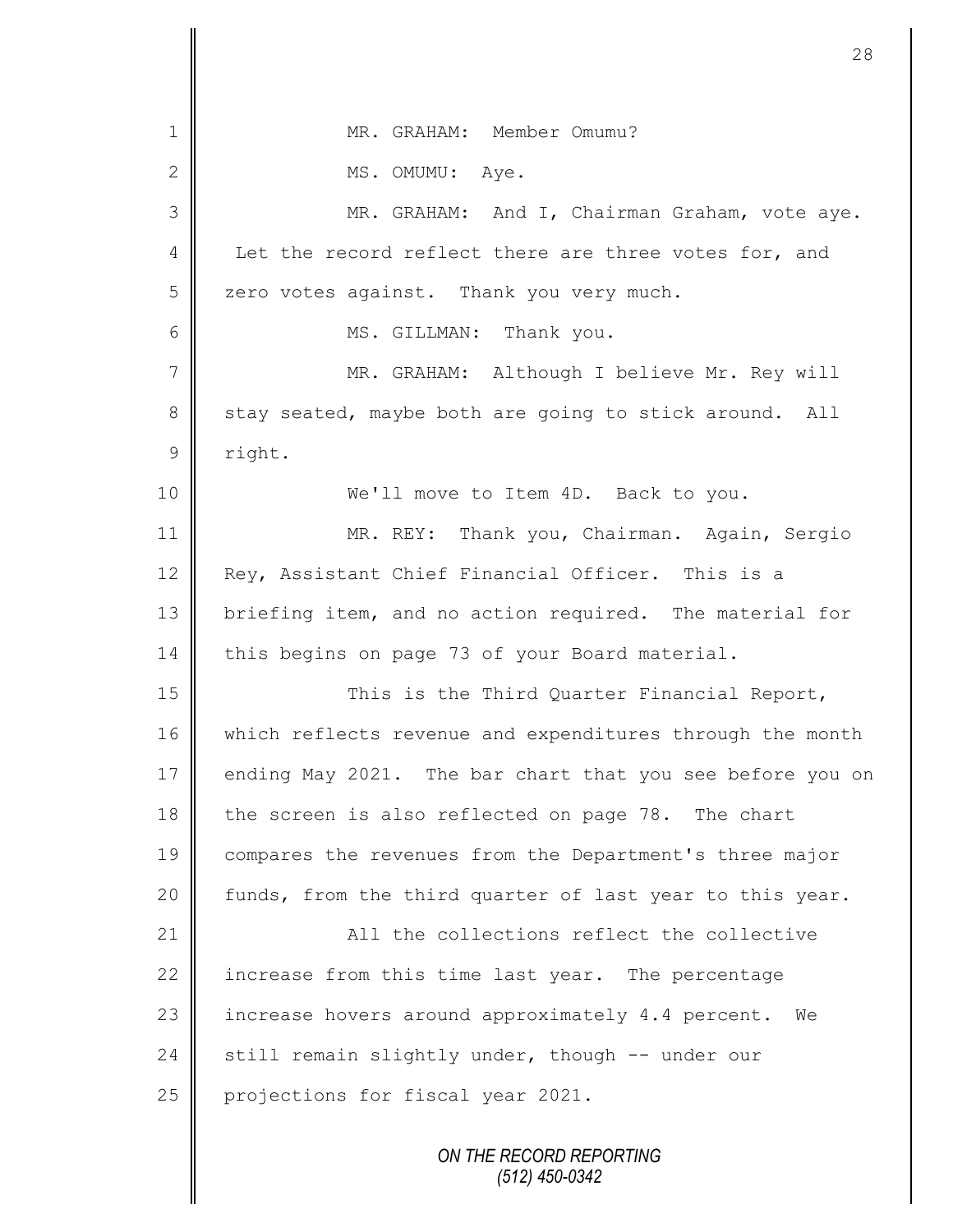1 || For more detail on this, the TXDMV fund, 2 specifically, which appears on page 81, primarily supports 3 the Department's operations. There is a 3.9 percent 4 decrease from last year's third-quarter activity for the 5 fund. Our collections, however, are sufficient to cover 6  $\parallel$  our expenditures as shown on this slide. Our expenditures 7 to date top around \$99.6 million.

8 On this next slide, it details the overall 9 decrease that is the revenue that is deposited into the 10 TXDMV fund. The decreases range from the low oversized, 11 | overweight fees due to lower motor carrier permitting, 12 | lower delinquent title transfer penalty fees, and the 13 | lower interest rates against our TXDMV fund. On a good 14 note, auto sales have increased, and the registration 15 waiver that was lifted back in mid-April also will show 16 increases in our revenue -- in revenue stream in the fund.

17 | Conthis slide, which can also be found on page 18 89, reflects expenditures and encumbrances of all of our 19 | obligations up until the end of May. Our primary 20  $\parallel$  obligations that total \$140.2 million continue to be 21 printing, postage, contract and professional services, as 22 well as salaries and the Motor Vehicle Crime Prevention 23 | Authority grants.

24 | As part of this, our total capital budget 25 through the end of May is at \$41 million. And as a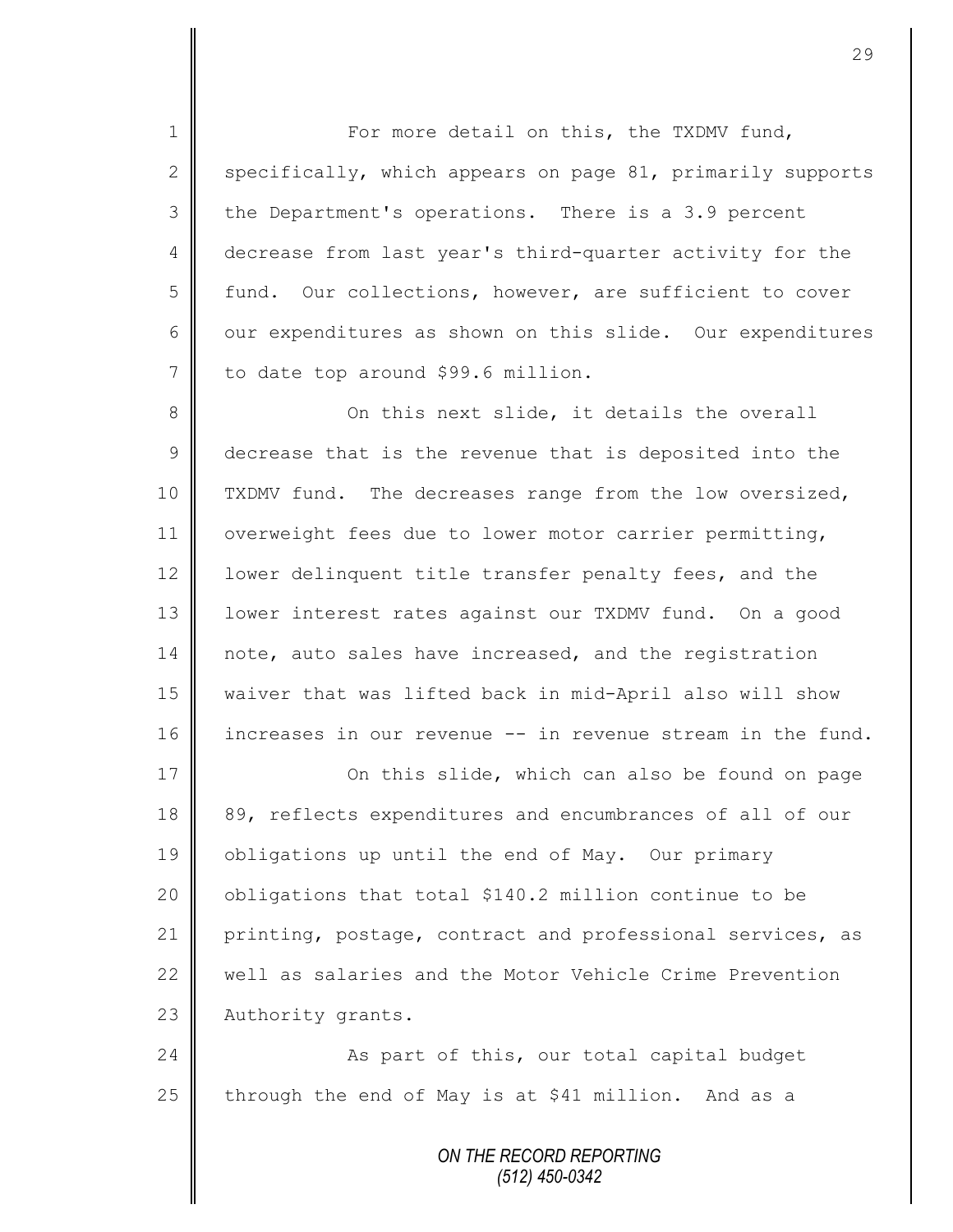1 milestone, in major deliverables near completion at this 2 time this year, our actual expenditures will continue to 3 rise.

4 Currently, the expenditures total \$21.1 5 million, primarily from our data center services, our 6 county support, and PC replacements, as well as the  $7 \parallel$  remaining available budgets of projects in automation, 8 specifically talking about the registration and title  $9 \parallel$  defects, the Texas by Texas application implementation, 10 | our call center upgrade, and the RTS batch cycle projects. 11 Other projects include -- in the capital projects include 12 our vehicle refresh that we completed this year for 13 vehicles, and our new project for Midland-Odessa Regional 14 | Service Center improvements.

15 Well, this concludes this presentation. We are 16 available for any questions that you may have regarding 17  $\parallel$  this third quarter financial report.

18 MR. GRAHAM: Thank you. It never fails, the 19 moment you put a mint in your mouth -- I would just like 20 to ask a couple of questions, or a question in particular 21 | of my fellow Committee members, as you are both in this 22 industry. I'm curious, as we think about our remaining 23 quarter and next quarter in particular, can the DMV expect 24 to see this continued rate of sales? Or should this  $-$  is  $25$  there a snowball coming?

> *ON THE RECORD REPORTING (512) 450-0342*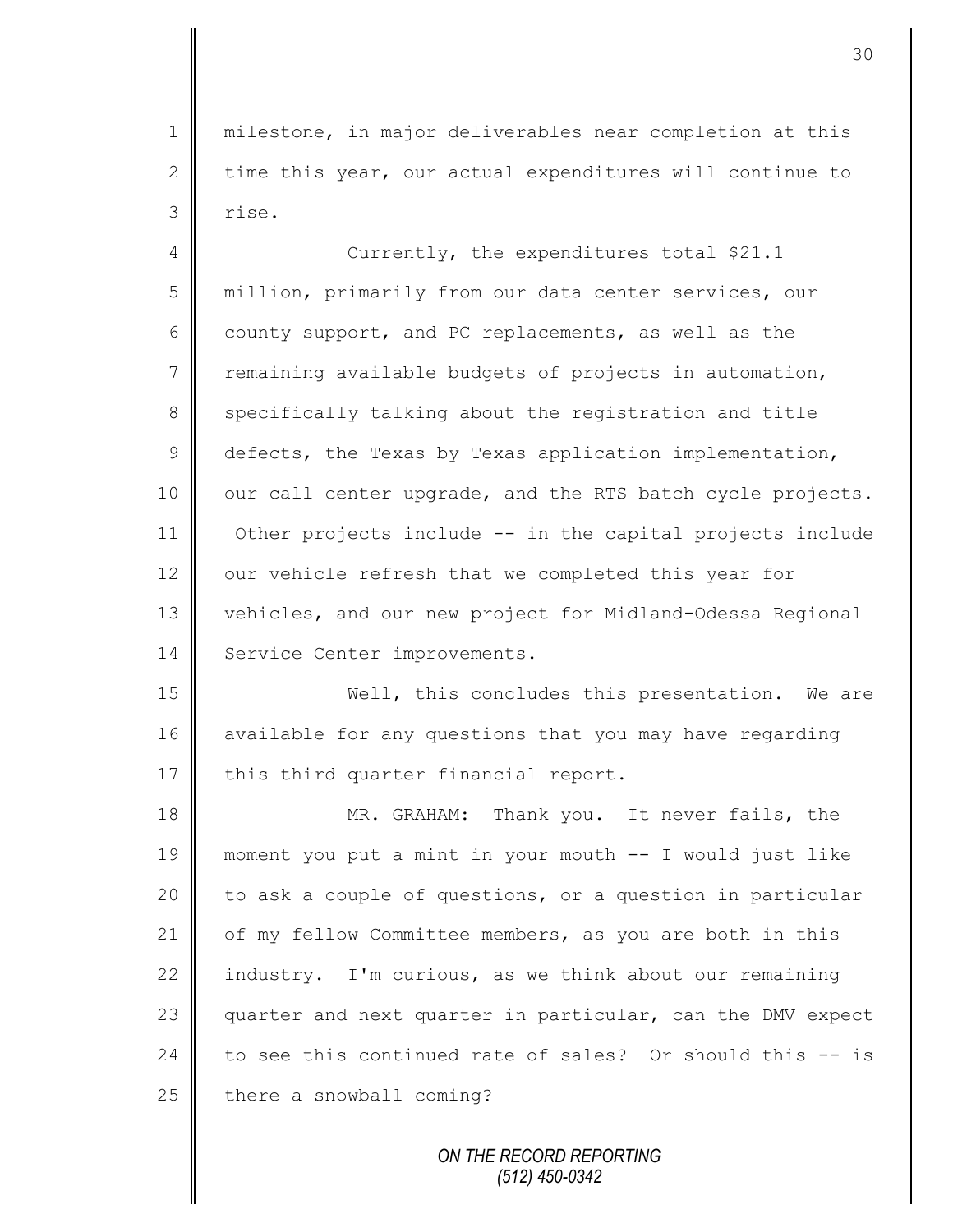*ON THE RECORD REPORTING* 1 || I know that dealers have worked really hard to 2 replace sales with sales of particularly used vehicles, 3 but I would just like your insight as to, you know, kind 4 | of what you see and what maybe the DMV should expect. 5 || MS. GILLMAN: Okay. 6 MR. GRAHAM: Yeah, jump in. The floor is 7 yours, both of you. 8 || MS. GILLMAN: I would say that at the beginning 9  $\parallel$  of the summer when we -- every single manufacturer we had, 10 we were told that we were -- because of a chip shortage, 11 we are not going to have inventory. And so, we saw the 12 realization of that. And I have dealerships that normally 13 | have 400 in inventory, we have eight on the ground right 14 now, and that is alarming. 15 | **However, the good news is that the motor** 16 | carriers, the transport trucks have been delivering all 17 month long. And even though I have eight on the ground, 18 I'm selling 175 in the month. And so, I'm so happy to 19  $\parallel$  report amazing -- because of logistics and transportation, 20 | even though I don't have any units or it's really reduced 21 on the lot, we're still selling plenty of cars. 22  $\parallel$  And we're -- the paper flow has not stopped. 23  $\parallel$  And so, we're alarmed by the lack of inventory, but really 24 happy that sales are continuing. So, I would  $-$ - while 25  $\parallel$  it's been a dramatic change at the dealerships, the demand

*(512) 450-0342*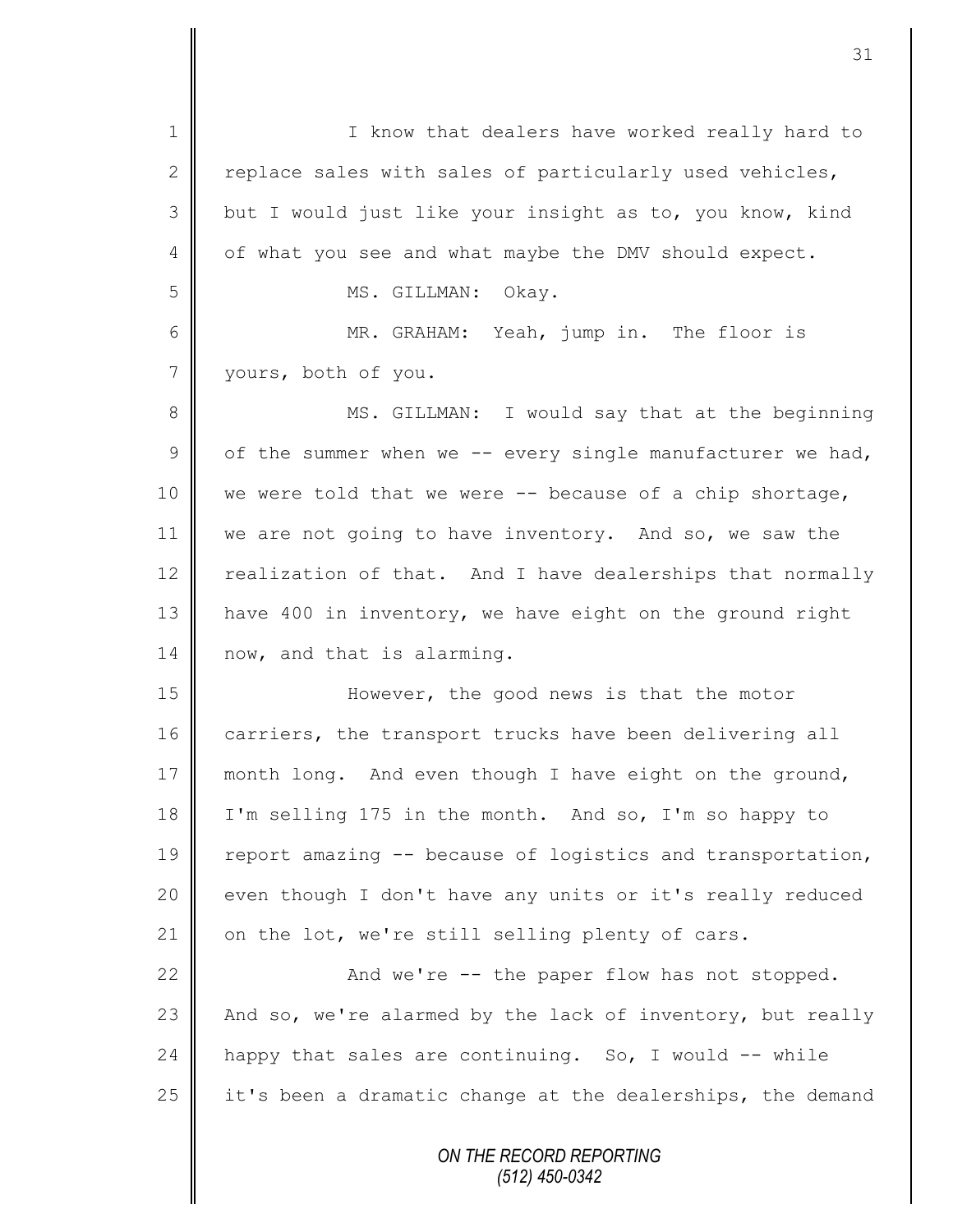*ON THE RECORD REPORTING (512) 450-0342* 1 is high, and the workflow, it seems to be pretty normal. 2 So, I would not expect any different behavior 3 | or workflow at the agency. It looks good. 4 || MR. GRAHAM: That is amazing. 5 || MS. OMUMU: Mr. Chair, just to add to what 6 Member Gillman stated, I would have to agree, just from a 7 manufacturer/distributor standpoint. Every single vehicle 8 that we're wholesaling, our dealers are selling. And as a  $9 \parallel$  matter of fact, dealers are having record sales years, or  $10 \parallel$  so, a record sales year this year  $-$  several of them. 11 So, I would anticipate for business to stay on 12 par for the remainder of this year, probably even into the 13 first half of next year as well. Thank you. 14 MR. GRAHAM: I just can't get my head around 15 it. How it that possible? Because I need multiple 16 vehicles right now -- well, you know what? 17 || Let me back up. I do need multiple vehicles, 18 and I'm electing not to purchase them because there's a 19 premium on them. So, about that  $-$  all right. 20 || MS. GILLMAN: All prices are at record highs. 21 MR. GRAHAM: So, one other quick question along 22 these same lines, I quess this really has no impact on 23 DMV. You know, I had read about the changes in the 24 industry to the more  $-$ - requiring the dealers to hold less 25 | inventory and creating these, like, regional distribution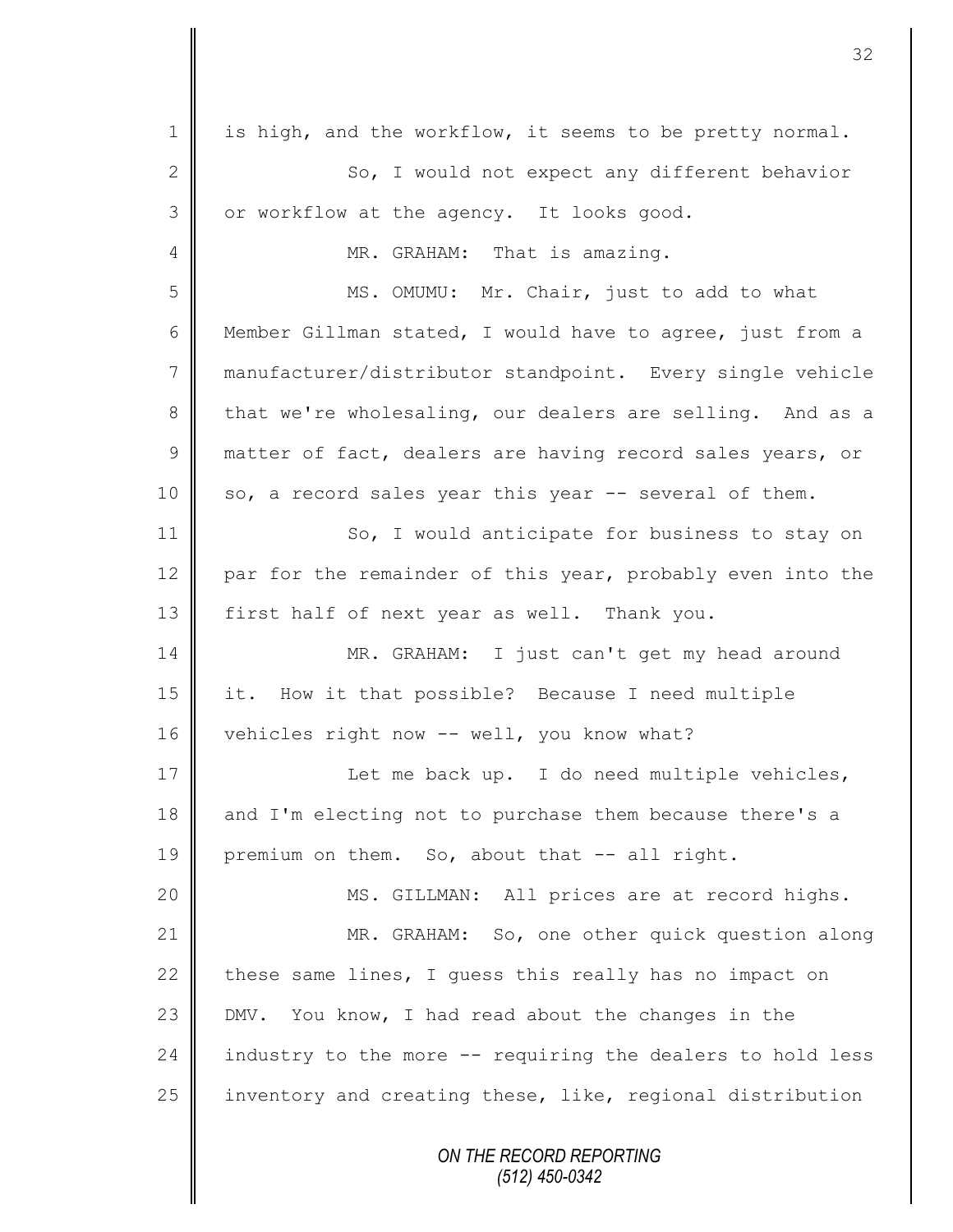|                | 33                                                         |
|----------------|------------------------------------------------------------|
|                |                                                            |
| 1              | points for manufacturers, and it really -- that would --   |
| $\mathbf{2}$   | that's probably of tremendous help to the dealers.         |
| 3              | But does that impact the DMV in any way? Just              |
| 4              | however they get to a sale is how they get to a sale,      |
| 5              | right?                                                     |
| 6              | MS. BREWSTER: Yes, sir. It does impact us                  |
| $7\phantom{.}$ | from the perspective of revenue, obviously. If we          |
| 8              | continue to have strong sales, that helps the agency in    |
| $\mathcal{G}$  | terms of title fees and process and handling fees.         |
| 10             | In terms of regional distribution, there would             |
| 11             | not be an impact on the Department.                        |
| 12             | MR. GRAHAM: Okay. Okay. Well, just because                 |
| 13             | we're always in this quickly changing environment in which |
| 14             | we live today, we try to figure out where the next         |
| 15             | snowball's coming. So, you know, that's great              |
| 16             | information. So, I'm glad to see it, and I will not labor  |
| $17\,$         | the point any more.                                        |
| 18             | All right. Thank you. That is a briefing item              |
| 19             | only, and if no one had any further questions for Mr. Rey? |
| 20             | (No response.)                                             |
| 21             | MR. GRAHAM: All right. We will now move to                 |
| 22             | Agenda Item 4E, and I will turn it over to Sergio Rey and  |
| 23             | Sandra Menjivar-Suddeath. And this will this be a          |
| 24             | briefing item as well.                                     |
| 25             | MR. REY: Again, for the record, Sergio Rey,                |
|                | ON THE RECORD REPORTING<br>$(512)$ 450-0342                |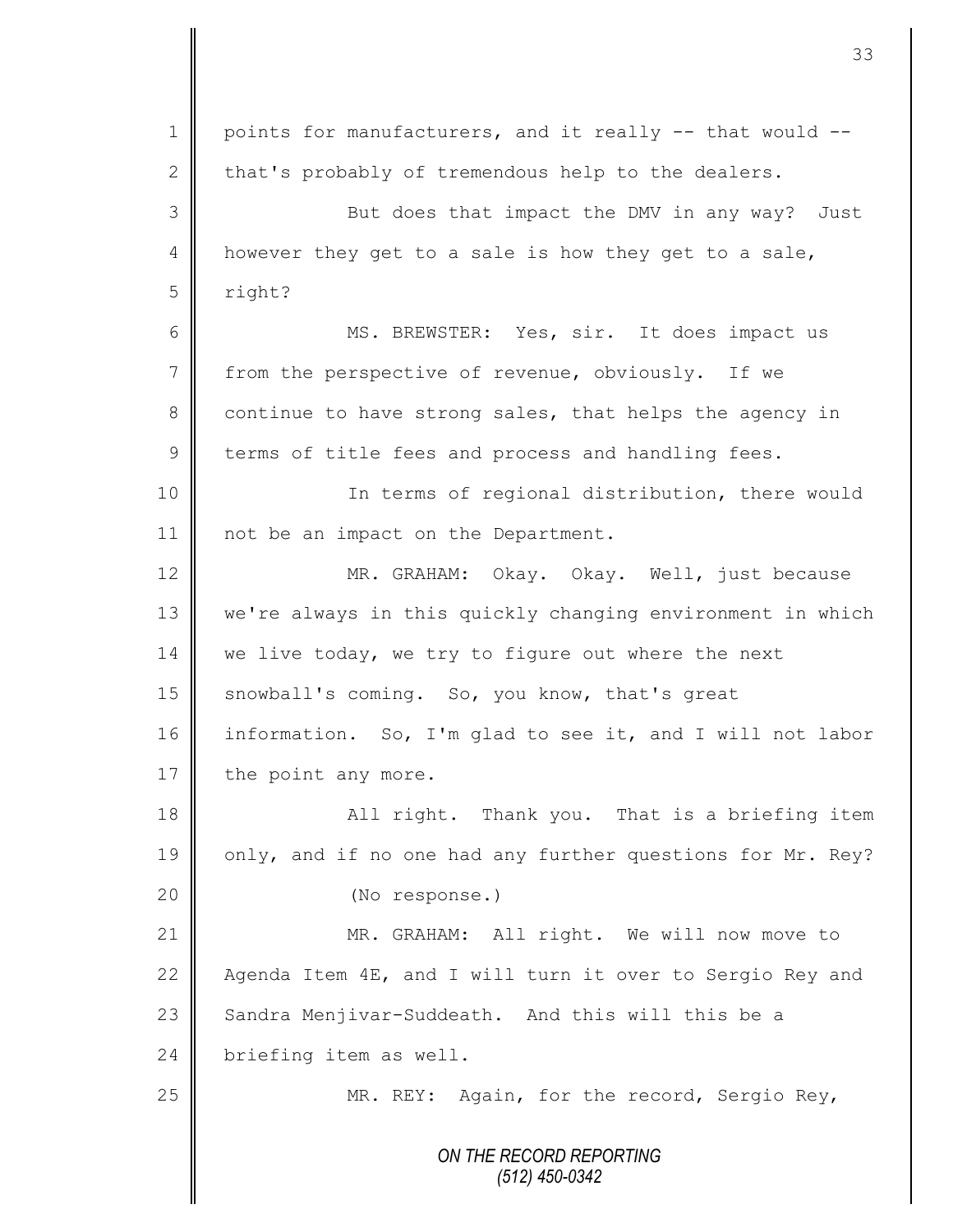*ON THE RECORD REPORTING (512) 450-0342* 1 | Assistant Chief Financial Officer. We wanted to provide 2  $\parallel$  this briefing to the F and A Committee that the 3 Comptroller's Office has selected the Texas DMV once more 4 for their routine post-payment audit. 5 || This is -- again, this is a routine process  $6 \parallel$  that happens to all state agencies and state institutions 7 | of higher education. On a regular basis, they come and 8 audit agencies and institutions for their payment process,  $9 \parallel$  for their procurement processes, as well as the security 10 accesses to the state systems. 11 They are covering a period back from December 12 of 2019 to November of 2020. Our last audit that we had 13 was in 2017. 14 Currently, the Comptroller's Office, their team 15 is a doing their field work currently. And we're 16 providing them information -- not just from finance, 17 purchasing, but also from human resources because they're 18 | looking at our payroll processes as well. 19 MS. MENJIVAR-SUDDEATH: Good afternoon. For 20 | the record, Sandra Menjivar-Suddeath, Internal Audit 21 Director. Another aspect is that they're going to look at 22 the recommendations of the issues in the past post-payment  $23$   $\blacksquare$  audit. 24 **Those recommendations were closed in 2018.** I 25  $\parallel$  believe there was about six of them, and those -- Internal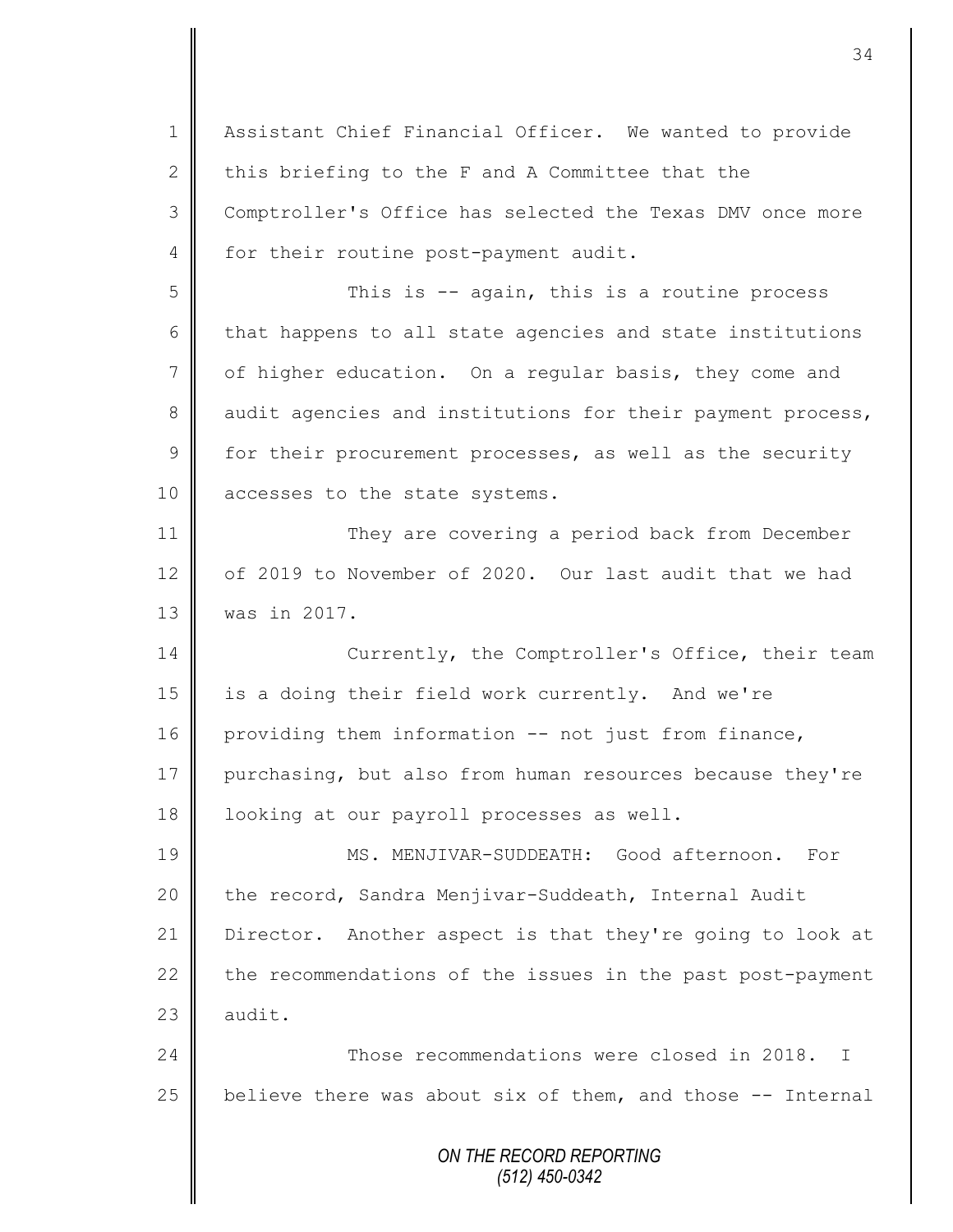*ON THE RECORD REPORTING (512) 450-0342* 1 | Audit has verified that they are closed. And so, we'll be 2 providing that information to the team, so that way they  $3 \parallel$  can verify that it's closed. 4 MS. GILLMAN: Were there any items that were 5 not closed from the last time? 6 MS. MENJIVAR-SUDDEATH: No. All those related 7 to that post-payment audit are closed. In my update on 8 internal audit today we'll talk about the current -- well, 9 another Comptroller audit that we do have open 10 **P** recommendations on. 11 MR. REY: Well, that concludes our briefing 12  $\parallel$  related to that. We just wanted to keep you all abreast 13 | of this post-payment audit to the F and A. 14 MR. GRAHAM: Great. Thank you. Any further 15 questions? 16 (No response.) 17 || MR. GRAHAM: All right. Thank you. All right. 18 Finally off the hook. Okay. Great job. 19 We will now move to Item 4F, Fiscal Year 2022 20 First Six-Month Internal Audit Plan and Risk Assessment 21 Report. This is an action item, and I will turn it over 22 to Sandra Menjivar-Suddeath and Jason Gonzalez. 23 MS. MENJIVAR-SUDDEATH: Good afternoon. Once 24 again, Sandra Menjivar-Suddeath, Internal Audit Director, 25 and I have with me Senior Auditor Jason Gonzalez. And we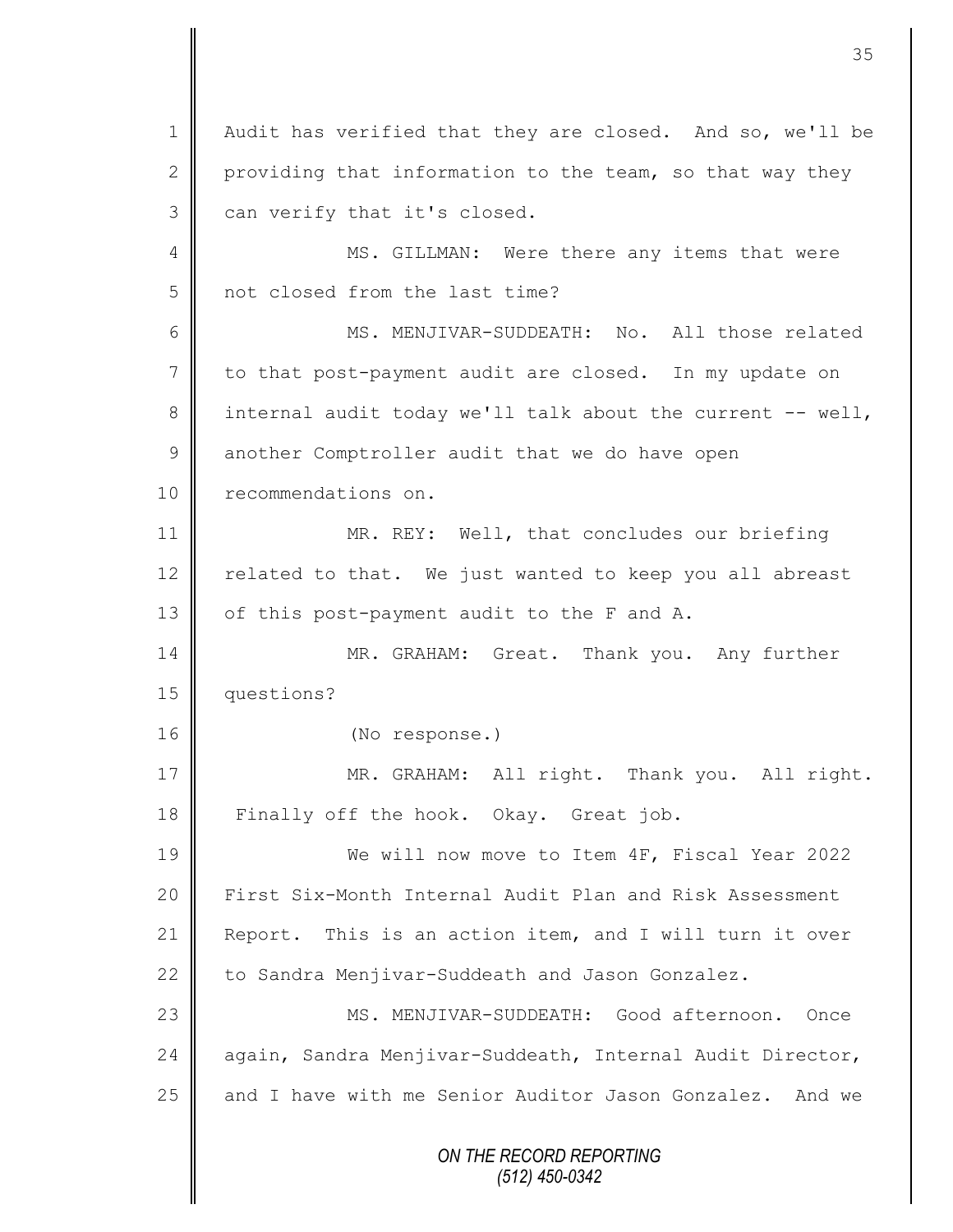*ON THE RECORD REPORTING* 1 are presenting 4F, which is the Fiscal Year 2022 First  $2 \parallel$  Six-Month Internal Audit Plan and Risk Assessment Report. 3 4 This is an action item, and we are requesting 5 || approval to recommend to the Board to approve the audit 6 plan and the risk assessment. 7 || Now, the presentation includes two parts. 8 We're going to go over the risk assessment results and 9 | kind of give some information about our risk assessment 10 process, as well as what the Internal Audit Plan contains. 11 Mr. Gonzalez will go over the Internal Audit Plan, and I 12 || will be going over the risk assessment. 13 || So, to kind of talk about our risk assessment 14 cycle, there's been a lot of changes to our cycle. So, we 15 want to kind of give a historical context and where we are 16 now. 17 | Historically, Internal Audit has done an annual 18 risk assessment typically from March and June. In that 19 time period, we identify the high risk areas, and then use  $20$  | that information to develop the internal audit plan the 21 | Division will be using for the year. 22 | A couple years ago, we realized that we were 23 coming to the Finance and Audit Committee and the Board  $24$  every six months requesting changes to the annual plan 25 **b** because of risk that either was identified during

36

*(512) 450-0342*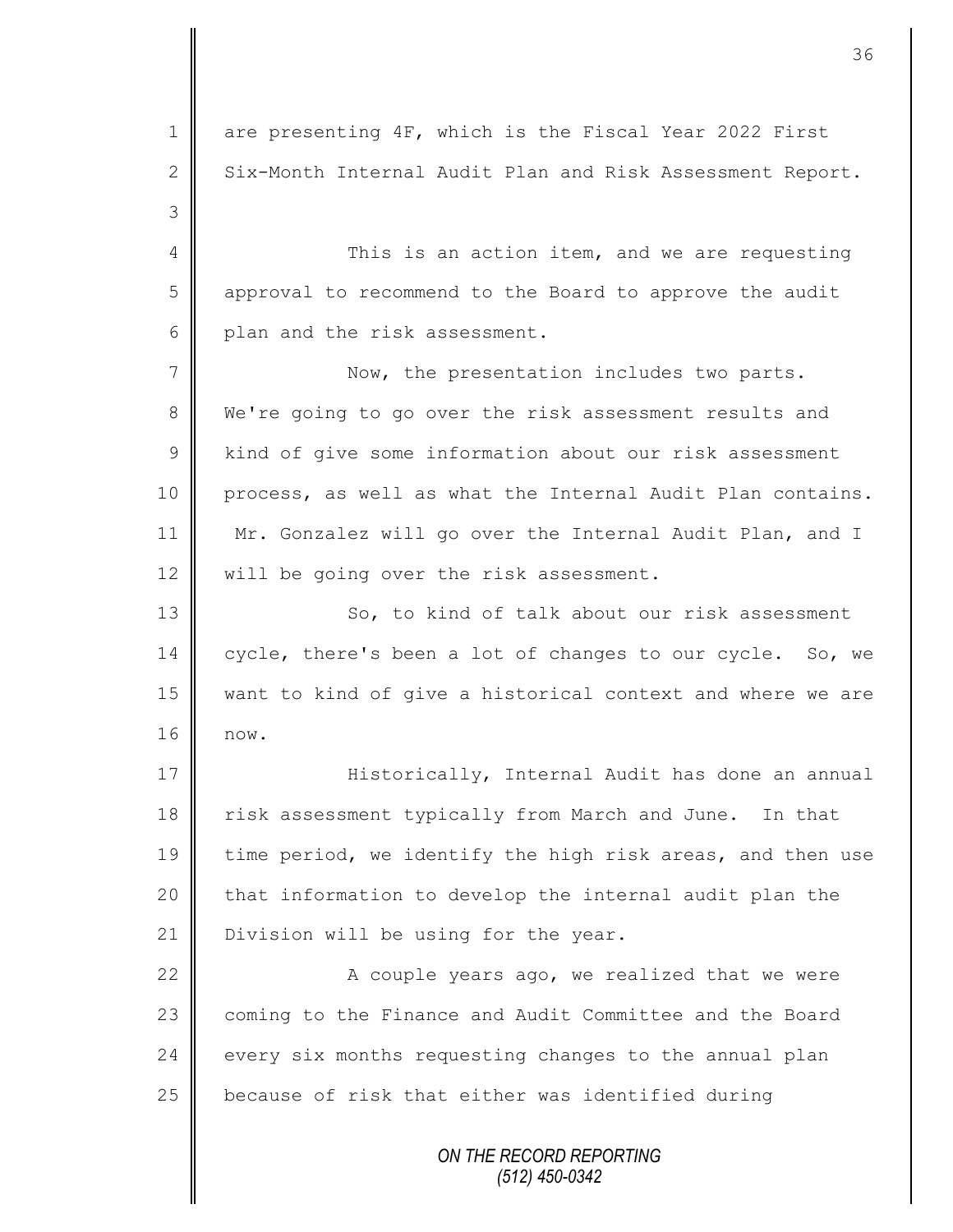*ON THE RECORD REPORTING (512) 450-0342* 1 | planning, or was not foreseen in the planning -- had come 2  $\parallel$  to fruition and we needed to come and test it. 3 And so, because of that, we decided to move to 4 a six-month audit plan and a six-month risk assessment. 5 What that meant is we did risk assessment from March to 6 June, and then, November to January. 7 Now, this past year, we moved to more of a 8 continuous risk assessment. There's a couple -- there's a  $9 \parallel$  few reasons for that. One, it's a leading practice in 10 internal audit. Most internal audit functions are now 11 || moving to a continuous risk assessment process, where 12 they're constantly looking at risk. 13 || Two, it gives us a better -- gives better 14 information to the Board and the Department of where their 15 || risks are, because something that may be high risk in 16 June, there maybe mitigation being done by the Department 17 in September that reduces that risk, or vice versa. 18 || It also gives us another way to look at 19 emerging risks. So, risk that may have not been something 20 | of an issue, like a pandemic two years ago, is now an 21 issue. And so that is something that we have to address. 22  $\parallel$  22  $\parallel$  22  $\parallel$  22  $\parallel$  20  $\parallel$  20  $\parallel$  20  $\parallel$  20  $\parallel$  20  $\parallel$  20  $\parallel$  20  $\parallel$  20  $\parallel$  20  $\parallel$  20  $\parallel$  20  $\parallel$  20  $\parallel$  20  $\parallel$  20  $\parallel$  20  $\parallel$  20  $\parallel$  20  $\parallel$  20  $\parallel$  20  $\parallel$  20  $\parallel$  20  $\parallel$  20  $\parallel$  20  $\parallel$  20  $\$ 23 | overall layout of what we do every month. And what we 24  $\parallel$  started -- in September and March, we started the newest  $25$  risk assessment or the new internal audit plan. This is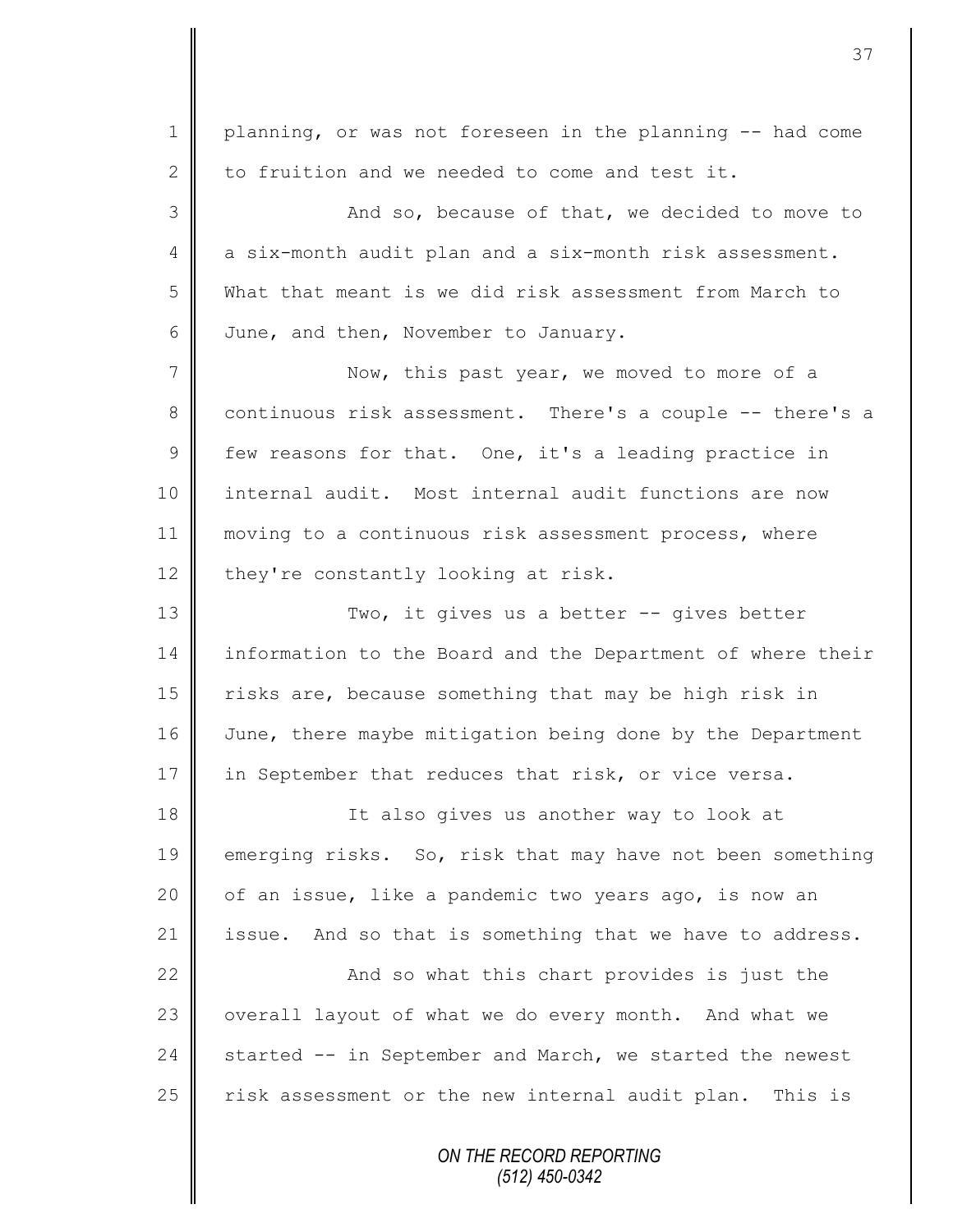$1 \parallel$  the one that just got approved by the Board.

2 We're also doing -- reviewing risks that are  $3 \parallel$  tied to our engagement. So, every single month, the audit 4 teams are looking at the risks that were approved in the 5 | internal audit plan and that are part of the risk 6 assessment, and evaluating that risk score based on the 7 planning results, based on the field work results. We're 8 || looking to see if the risk score is appropriate or if we 9 || need to change it because there's more mitigation that we 10 | identify, or there's not as much mitigation as we 11 identified.

12 | The next month in October and April, we start 13 Teally looking at any other emerging risk. Throughout the 14 year, my team and I are looking for risk throughout the 15 world and look at information from big four -- just the 16 | four accounting firms. You know, what are they saying 17 that are going to be trends? What are things that we need 18 | to be concerned about?

19 We start looking at that information and see 20 whether it's relevant to the Department. If it is, we 21 start capturing it. And then, in November and May, we 22  $\parallel$  start having discussions with the divisions about those 23 | risks that are emerging and the current risk assessment  $24$  and the current risk.

25 || Another thing that we do during that time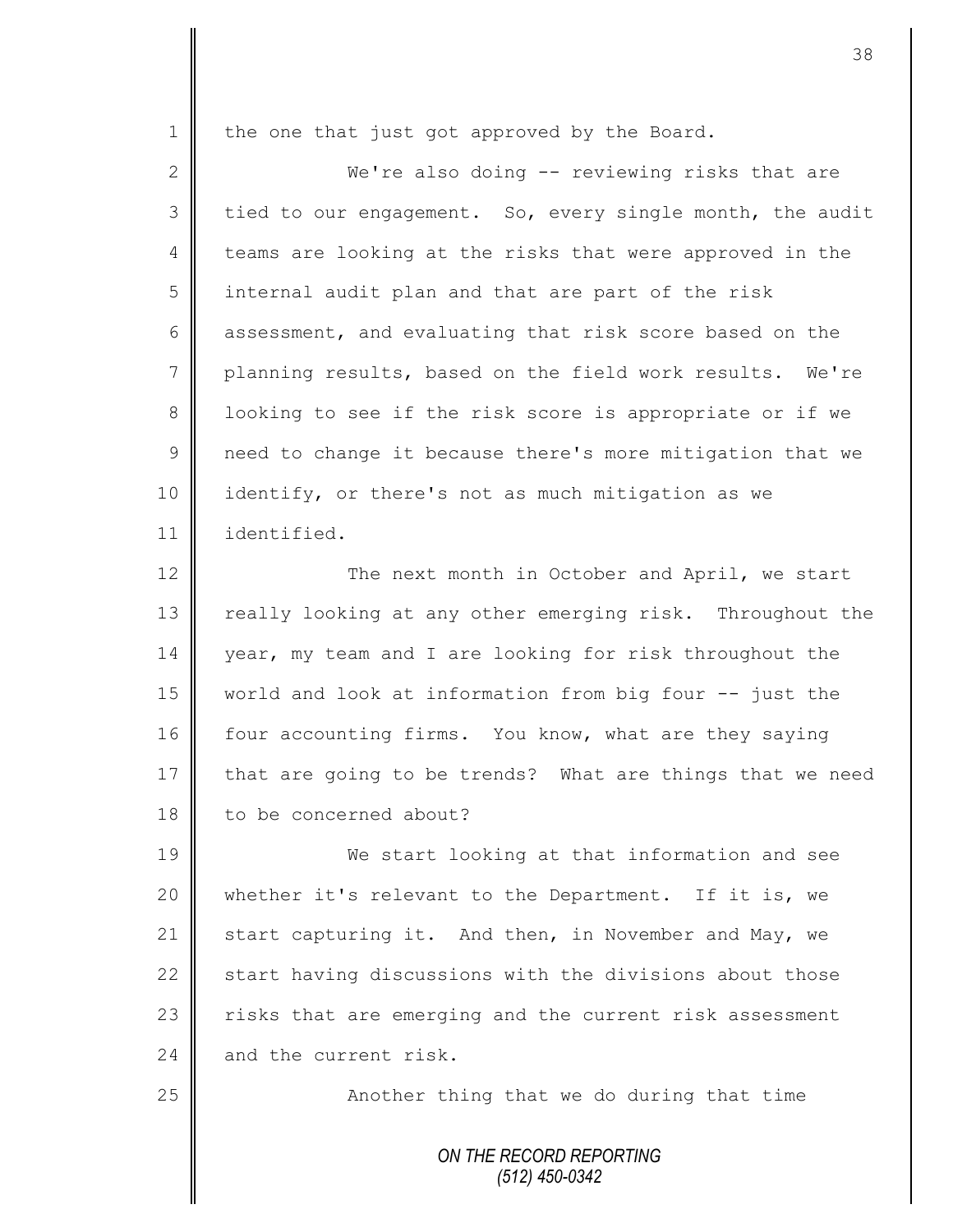1 period is to get actual approval on the risk level 2 guidance, and I will get into details of what that means 3 || in the next slide. But the risk level guidance is really 4 | how we identify what is very high -- what is very high to 5 very low. Then, in December and June, we identify the 6 very high and high risk and we discuss it with the 7 division directors and we obtain a kind of -- not 8 approval, but we have a discussion of whether we correctly 9 scored the risk.

10 || And we also talk about what's on the audit plan 11 potentially with the divisions for them to kind of give us 12 context and information. Then in January and July, we 13 actually create the six-month internal audit plan. And  $14$  then, send it out for feedback. Typically, this is when 15 Finance and Audit Committee gets the draft audit plan for 16 their review and information on risk assessment.

17 **Then, in February, August, we come here.** We 18 ask for approval, and if it's approved, we start the cycle 19 | all over again in September.

20 || So, that's pretty much the risk assessment 21 cycle. We do this pretty -- you know, we're working on  $22$  | risk every single month.

23 | Now, as I mentioned, we do categorize a risk. 24  $\parallel$  In the Department, we have five different levels of risk 25  $\parallel$  from very high to very low. The way we categorize a risk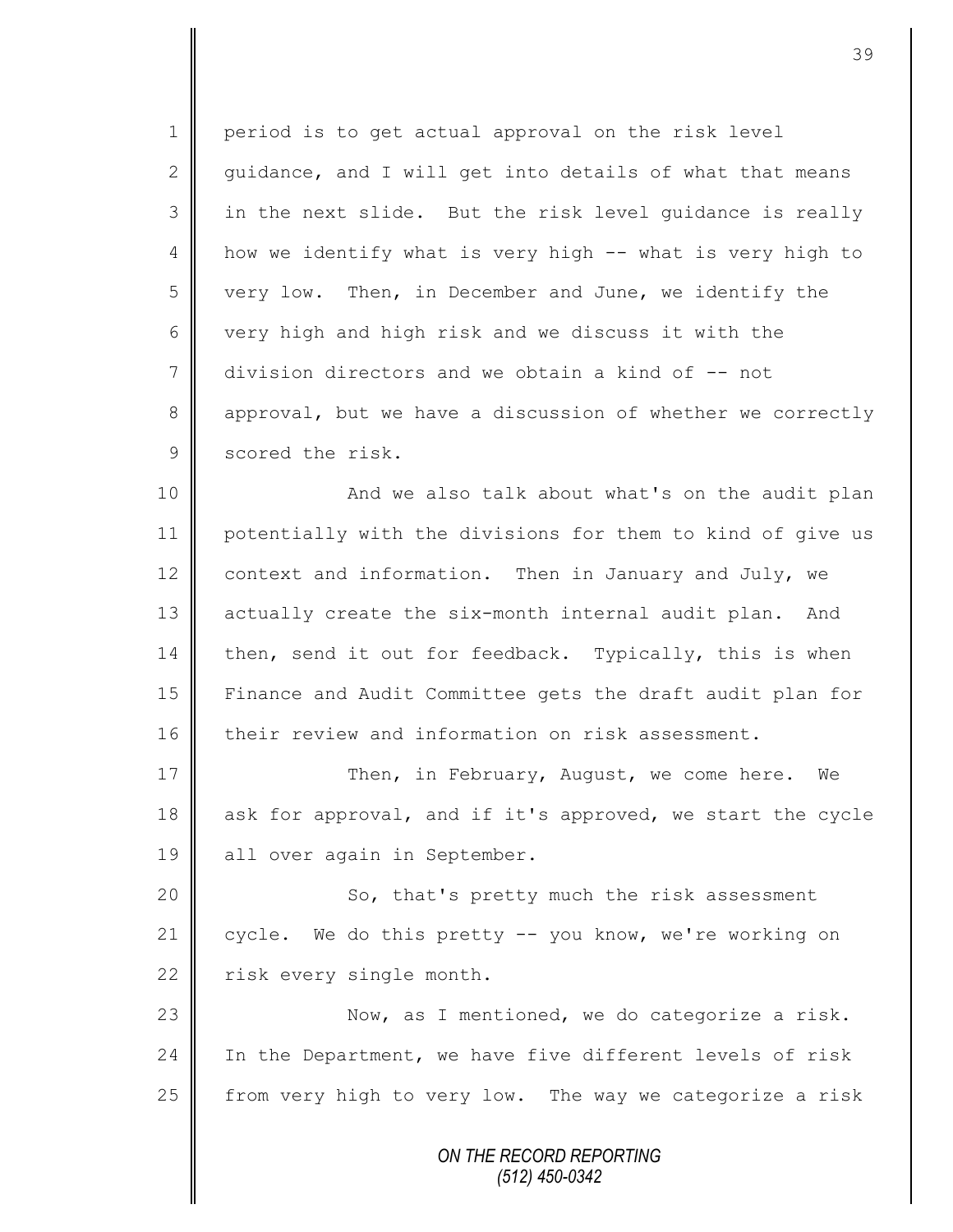*ON THE RECORD REPORTING*  $1 \parallel$  is depending on three different factors -- impact, 2 | likelihood, and controlled design. 3 The impact of a risk is, how much of an issue 4 will this risk have? We look at brand reputation, 5 | organizational assessment, and we look at financial. We  $6$  also look at legal and regulatory. 7 The other side is the likelihood. How likely 8 || is this risk going to happen? We look at two different 9 factors in that. Is it a centralized risk? Is this a 10 | risk that's shared only by one division? Or is it 11 multiple divisions? 12  $\parallel$  and then, what does that change in that area, 13 in that function? If there's been a lot of change, 14 likelihood of an increase. 15 The other factor is the design of the process. 16 So, do you have already any mitigation in that to reduce 17 the risk? So, those three factors give us the overall 18 risk score and the risk category. 19 || And something I should mention is, risk is 20 everywhere. Risk doesn't go away unless that function no 21 | longer exists in the Department, right? Even though if 22 you have a lot of mitigation, that mitigation could 23 change, and so that risk can. 24 So, for risks that are on the green -- the low  $25$  and the very low, those are risks that are what we

*(512) 450-0342*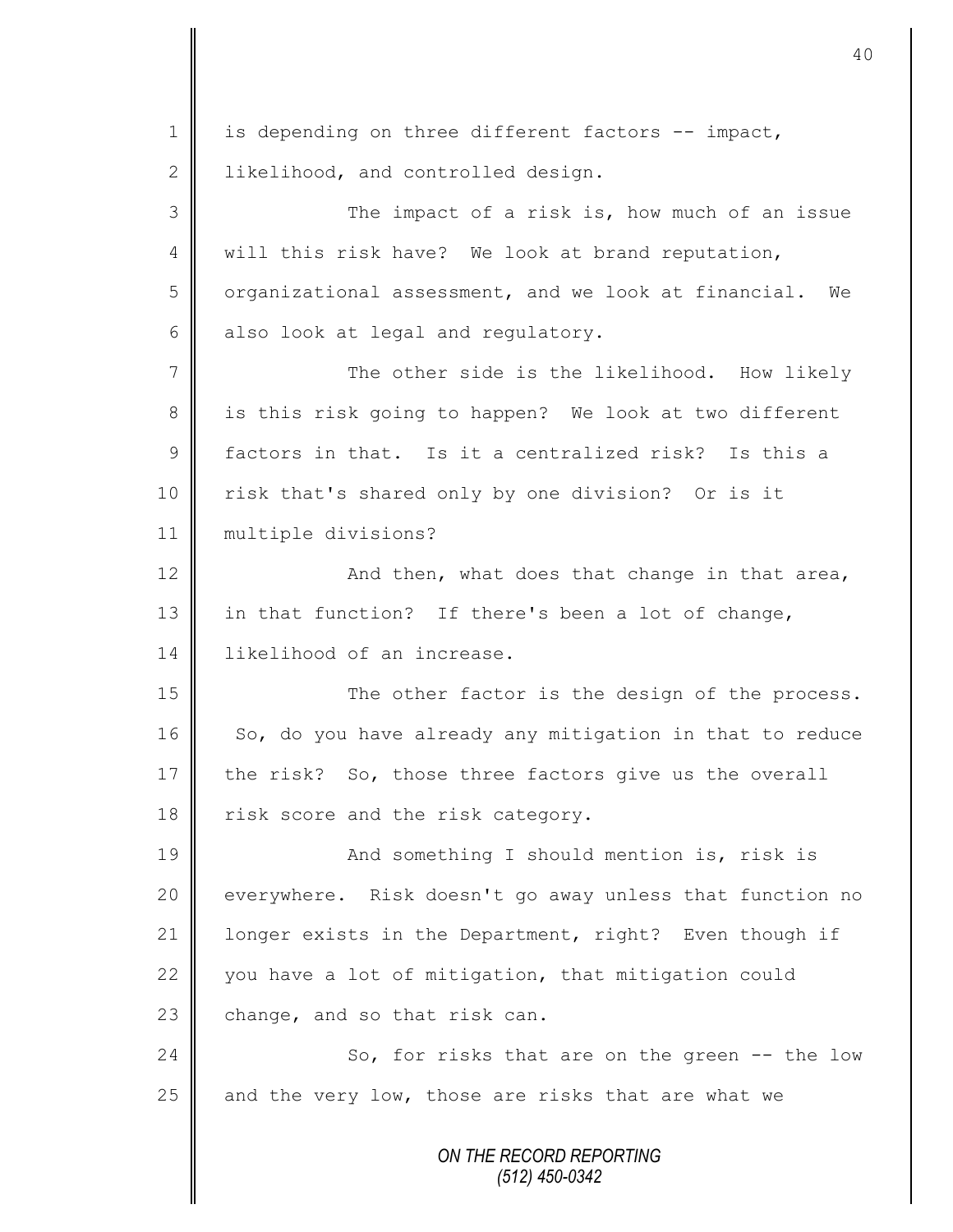1 consider mitigated. The very low, we consider fully 2 mitigated and it's not hindering any potential objectives 3 for the Department.

4 The low is very similar. It's mostly getting 5 || mitigated. And so, we are not concerned that it's going 6 to hinder Department objectives. Medium is when we start 7 getting into, it could potential hinder. We have some 8 mitigation. We need to monitor this risk because it could  $9 \parallel$  go either higher in the future or lower, depending on what 10 | Department does.

11 | And then, you have the very high and high. 12 These are the ones that the Department is mostly concerned 13 | with, because those are the ones that can significantly or 14 Substantially impact the Department if it comes to 15 | fruition.

16 So, for example, using a pandemic. In February 17  $\parallel$  2020, that would have been a -- that was a very high risk 18 for the Department because we could potentially not be 19 able to service our customers, right? Because of the 20 transmission of a disease.

 $\parallel$  So, over the past year and a half, we have put 22 || in processes in place, various things in place to actually  $\parallel$  be able to service our customers and be able to achieve the Department's objectives. So the risk with the  $\parallel$  pandemic, when it comes to our customers, is low now.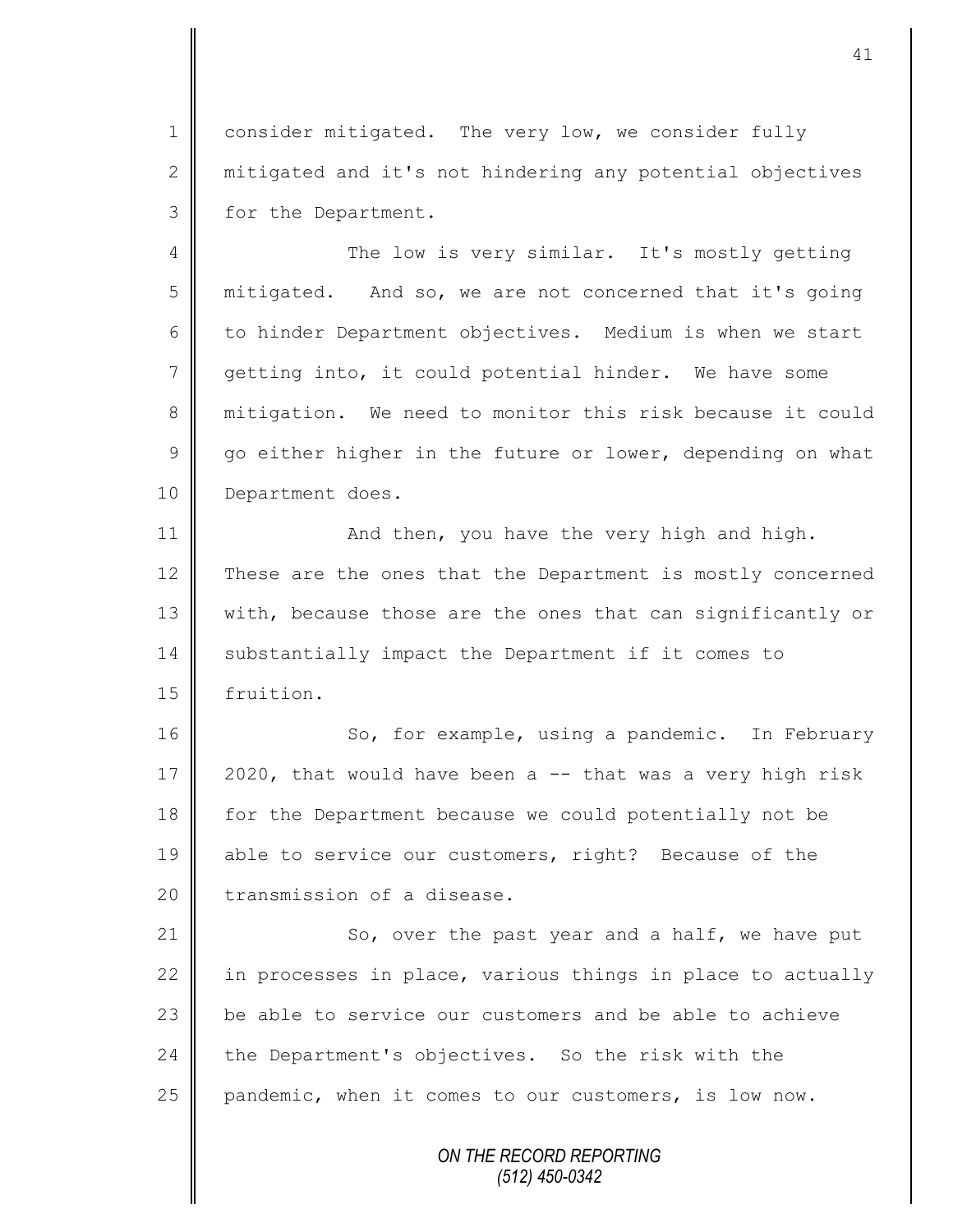| $\mathbf 1$     | Does that make sense? Okay.                                 |
|-----------------|-------------------------------------------------------------|
| $\overline{2}$  | So, that's how we look at our risk.<br>We                   |
| 3               | categorize them. We look at them, and that's why we         |
| $\overline{4}$  | evaluate them on a continuous basis, because those risks    |
| 5               | are forever changing.                                       |
| 6               | So, with that, let's get into the results of                |
| $7\phantom{.0}$ | the actual risk assessment. So, this chart gives you the    |
| 8               | details on where the risk landed for this year, for the     |
| $\mathsf 9$     | six months. We evaluated 357 risks.                         |
| 10              | The risks that are colored orange are things                |
| 11              | that are in the plan that we're asking for approval. The    |
| 12              | blues are in the contingency, which means if we can't do    |
| 13              | one of the plan engagements, those contingency risks will   |
| 14              | be there. And then, the gray are things that we either      |
| 15              | are not covering or have covered in the past, and so,       |
| 16              | they're not in scope for this engagement.                   |
| 17              | Something you'll notice is that the very high               |
| 18              | shows four that are not in scope for the upcoming           |
| 19              | engagements. The reason for that is those very four --      |
| 20              | very high risk are actually being covered currently on      |
| 21              | current engagements. So, we are getting coverage on that,   |
| 22              | it's just going to be now instead of six months from now.   |
| 23              |                                                             |
| 24              | The other thing to note is we are getting                   |
| 25              | coverage throughout all the different levels of risk.<br>We |
|                 | ON THE RECORD REPORTING<br>$(512)$ $450-0342$               |

 $\mathbf{I}$ 

II

*(512) 450-0342*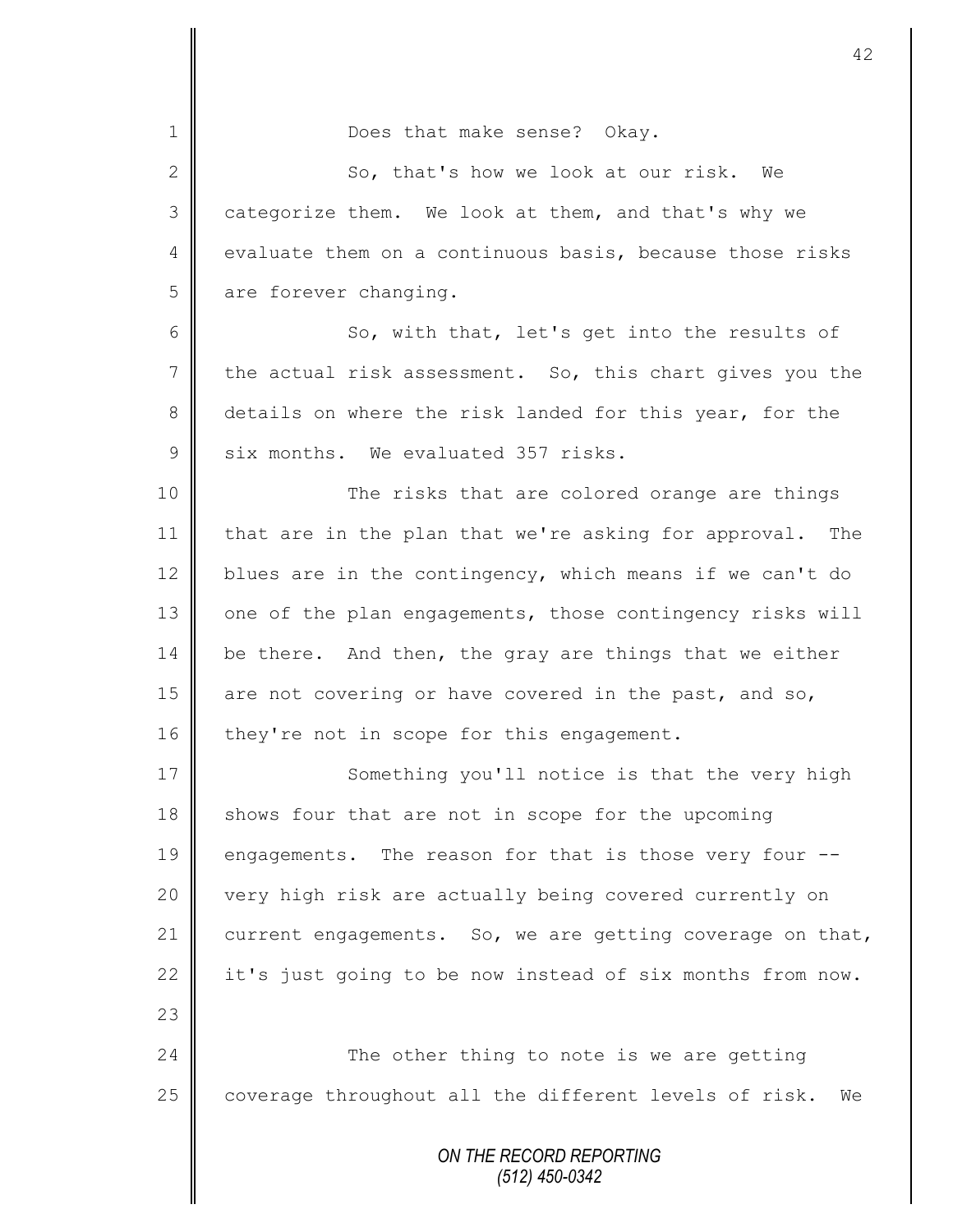*ON THE RECORD REPORTING (512) 450-0342* 1 have high, medium, and low. So, we're -- all our  $2 \parallel$  engagements have some various number of risk. 3 Some of them have a lot of lows. Some of them 4 may have mediums. Some of them have highs. 5 || Another thing I want to share with you is now 6 that we've talked a little bit about the risk, the risk 7 score changes. So, in the past six months, we've seen an  $8 \parallel$  increase -- or, sorry -- an increase in the number of  $9 \parallel$  risks that have decreased. 10 || So out of 357, 101 risks actually had a 11 | reduction of score in the past six months. That means the 12 **Department and the staff put more mitigation in place to** 13 actually reduce the score. 181 of them stayed the same or 14 were new, so we kind of lumped those together in one 15 | category. 16 | Mand then, we did 28 that went up higher. Now 17 those 28 went up higher because of a couple reasons. They 18 are external, environmental factors that impacted the 19 | risk. And so, the risk may go higher, like as we were 20  $\parallel$  talking about the chip supply issue. 21 | Supply chain manufacturing, supply chain needs 22  $\parallel$  consistently become our problem. And so that may impact 23 some of our processes. The other is organizational 24 changes within the Department. So, turnover at the 25 **Department high level, or in changes in some of the**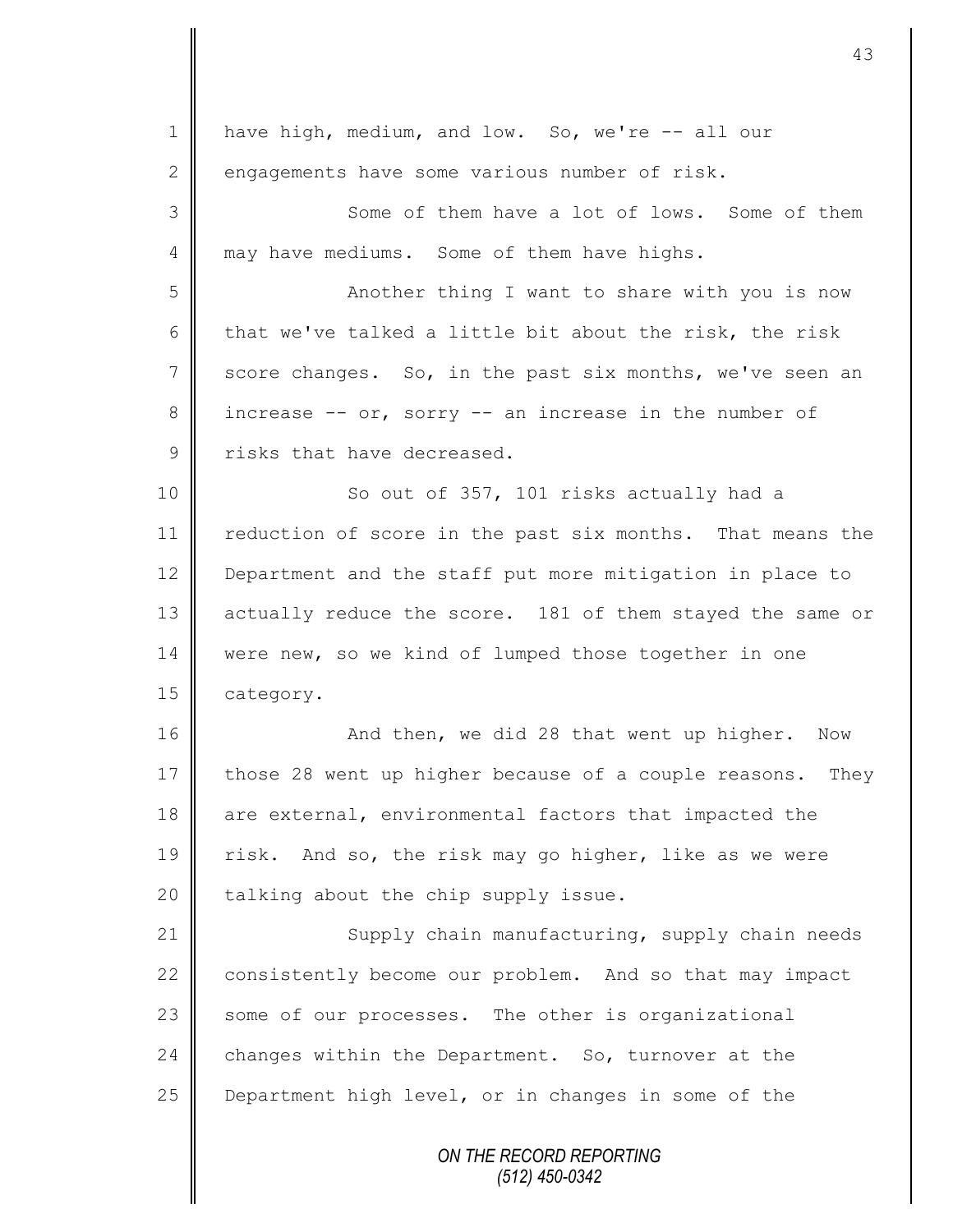1 divisions -- that actually also increases the likelihood 2 | of risk, so that increases the risk score.

3 || However, the big thing to take away from this 4 | is that the Department in the last six months was active  $5 \parallel$  in reducing this risk score, and that is the same thing 6 you see over the past year. So, we highlighted the very 7 | high and high risk on the left. And then, the very low to 8 medium on the right.

9 || On the very high, beginning last fiscal year 10 during this time, we had 48 high and very high risks. 11 That reduced to 39 in the last risk assessment, and now 12 we're down to 26. That's in part because of the action 13 plans that the Board has requested from the Department and 14 the visibility put on by the executive director's office 15 | on the high risk, and making sure the divisions are taking 16 them seriously to reduce the risk.

17 **And so we're seeing a downward trend on the** 18 very high and high, which represents on the other side an 19 increase in very low, low, and medium, which is good. You 20  $\parallel$  know, we want to see these very highs go to medium, 21 eventually to low, and maybe even very low, if necessary, 22 right? Sometimes very low is not necessarily desired 23  $\parallel$  because it may be over-mitigation. But having a more 24 medium to very low is better for the Department.  $25$   $\parallel$  So, overall, in the past year, the Department

> *ON THE RECORD REPORTING (512) 450-0342*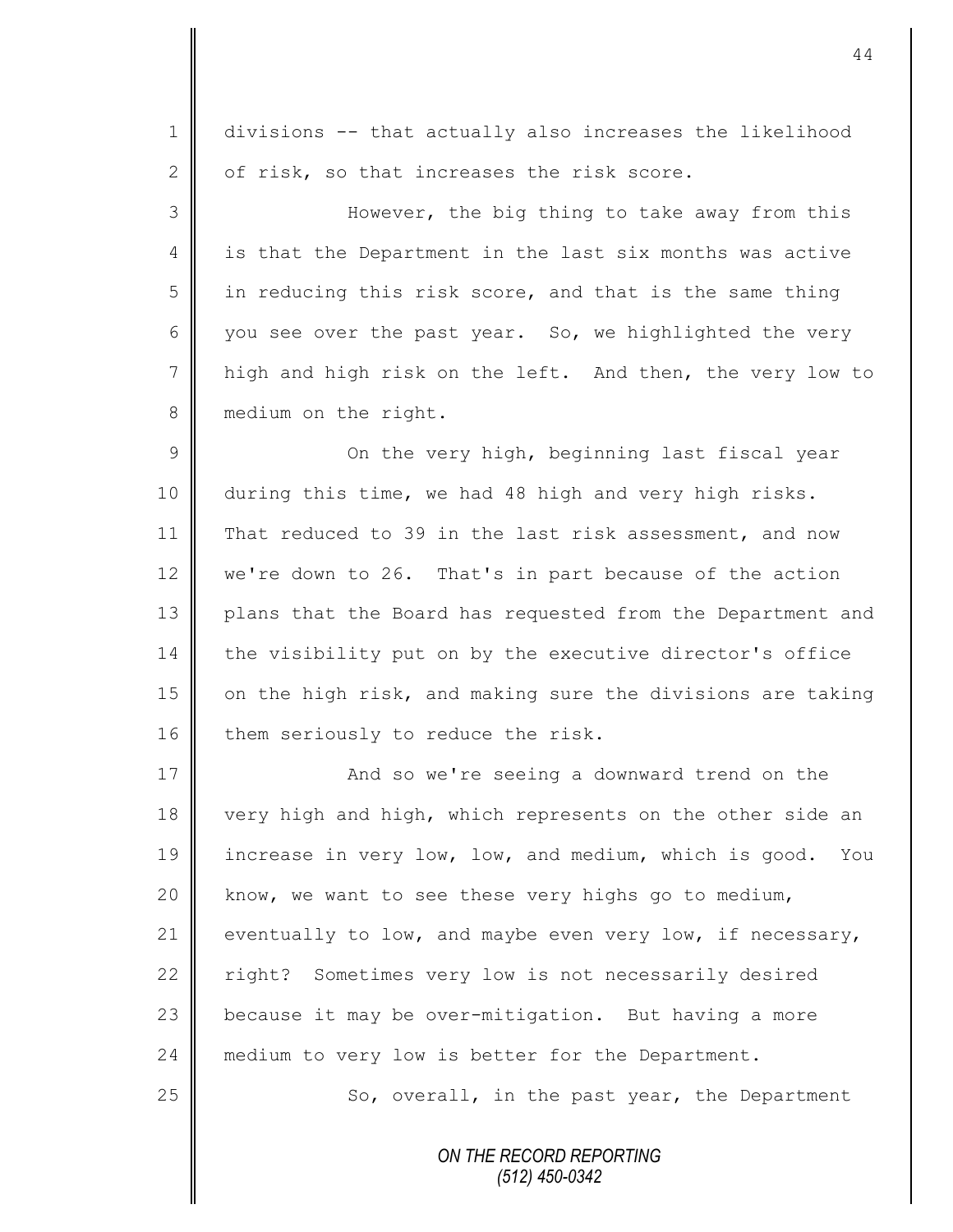*ON THE RECORD REPORTING (512) 450-0342* 1 || has really been focusing on reducing their risk profile, I 2 guess  $-$  reducing those risks, taking care of them. And  $3 \parallel$  so, that way, there's more mitigation, and an ability to 4 make sure that objectives are being met. 5 So, that concludes the risk assessment portion. 6 Before I pass it on to Mr. Gonzalez, is there any 7 questions on the risk and the risk results? 8 || MS. GILLMAN: Yes. I have a question. 9 || MR. GRAHAM: I would -- I know this was very 10 important. You know, really -- Member Gillman, this was 11 high on your -- 12 MS. GILLMAN: It is. 13 MR. GRAHAM: -- list, and that has to be a 14 | little rewarding to see some results. 15 MS. GILLMAN: Yes. Fantastic. I wanted to 16 compliment the Finance and Audit Committee. I mean, your 17 Department, your division, and compliment all of the 18 directors for that trend. That is wonderful. 19 || I still am so curious about the remaining 26, 20 | because I take whatever Sandra says, like, literally. 21 When she says, very high risk, I think the sky is falling. 22 So I am still really curious about the  $26 - -$  the four and 23  $\parallel$  the 26. 24 MS. MENJIVAR-SUDDEATH: Mm-hm. 25 | MS. GILLMAN: Mostly the four. And so, can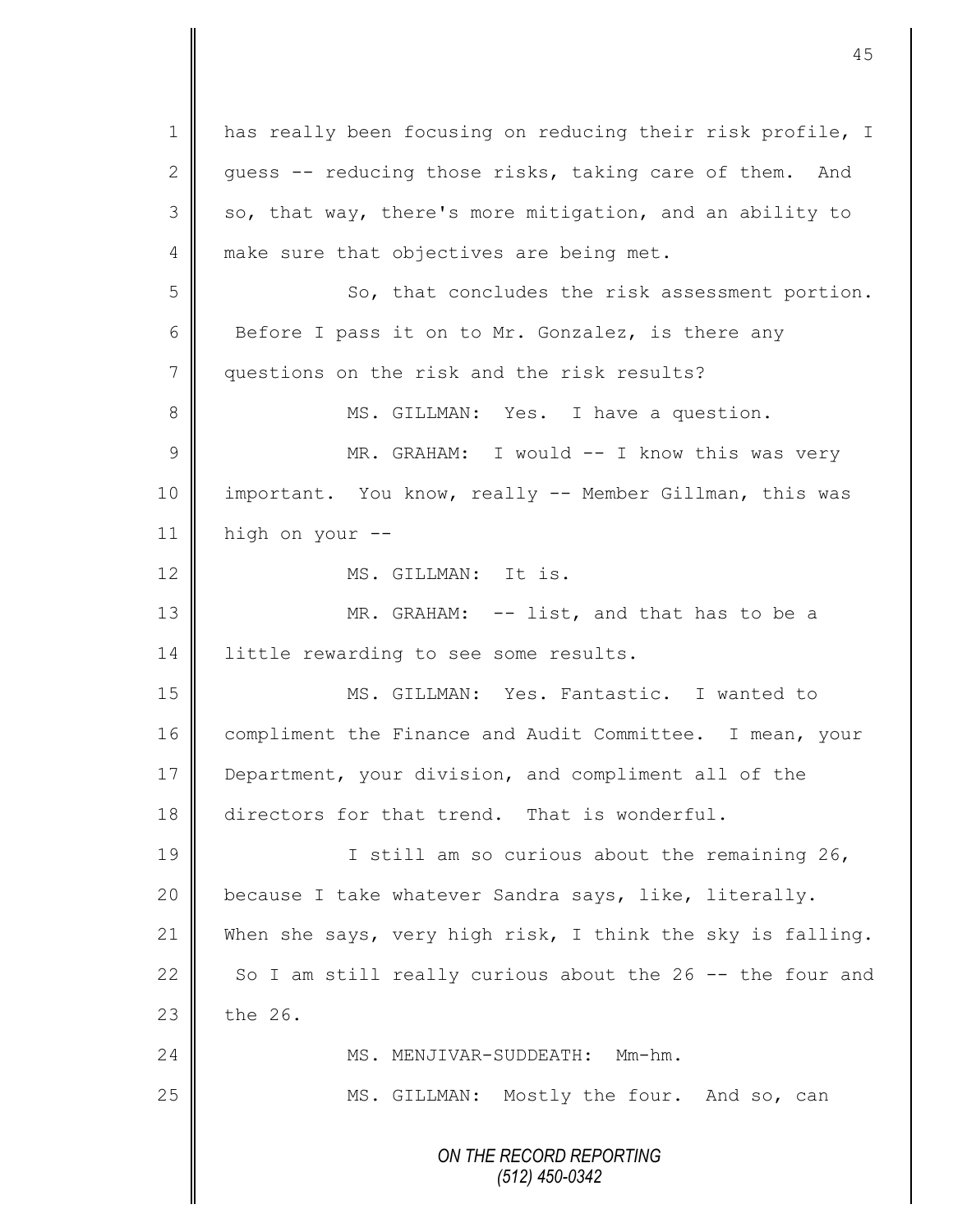*ON THE RECORD REPORTING (512) 450-0342* 1 you -- and I don't know if right now is the appropriate  $2 \parallel$  time. It's only four. 3 But I'd love to know what those are, and what 4 the divisions are doing. I'm talking about a 30-second  $5 \parallel$  recap, not a lot of comment. But just tell me about those 6  $\parallel$  four, and what is the Department -- division directors in 7 whatever area it is. 8 || MS. MENJIVAR-SUDDEATH: So, I can't get into  $9 \parallel$  the specifics because some of them actually related to 10 | cybersecurity. But what I will tell you --11 || MS. GILLMAN: Top secret? 12 MS. MENJIVAR-SUDDEATH: They are confidential. 13 What I will tell you is these four are in our current 14 engagements. And so, if they end up being  $-$  if they 15 | still end up being high risk or very high risk, that most 16 | likely means we will have an audit issue and a 17 recommendation. And so, at that point is when management 18 will have to talk about what they're going to do for 19 mitigation. 20 Does that make sense? Since we're testing it 21 | right now, those four are in two current engagements: our 22 internal communication audit, as well as our payment card 23 | industry firewall audit. 24 | And so, we're testing them right now to really 25 make sure that the results we have and the information the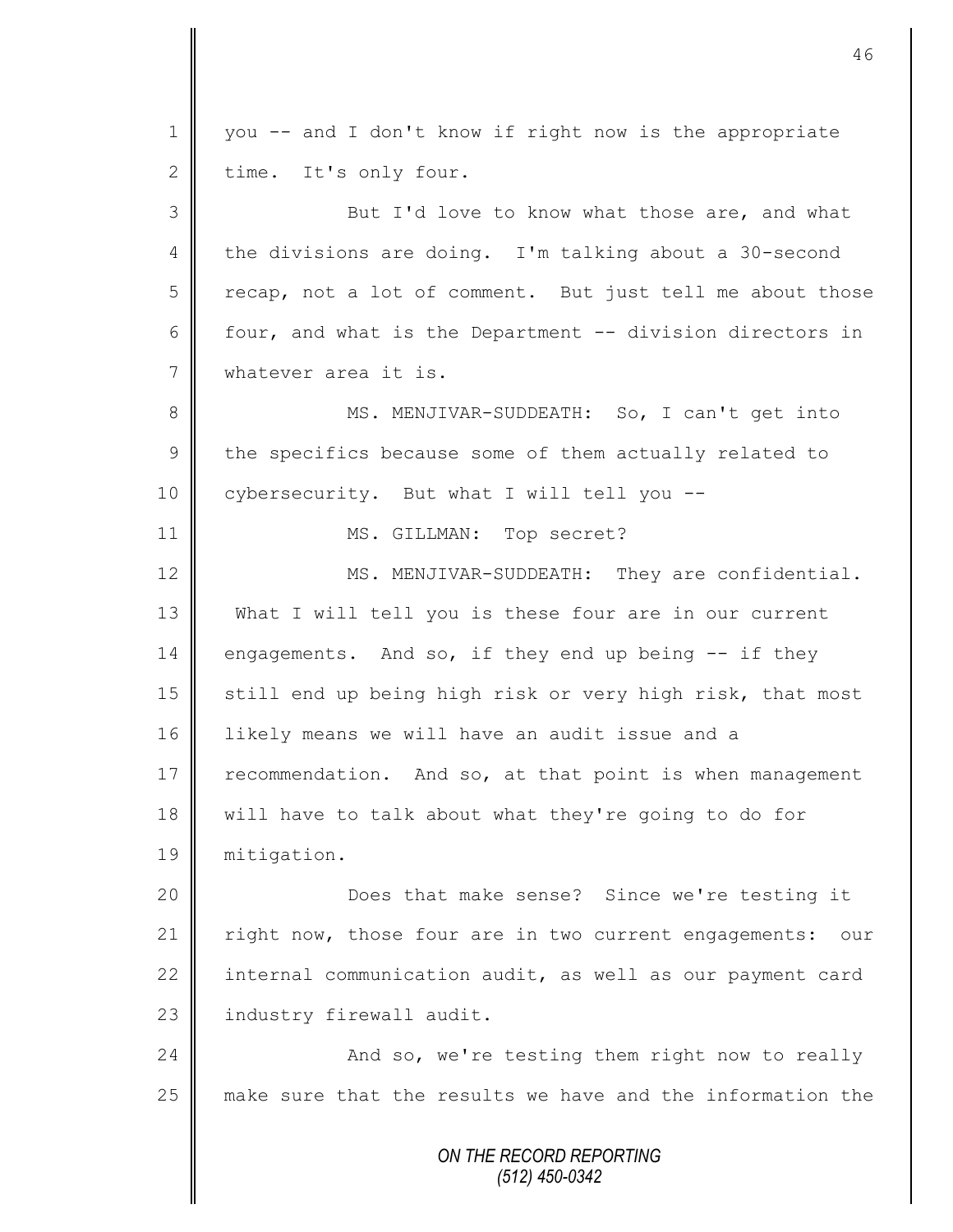*ON THE RECORD REPORTING* 1 testing actually showed them as very high at the end. If 2 they're still very high, that means we have a gap in our 3 processes, and Internal Audit would issue what we call --4 || MS. GILLMAN: That means it's not getting 5 fixed? 6 MS. MENJIVAR-SUDDEATH: Well, it would be a  $7 \parallel$  result, and at that point, when we issue a result, 8 management has to respond to our result and our 9 recommendation. And that's when we do the internal audit 10 | tracking. 11 | So, I'm happy to talk to you offline about  $12$  those four risks and where we are and what we anticipate 13 what's going to happen with them, but we are actively 14 testing those right now. And so, I can't  $-$ - right now, 15 management has nothing to respond to, because they don't 16 | really know whether the risk is really still there because 17 | we're testing it. 18 MS. GILLMAN: Okay. All right. And what I 19 didn't know, and to clarify is what I heard you say is, 20 | sometimes the very high and high risk -- once they have 21 Worked towards solution, might leap over to the medium? 22 MS. MENJIVAR-SUDDEATH: Mm-hm. Yes. 23 || MS. GILLMAN: So, that's why medium might be 24  $\parallel$  going up. And that might be a good thing? 25 MS. MENJIVAR-SUDDEATH: Yes, that is a good

*(512) 450-0342*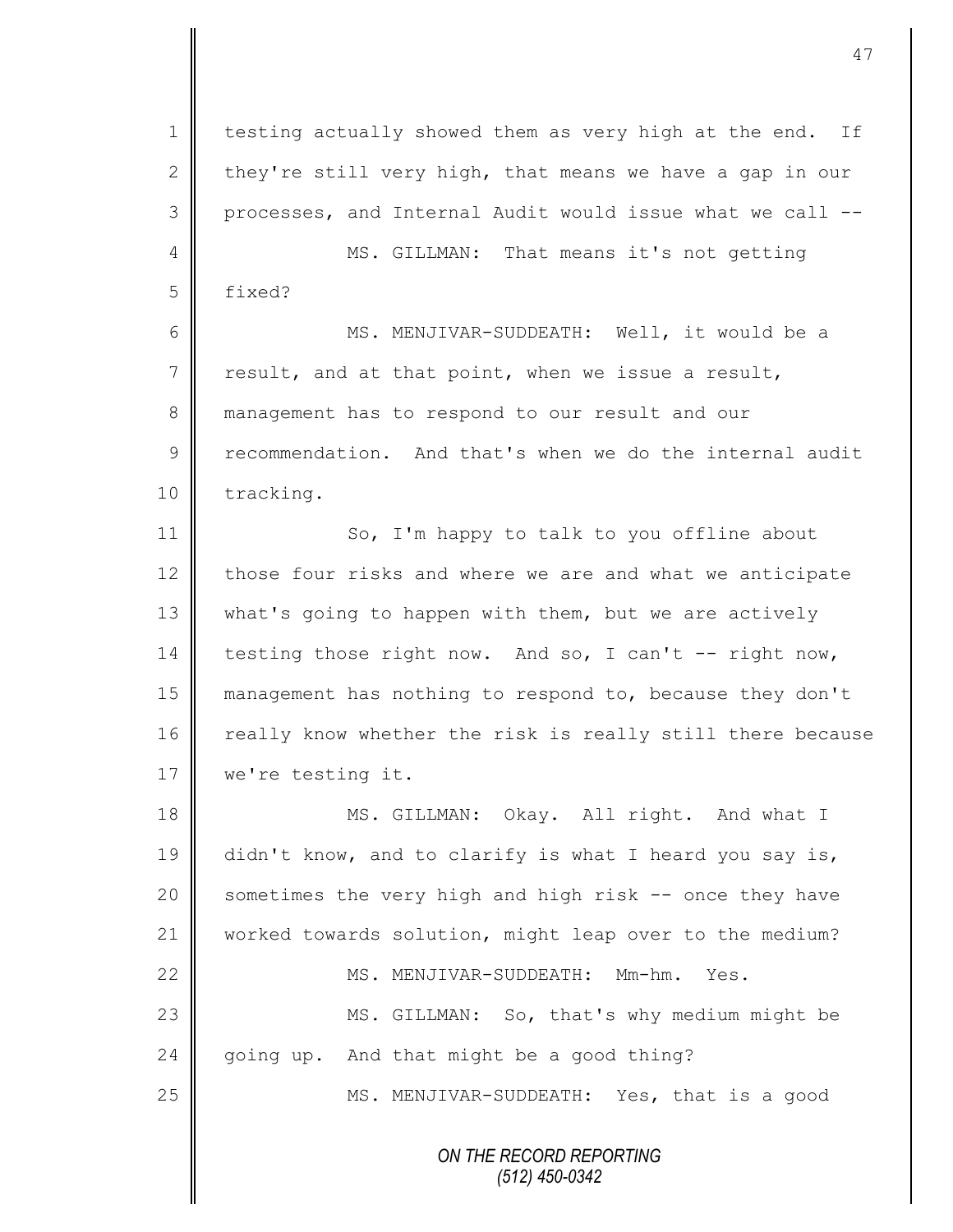1 thing.

 $25$  | year.

2 MS. GILLMAN: Okay. Well -- 3 || MS. MENJIVAR-SUDDEATH: And again, this is why 4 move to -- you know, we've had examples of this where one 5 | risk that we've identified that was very either low or 6 medium at this time period, by the time we get to 7 December, it has become a significant risk and we have to  $8 \parallel$  take action. We have to do it an audit plan on it.  $9 \parallel$  and so, by doing this, we may have to change  $10$  our audit plan, or we may have to do something like that, 11 but now, we have more information to inform management of 12  $\parallel$  it, and maybe management takes action before we do. 13 Because if you look at the first six months, we had 48 14 | high risks. 15 Internal Audit was only able to test 12 of 16 those. We're only able to look at 12 of those at a time. 17 So, the rest of the risks, and actually  $-$  for Member 18 Gillman, you're the one who requested this -- you asked 19 | for an action plan. 20 | That action plan actually led to a lot of those 21 | other risks that we weren't able to test to get to a 22 reduction. And I know that for sure because I've had 23 | several conversations with division directors about the 24 very highs and high, and how they've moved over the past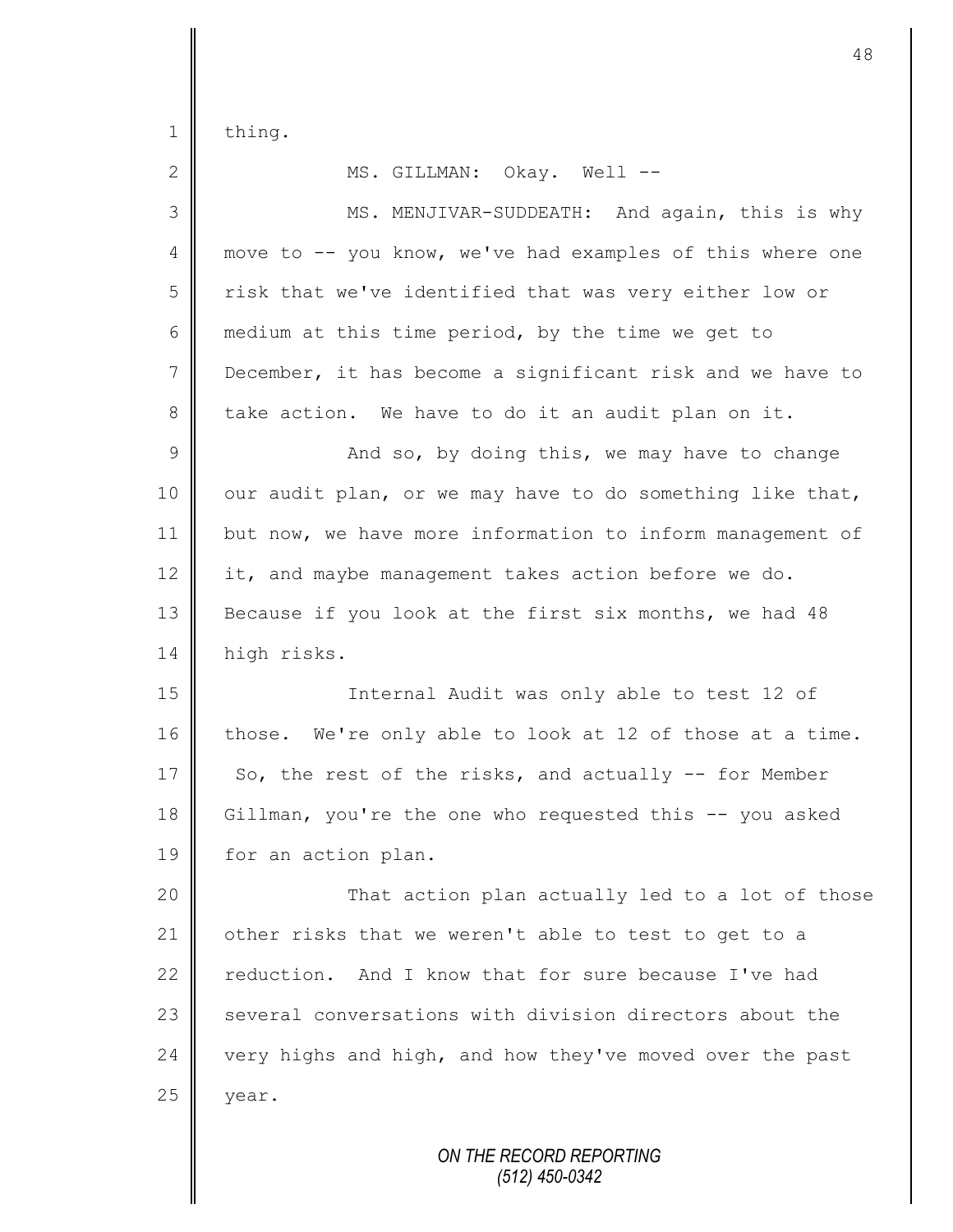*ON THE RECORD REPORTING (512) 450-0342* 1 || MS. GILLMAN: Well, I think it's a great trend. 2 Fantastic. And so, I applaud all the division directors 3 who contributed towards solutions. It's great. 4 MR. GRAHAM: And I'll add that Director 5 Brewster and the entire leadership team really kind of got  $6 \parallel$  their hands around this and brought in the division 7 directors, and these are things that are discussed 8 monthly. 9 MS. BREWSTER: Yes. We look at these monthly 10 and quarterly. 11 MR. GRAHAM: And quarterly. And the results 12 | really speak for themselves. And I think I would say, and 13 you can correct me if I'm mistaken, but just because we 14 | have new high risk items appear, it's not necessarily 15 indicative of actions by the Department. Those could be 16 external things. You know, folks went to remote 17 working -- 18 || MS. BREWSTER: Yep. 19 MR. GRAHAM: Well, that created some new high-20 || risk situations. So, it's -- not always correlates, but 21 they're working very hard on it and done a great job on 22  $\parallel$  that. 23 || MS. MENJIVAR-SUDDEATH: Absolutely. And I will 24 say, when we identify very high risk  $-$  because this is 25  $\parallel$  identification, right? This is a process that has changed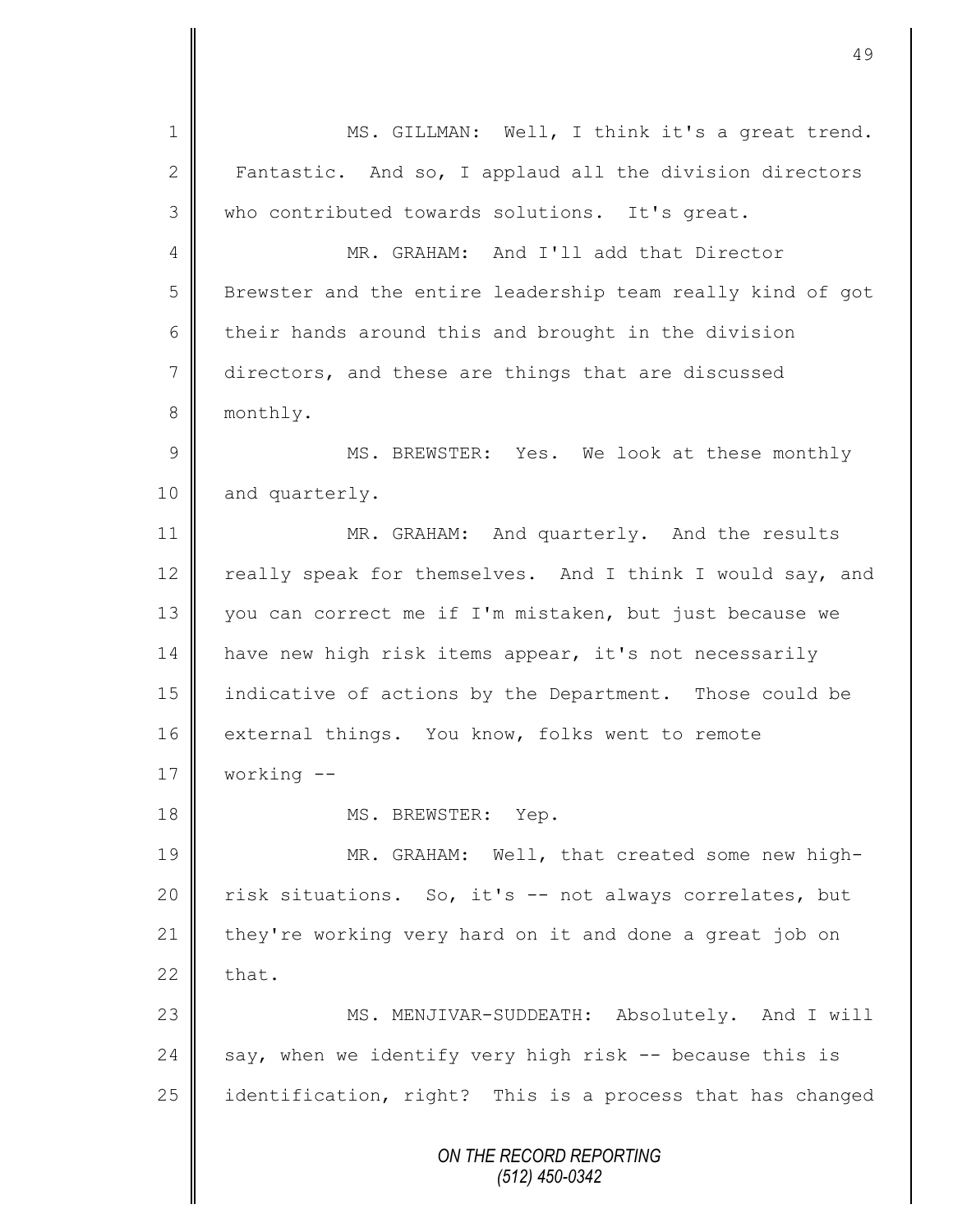*ON THE RECORD REPORTING (512) 450-0342* 1 significantly over the past five years. And so, we're 2 still identifying risk and will continue to identify risk. 3 And as risks are identified, we do have really 4 great conversations with the division directors and staff, 5 and if we think it's something significant and urgent, 6 they start acting on it. And we work with them in 7 partnership on how to provide them information or context  $8 \parallel$  to help them with that. 9 || MR. GRAHAM: Excellent. 10 || MS. MENJIVAR-SUDDEATH: So, with that, I will 11 actually pass on to Jason Gonzalez to talk about the 12 actual plan. 13 MR. GONZALEZ: For the record, Jason Gonzalez. 14 I'm Senior Internal Auditor. 15 || So, I'm going to talk about the Six-Month 16 | Internal Audit Plan. We have four types of engagements 17  $\parallel$  that we'll be conducting in the next six months. Those 18  $\parallel$  are risk-based engagements, those -- sorry about that. 19 | For the record, Jason Gonzalez. So, the first 20 || type of engagement we'll talk about is the risk-based 21 engagements. Those are identified through our risk 22 assessment process. So, the risk assessment process that  $23$  Sandra just spoke about. 24 We're also going to do required engagements. 25 Those are done  $-$  we have to do those to stay in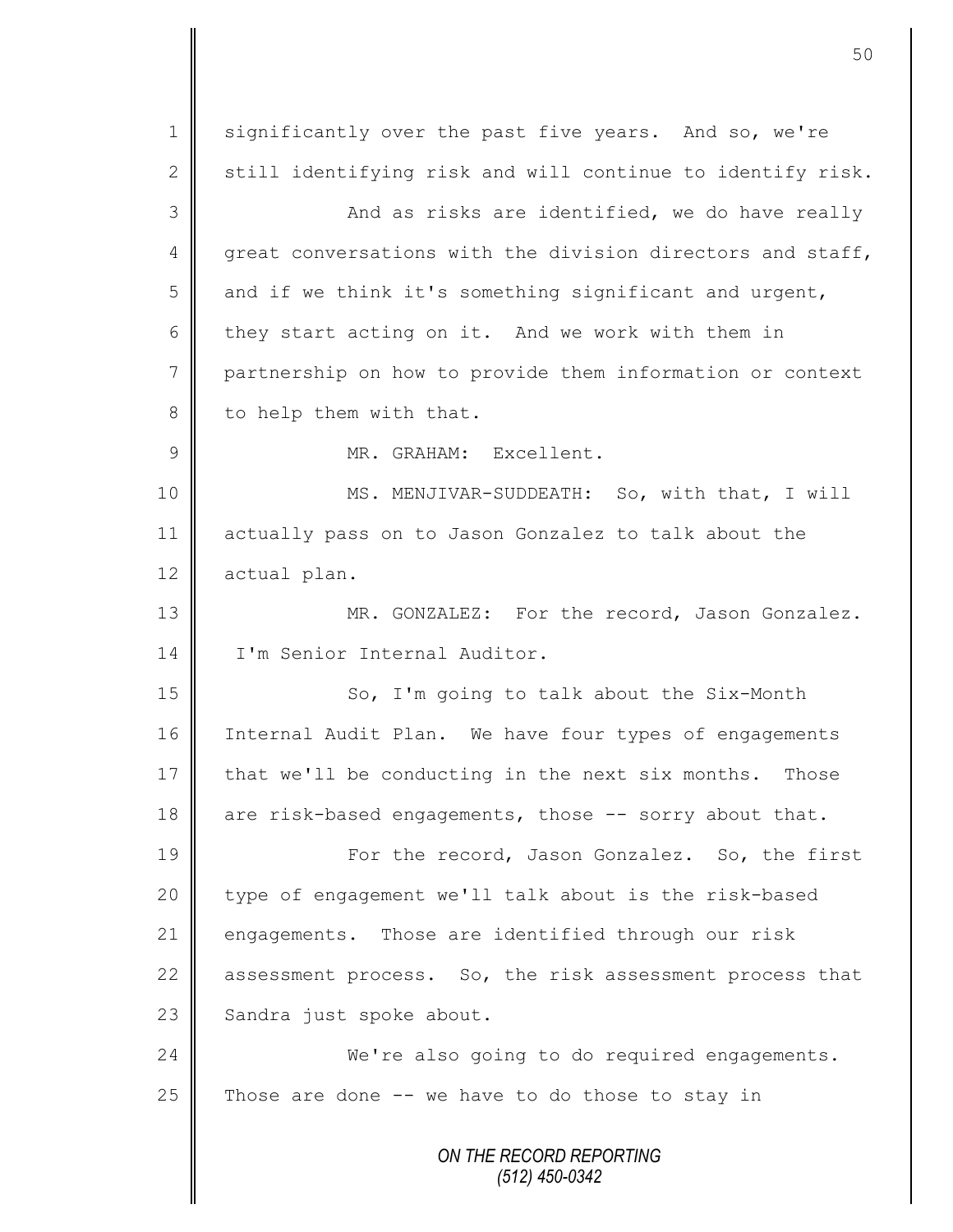*ON THE RECORD REPORTING* 1 compliance with the audit standards and State statutes. 2 || We'll be performing value-added services. 3 Those are services that we try to help the Department 4 achieve strategic objectives and encourage risk management 5 and governance. Those include fraud, waste, and abuse.  $6 \parallel$  And then we'll be doing divisional initiatives, 7 and those are done to improve effectiveness and efficiency  $8 \parallel$  of the internal audit function, like that includes things 9 **l** like automation. 10 || So, our first six-month -- first engagements 11  $\parallel$  that we'll have as part of our six-month audit plan, the 12 details can be found on page 102 and 103 of your Finance 13 || and Audit Committee workbook. 14 We identified three themes while we were 15 | performing our risk assessment. The three themes that we 16 identified were information technology, just operational 17  $\parallel$  risks, and legislative impact. So, basically, if we are 18 ready for the legislative changes and how they're going to 19 | impact our organization. 20 || So for information technology, we'll have two 21 engagements. There's an incidence-response engagement, 22 which will be code sourced. We haven't determined those  $23$  hours yet, so you'll see TBD in your book. 24 We also identified access management. That's 25 decombudgeted for 600 hours. That's part of the Department's

51

*(512) 450-0342*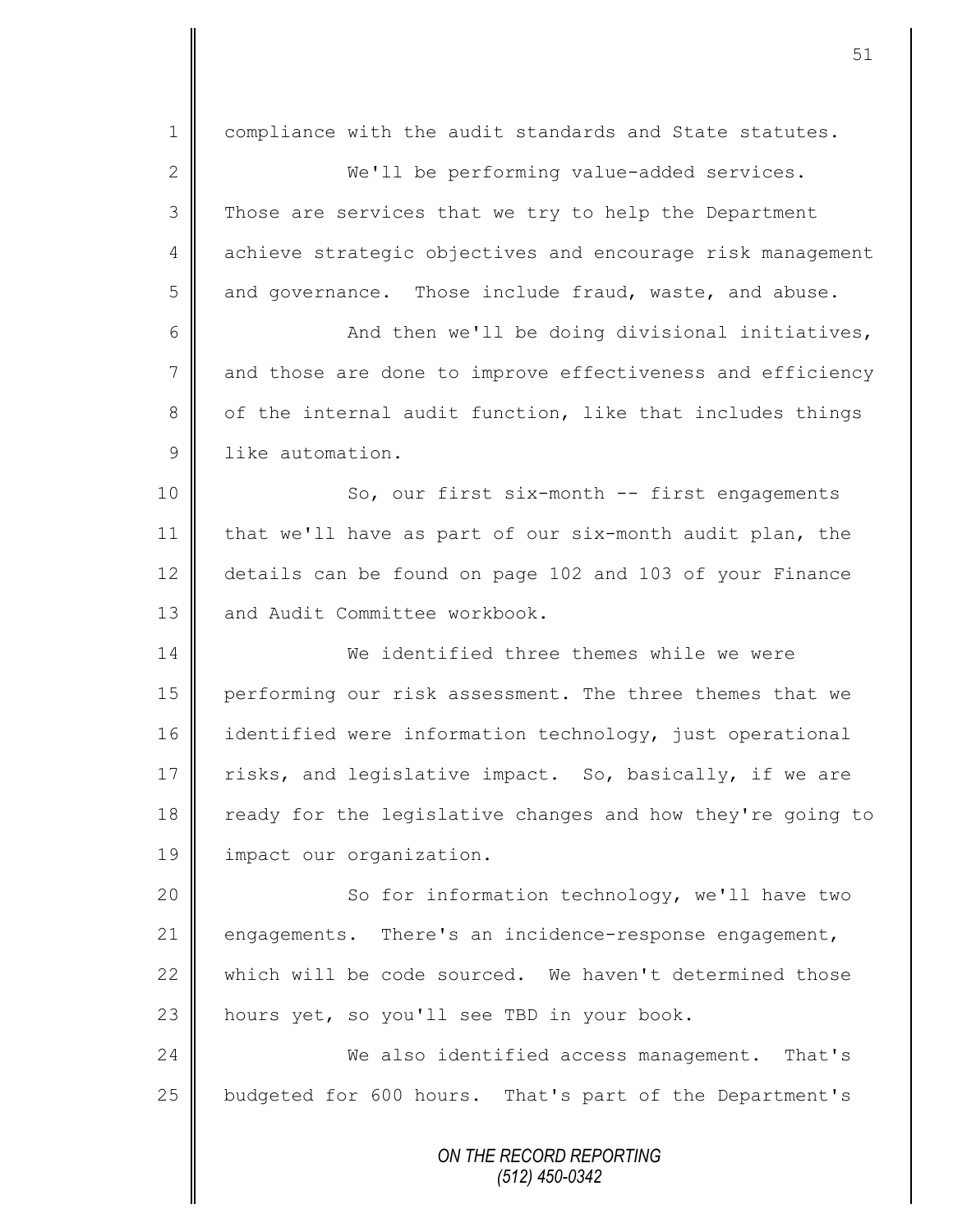1 access management process.

| $\mathbf{2}$    | We're going to look at its functionality and               |
|-----------------|------------------------------------------------------------|
| $\mathfrak{Z}$  | its framework, and the framework to see that we have       |
| $\overline{4}$  | applied appropriate access to employees for the technology |
| 5               | that they access. That's part of the Texas cybersecurity   |
| $6\,$           | framework. If you're not aware, the Texas cybersecurity    |
| $7\phantom{.0}$ | framework is a DIR initiative; it's a self-assessment.     |
| $8\,$           | That self-assessment's performed where we                  |
| $\mathcal{G}$   | identify risk and mitigating actions for those             |
| 10              | cybersecurity risks. And so, we'll be looking at those as  |
| 11              | part of our audit.                                         |
| 12              | We also, as part of the operational theme that             |
| 13              | we identified, we're going to be looking at the dealer     |
| 14              | licensing process, and that's budgeted for 750 hours.      |
| 15              | That will be done with the motor vehicle division.         |
| 16              | We'll be looking at processes and how they                 |
| 17              | ensure the validity of dealer identity. So, looking at     |
| 18              | all the processes they have in place. So, for program      |
| 19              | efficiency and things like that.                           |
| 20              | The last theme that we identified was                      |
| 21              | legislative impact. There are two engagements within that  |
| 22              | theme. There's a facilities engagement that's budgeted     |
| 23              | for 900 hours, and it's to look at our readiness, to look  |
| 24              | at our design because the legislative -- the past          |
| 25              | legislative session allowed for us to start looking at     |
|                 | ON THE RECORD REPORTING<br>(512) 450-0342                  |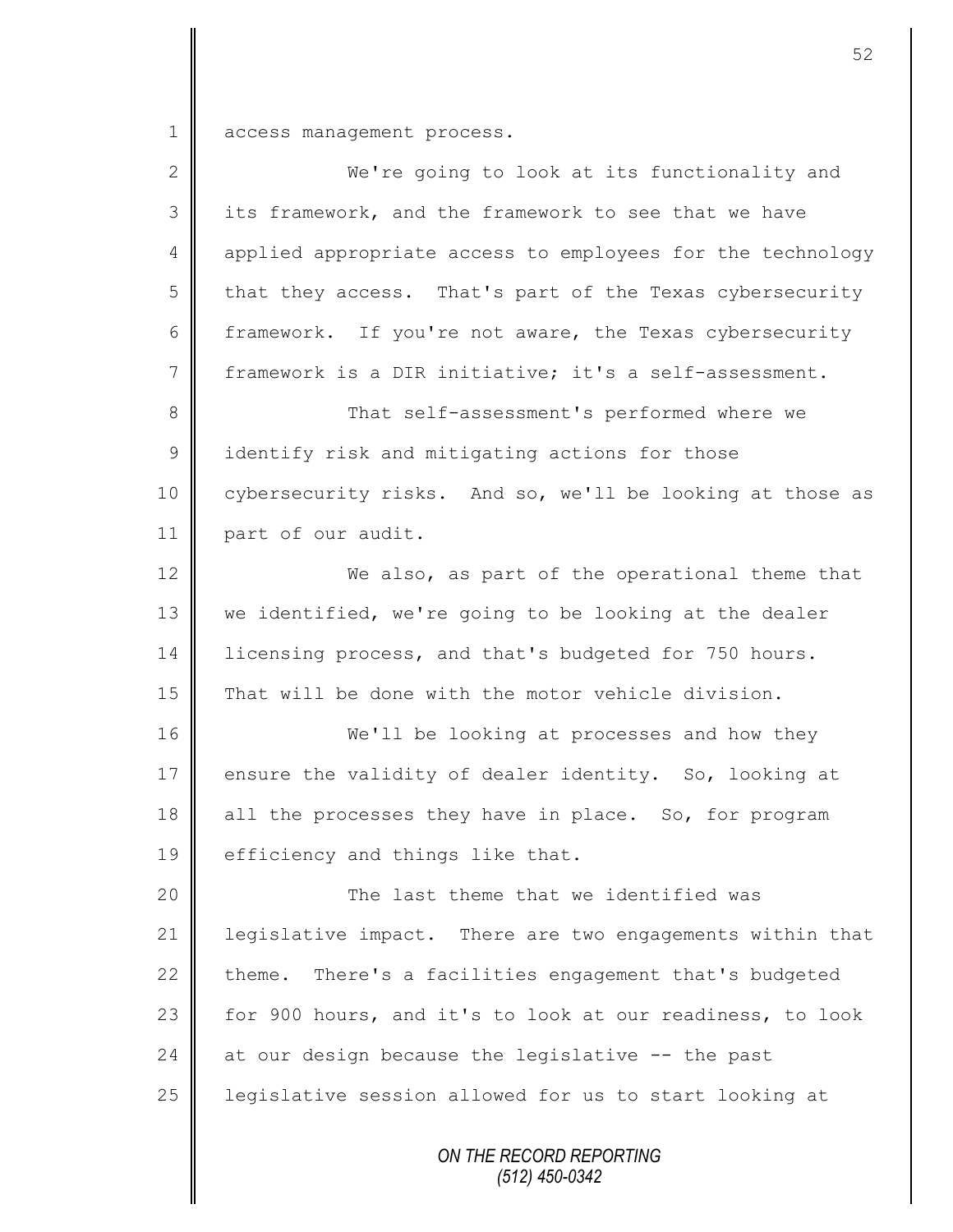*ON THE RECORD REPORTING (512) 450-0342* 1 design build -- the design build process. 2 ||<br>
2 || 3 || we maintain our current facilities, and also our regional 4 service centers, and current capacity to do so. The 5 | legislative impacts theme is also going include SB15, 6 which is data contracts. That's going to be an advisory 7 with VTR. 8 We'll be looking at data privacy and consumer 9 protection --10 MS. MENJIVAR-SUDDEATH: And VTR is Vehicle 11 | Titles and Registration. So --12 MR. GONZALEZ: Thank you. Sorry. 13 || MS. MENJIVAR-SUDDEATH: -- they own the data 14 contracts, which are recently the items that we give 15 people access to if they have permissible reason for the 16 data. And so, we'll be looking at that set up through an 17 advisory. So, it will be more consultation based, instead  $18$  of an audit. 19 || MR. GONZALEZ: Yeah. I just wanted to add to  $20$  the acronyms. 21 We'll also be doing some value-added services. 22 We do a lot of fraud, waste, and abuse intake, mostly 23 | from the SAO. So it comes to our desk, and we distribute  $24$  it throughout the agency so they can be reviewed. 25 And so, we do that process. We keep a list and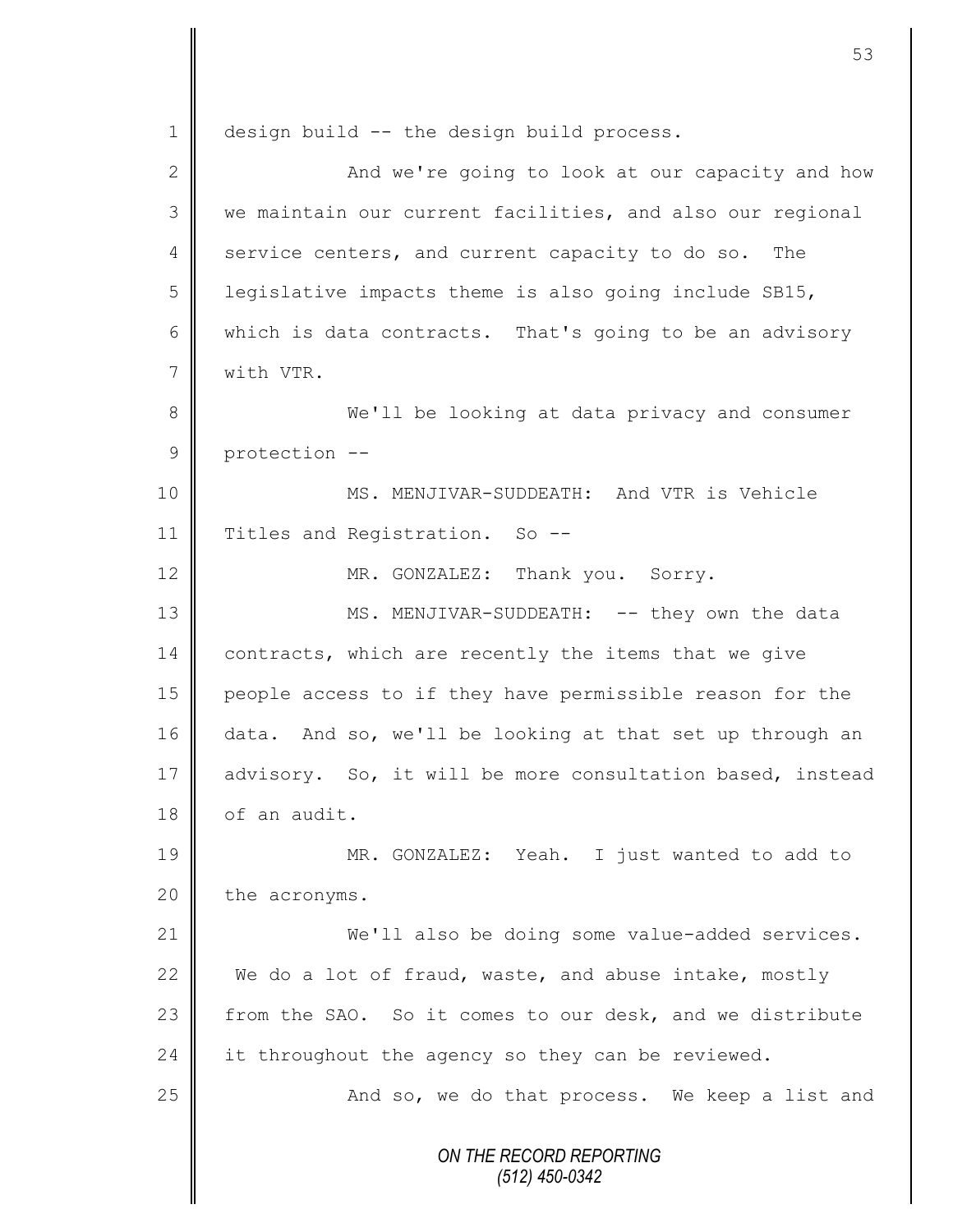1 | report that to the SAO. We'll also be doing external 2 coordination efforts like previously mentioned, the 3 external audits that will be conducted. We do 4 coordination on that.

5 Ad-hoc advisories, those are quick questions, 6 quick responses that we can do if someone comes to us with  $7 \parallel$  a policy review. We'll do that and that goes as far as  $-$ 8 | towards our budgeted hours.

9 || We also do workgroup participation. We sit on 10 | several ESCs -- so, executive steering committees -- so 11 | that they can -- as part of the governance model of the 12 agency, where there's a large project, there's executive 13 steering committees that steer the project. And we sit 14 those in advisory capacity, and mostly it's for risk and 15 | if there's any risk that needs to be identified, we share 16 | that with the committee.

17 We also do departmental training. This past 18 vear, we conducted some brown bag lunches for staff 19 throughout the agency about fraud, waste, and abuse. And 20 then, we also will be looking at key risk indicators. We 21 | started setting up automated processes to review key risks 22 throughout the agency, whether it's contracts or LBB  $23$  reporting.

24 | MS. MENJIVAR-SUDDEATH: Yeah. And for just a 25  $\parallel$  little more information, we have three basic key risk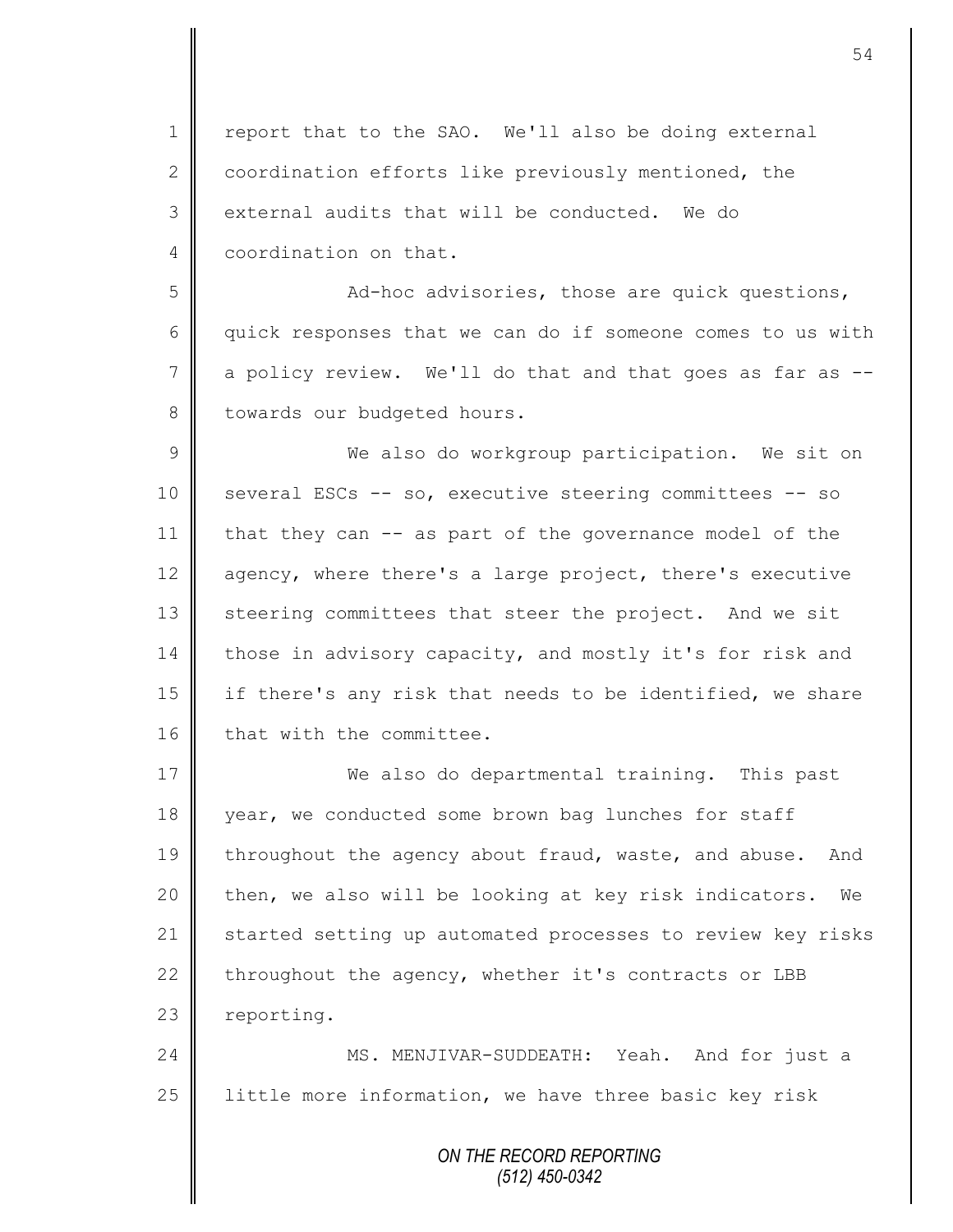1 | indicators that we're looking at.

| $\overline{2}$ | One is related to the regional services center,            |
|----------------|------------------------------------------------------------|
| 3              | again, mostly related to fraud, just to make sure we keep  |
| 4              | a close eye on any potential fraud that occurs down there. |
| 5              | Not that there is, but if there is, we want to make sure   |
| 6              | we know.                                                   |
| 7              | Procurement and contract managementm just                  |
| $8\,$          | because the State -- the legislature requires us to        |
| $\mathcal{G}$  | actively monitor procurement and contracts. It's part of   |
| 10             | our enabling statute of internal audit. And so this is     |
| 11             | one way we do that.                                        |
| 12             | And the final one, I just completely blanked               |
| 13             | Oh, payment and fraud. And just fraud overall.<br>on.      |
| 14             | This year, we began a fraud poll survey. So                |
| 15             | every quarter we send out to a selected sample of          |
| 16             | employees questions about the ethical environment, about   |
| 17             | their reporting, things like that to help us understand    |
| 18             | what is going on on the fraud culture and/or detect any    |
| 19             | potential issues that are occurring.                       |
| 20             | MR. GONZALEZ: We'll also be doing required                 |
| 21             | engagements, which are just annual activities where we     |
| 22             | have to summarize our fiscal '21 -- our fiscal year '21    |
| 23             | activities we performed, submit those to the SAO. They     |
| 24             | give us the reporting format for that, so we fill it out   |
| 25             | and provide to them. So we budgeted about 25 hours for     |
|                |                                                            |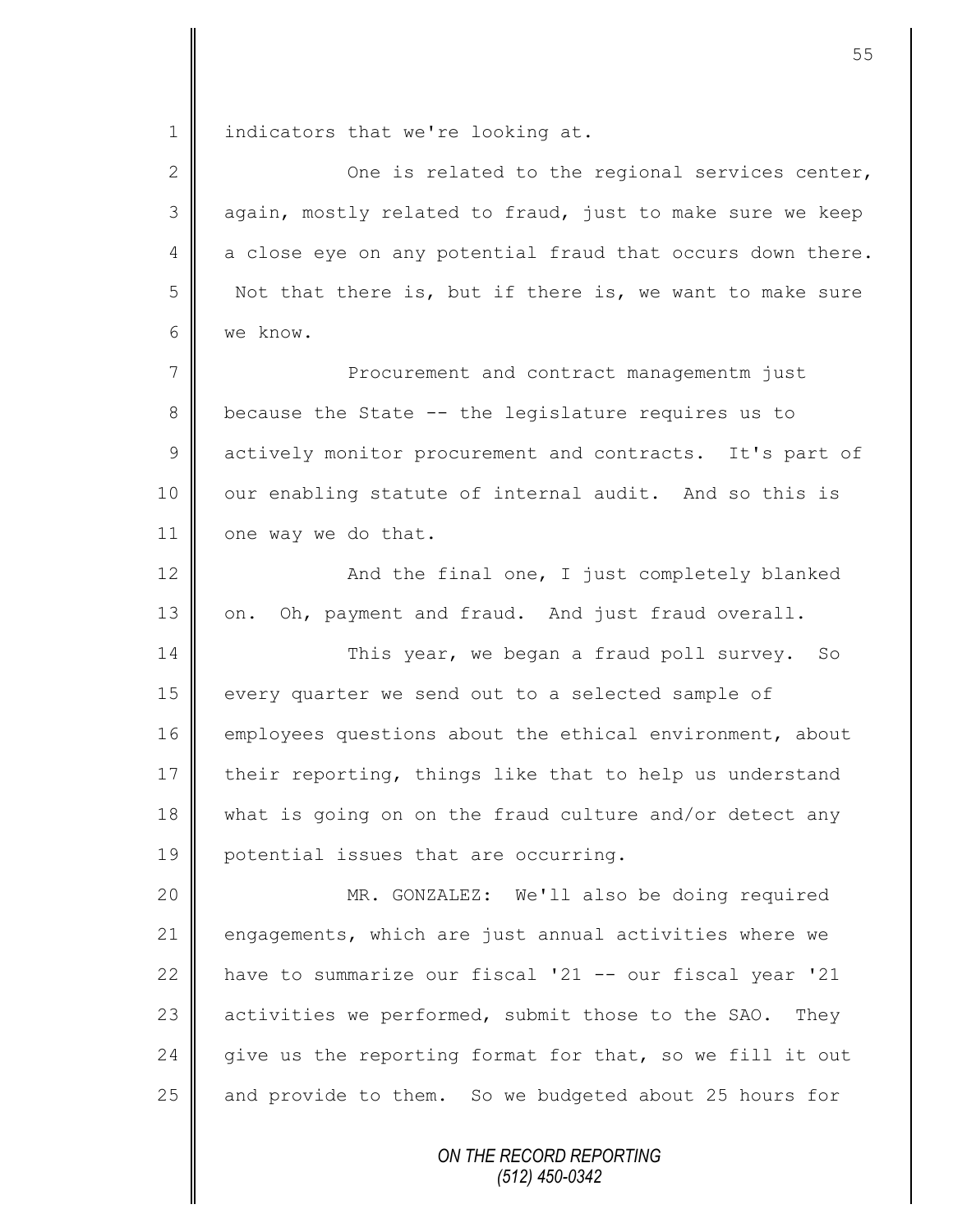that.

| $\overline{2}$ | We'll also be doing quality assurance and                  |
|----------------|------------------------------------------------------------|
| 3              | improvement program internal assessment. It's a self       |
| 4              | assessment that we conduct. It's part of, like, if we      |
| 5              | meet certain capability model metrics, and it's also       |
| 6              | looking at our key performance indicators.                 |
| $\overline{7}$ | So, we complete that. We'll be completing that             |
| 8              | this year. And that's about 100 hours that we budgeted.    |
| 9              | We'll also be doing audit recommendation                   |
| 10             | implementation status. That's an annual activity where     |
| 11             | we'll be performing that throughout the entire year, where |
| 12             | we look at audit recommendations that we've made and how   |
| 13             | the Department's implemented those recommendations.        |
| 14             | And then we will also be looking at our second             |
| 15             | six-month internal audit plan and risk assessment. So,     |
| 16             | we'll be doing this again. And we've budgeted about 200    |
| 17             | hours for that.                                            |
| 18             | As far as divisional initiatives, we'll be                 |
| 19             | looking at staff development and training. You know, we    |
| 20             | have individual training plans. We also do quarterly       |
| 21             | training for our team where we sit at a table and/or       |
| 22             | virtually and someone conducts a training for our team.    |
| 23             | We'll also be continuing our implementation of             |
| 24             | TeamMate+. TeamMate+ is a cloud-based project management   |
| 25             | software that we utilize. That's how we conduct our        |
|                |                                                            |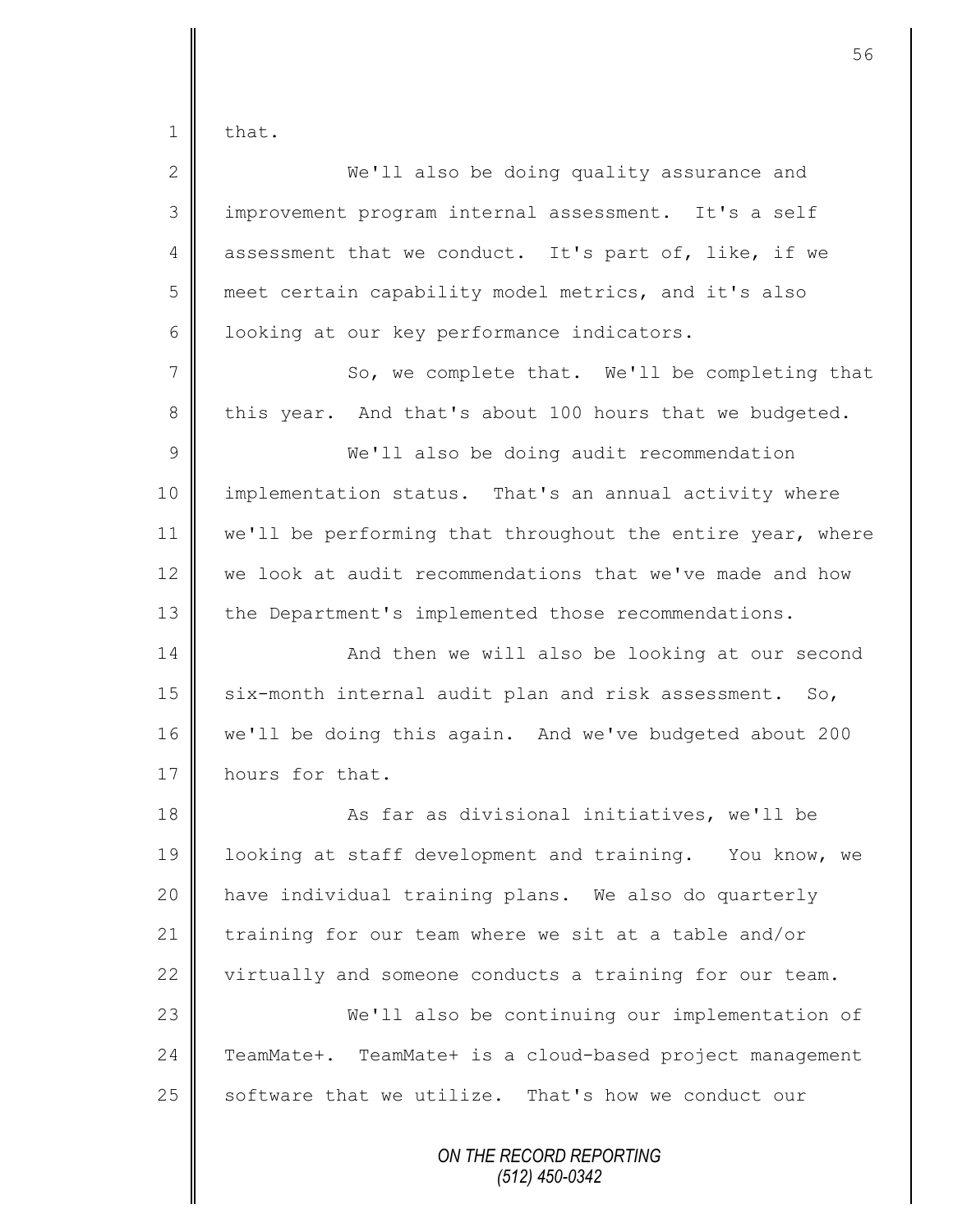1 audits. Our planning goes in there, our field work goes  $2 \parallel$  in there. It allows us to maintain confidentiality of all  $3$  our data.

4 || MS. MENJIVAR-SUDDEATH: And it's also the 5 information that powers your dashboard. So, the 6 information you see from the dashboards comes from 7 TeamMate. So, it's a pretty critical -- it is a critical 8 system, so we spend time making sure it's properly managed  $9 \parallel$  and has everything that we need to reach you that we can 10 | report out.

11 MR. GONZALEZ: We do all our risk scoring in 12 there as well. So, while we're conducting our agents, we 13 update our risk scores. And then, we do Board and 14 executive communication. So, monthly, we'll be 15 | communicating to you through SharePoint.

16 | **And then, we also have an automation** 17 initiative. And that's just continuing with our new KRI, 18 our key risk indicators and automating those for that 19 | functionality monitoring.

20 || MS. MENJIVAR-SUDDEATH: So, that concludes our 21 presentation on the Internal Audit Plan and Risk 22 Assessment. Are there any questions?

23 **(No response.)** 

24 MR. GRAHAM: Any questions from the Committee? 25 (No response.)

> *ON THE RECORD REPORTING (512) 450-0342*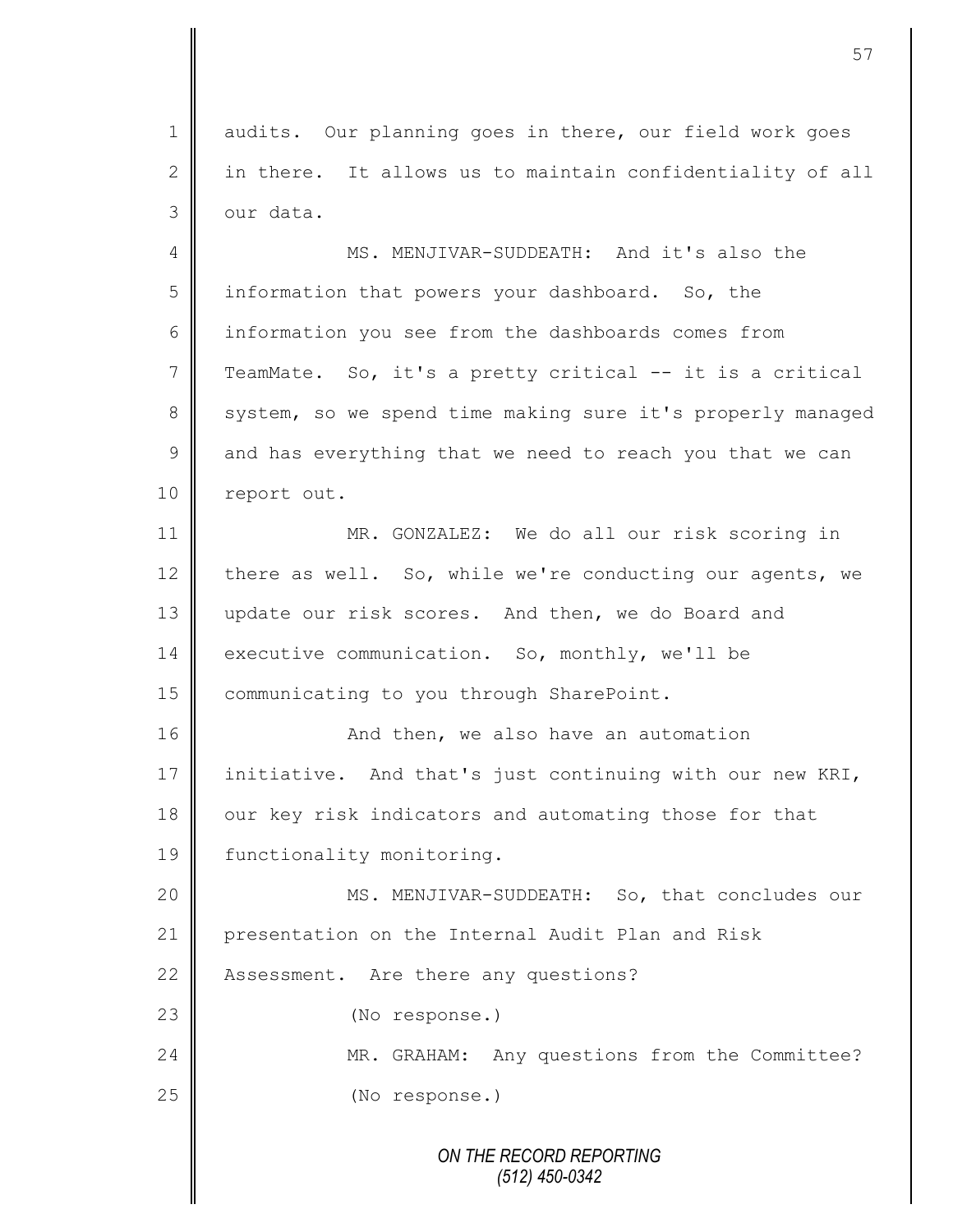*ON THE RECORD REPORTING (512) 450-0342* 1 MR. GRAHAM: Hearing none, Tracey, are there 2 any public comments? 3 MS. BEAVER: Tracey Beaver, General Counsel. 4 No public comments. 5 || MR. GRAHAM: Okay. Well, with that, I'll 6 entertain a motion for Item  $4F$ . 7 | MS. GILLMAN: I have a motion. 8 MR. GRAHAM: Yes, Member Gillman? 9 **M** MS. GILLMAN: 4F. I move that the Committee 10 | recommend that the Board approve the Fiscal Year 2022 11 First Six-Month Internal Audit Plan and Risk Assessment as 12 presented. 13 MR. GRAHAM: All right. Thank you for that 14 motion. Do we have a second? 15 || MS. OMUMU: I second. 16 || MR. GRAHAM: Okay. We have a motion from 17 Committee Member Gillman, a second from Committee Member 18 Omumu, and with that, I will call for a vote. 19 Member Gillman? 20 || MS. GILLMAN: Aye. 21 || MR. GRAHAM: Member Omumu? 22 MS. OMUMU: Aye. 23 MR. GRAHAM: And I, Chairman Graham, vote aye. 24 Let the record reflect that there are three votes for,  $25$   $\parallel$  zero vote against. Unanimous approval. Thank you.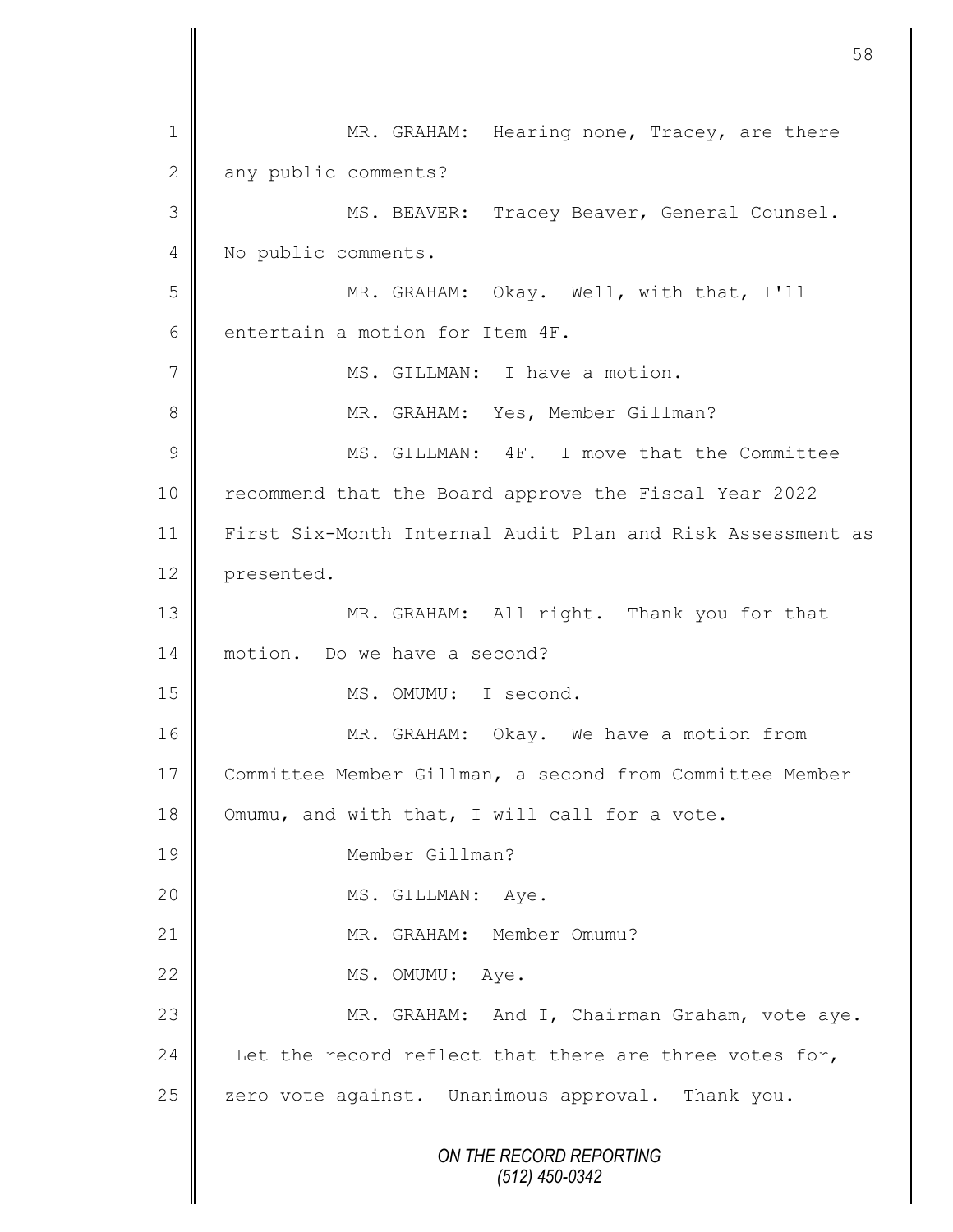*ON THE RECORD REPORTING (512) 450-0342* 1 All right. We will now go to the Internal 2 | Audit, Item 4G, Internal Audit Division Status Update.  $3 \parallel$  This is a briefing item only. 4 MS. MENJIVAR-SUDDEATH: I'll make this one 5 shorter. I promise. Good afternoon, Board Members. For 6 the record, again, Sandra Menjivar-Suddeath, and I have 7 another Mr. Gonzalez joining me. He is not part of our 8 department, but he will be part of peer review, and I'll 9 | kind of get into that detail in a bit. 10 || So, Item 4G is the Internal Audit Division 11 status. It's on page 110 of your Board book. This is a 12 briefing item only. 13 **The Internal Audit Division status has three** 14 | components this time. The external engagements that we're 15 coordinating, the internal engagements, as well as the 16 peer review results. 17 | Con the external engagements, an audit that was 18 iust completed was the Texas Comptroller of Public 19 Accounts contract audit. This is a separate type of audit 20 that is done by the Comptroller. So, they come in and do 21 their post-payment audit that we just talked about in  $4E$ . 22  $\parallel$  But they also do contract audits where they're only 23 | looking at specific contracts. 24 They completed in April 2021. Their scope was 25 | from December 2017 through November 2018. Now, that's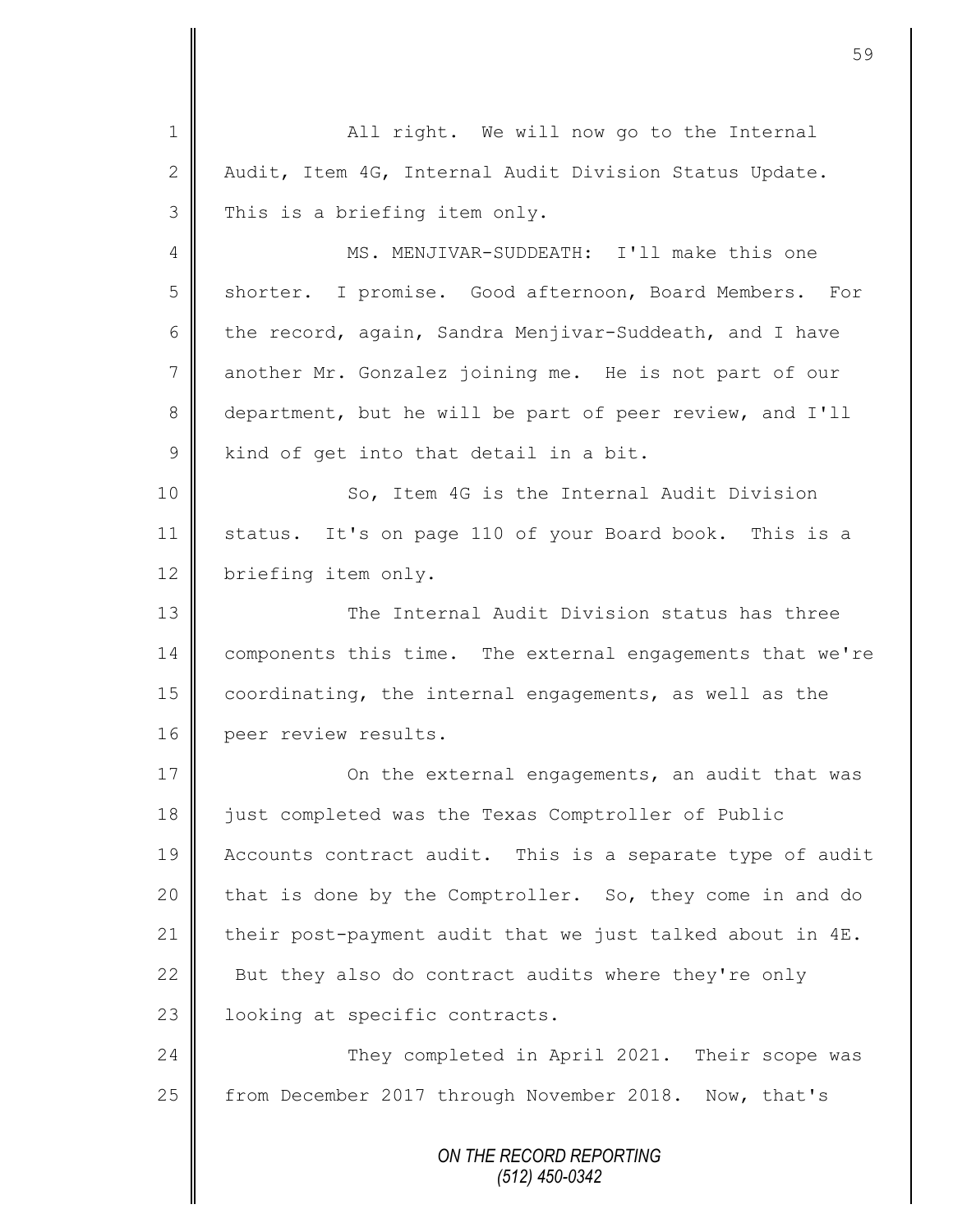1 about four years ago.

2 So, I wanted to give you some context on that 3 | because the results that they identified, there was nine 4 recommendations, and although they found us mostly 5 compliant, those nine recommendations were related to 6 documentation issues, contract close-out, and contract 7 monitoring. 8 Most of those issues had already been 9 | identified by the Department through coordination with us 10 and FAS -- the Finance and Administrative Services. And 11 so, while there were nine recommendations, six of them 12 were pretty much closed right after the report was issued, 13 **because they had already completed the remediation before** 14 that. So, that audit  $-$  there's only three 15 | recommendations left open, and the Department is on track 16 of closing those as well. 17 The other completed engagement is with the 18 State Office of Risk Management. So, the State Office of 19 Risk Management comes here often -- again, routine 20 || audits -- to look at our safety program and our Workers' 21 Comp program. They just finished a program review a few 22 months ago here in headquarters and they did have two 23 **T** recommendations. 24 | Both of them were related to training. One was 25 | training for our safety managers on risk management, and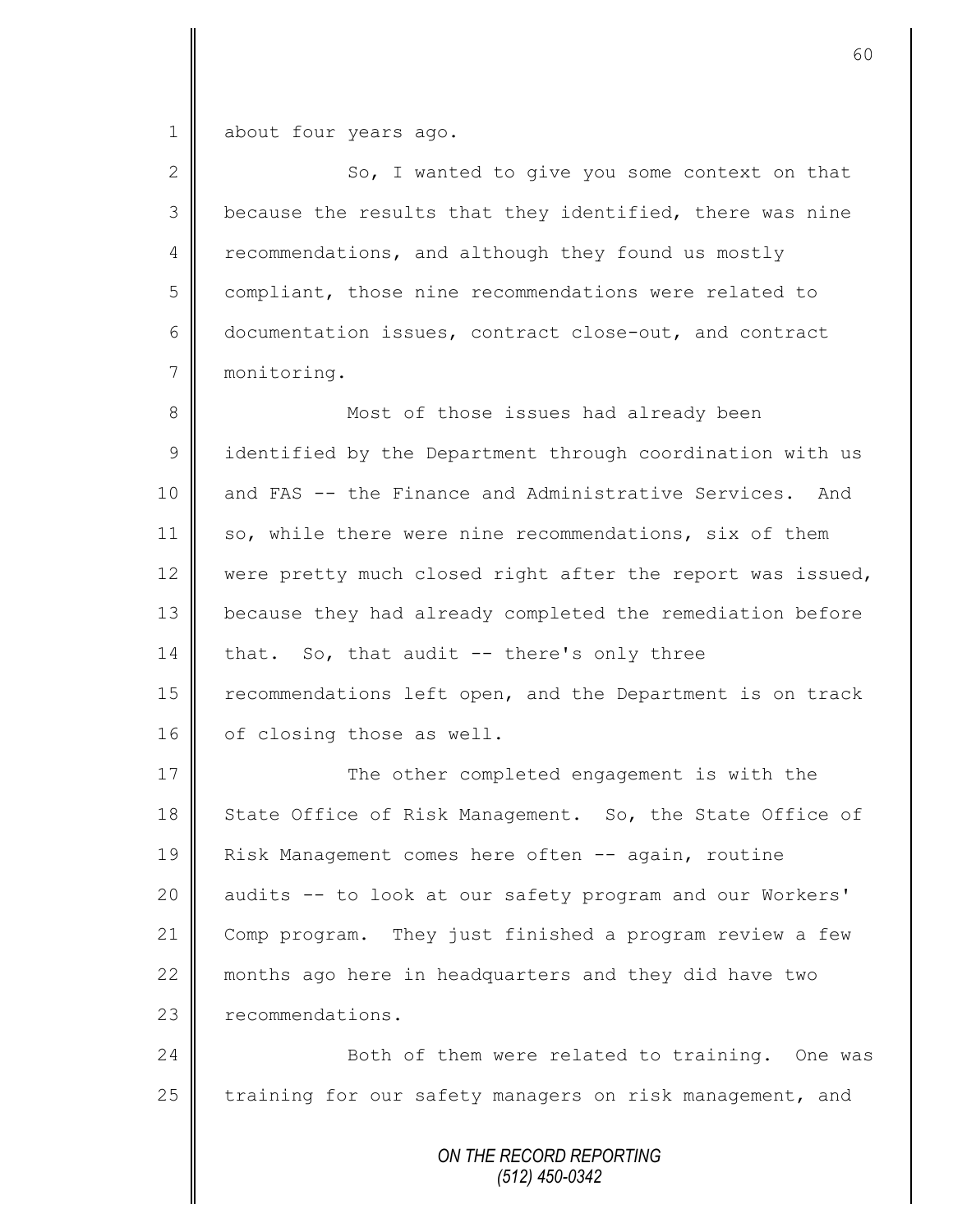*ON THE RECORD REPORTING (512) 450-0342* 1 | the second one was doing an actual training on trips, 2 slips, and falls. So, that way, as employees, we don't 3 fall often. And I'm notorious for falling. So, you know, 4 | I'll take the training if I can. 5 || The other thing they also completed was a 6 consultation at our regional service centers. So, they 7 did two consultations. One was at the Fort Worth Regional 8 Service Center, and one was at the El Paso Regional 9 Service Center. 10 || So, when they do consultations, they're only 11 | looking at safety items. You know, do we have a fire 12 extinguisher? Do we have things that are required  $-$ 13 we're supposed to have for safety? And in both those 14 consultations, we had no recommendations. So, they found 15 us to have everything we needed for safety, which is  $16$  great. 17 || So, those are the completed engagements. The 18 new external engagement is a post-payment audit that we 19 discussed earlier. So, I won't belabor the issue anymore. 20 || Any questions on the external before I move to 21 | internal? 22 (No response.) 23 || MS. MENJIVAR-SUDDEATH: Okay. So, on the 24  $\parallel$  internal engagements -- this is the last month of the 25 | fiscal year, so we're quite busy. In field work, we're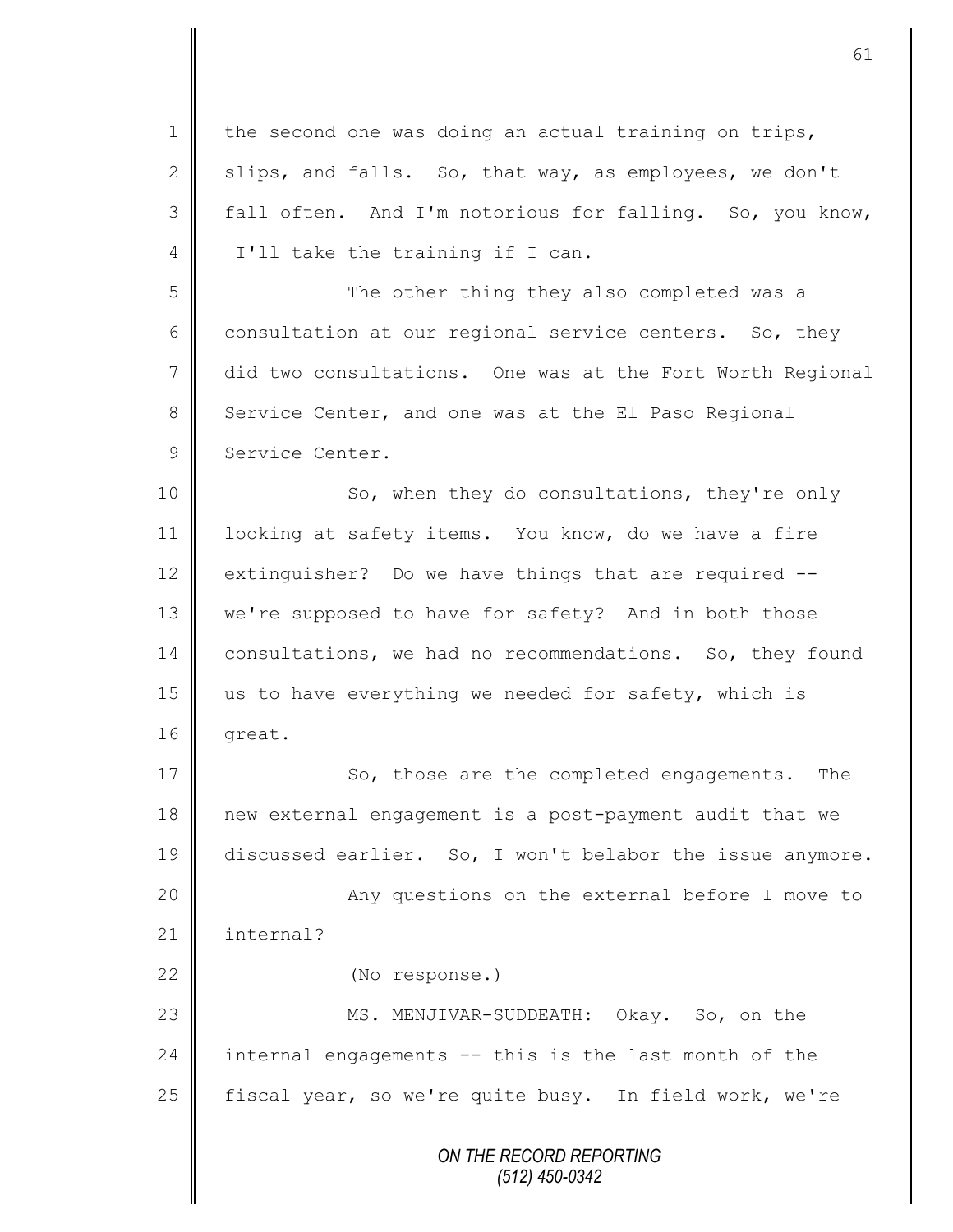1 doing the internal audit follow up for the fourth quarter. 2  $\parallel$  At this point, we have about three recommendations that 3 have been implemented. So Internal Audit is reviewing 4 that, and we will provide a status and what the verified 5 status is in September.

6 This internal communication audit was 7 | originally a strategic communication audit focusing on 8 external. We actually changed the scope to internal 9 **b**ecause the risk was more on looking at how internally we 10 communicate with employees. That audit will be moving to 11 reporting next week. And so, we'll have some information 12 for you shortly.

13 || Similarly the payment card industry Requirement 14 | 1, the Department accepts credit cards for some of their 15 transactions. Because of that, we are required to follow 16 the payment card industry standards. We are looking at 17 Specifically Requirement 1, which is a firewall.

18 || And so, we are in field work right now. We 19 | will moving to reporting next week. And again, we'll have 20  $\parallel$  results for you shortly after that.

21 | Audits that we've issued recently include the 22  $\parallel$  telecommuting audit, which was looking at our 23 telecommuting program and changes we made over the past  $24$  | year to that. The change management audit, which is 25  $\parallel$  looking at our IT change management process, so when we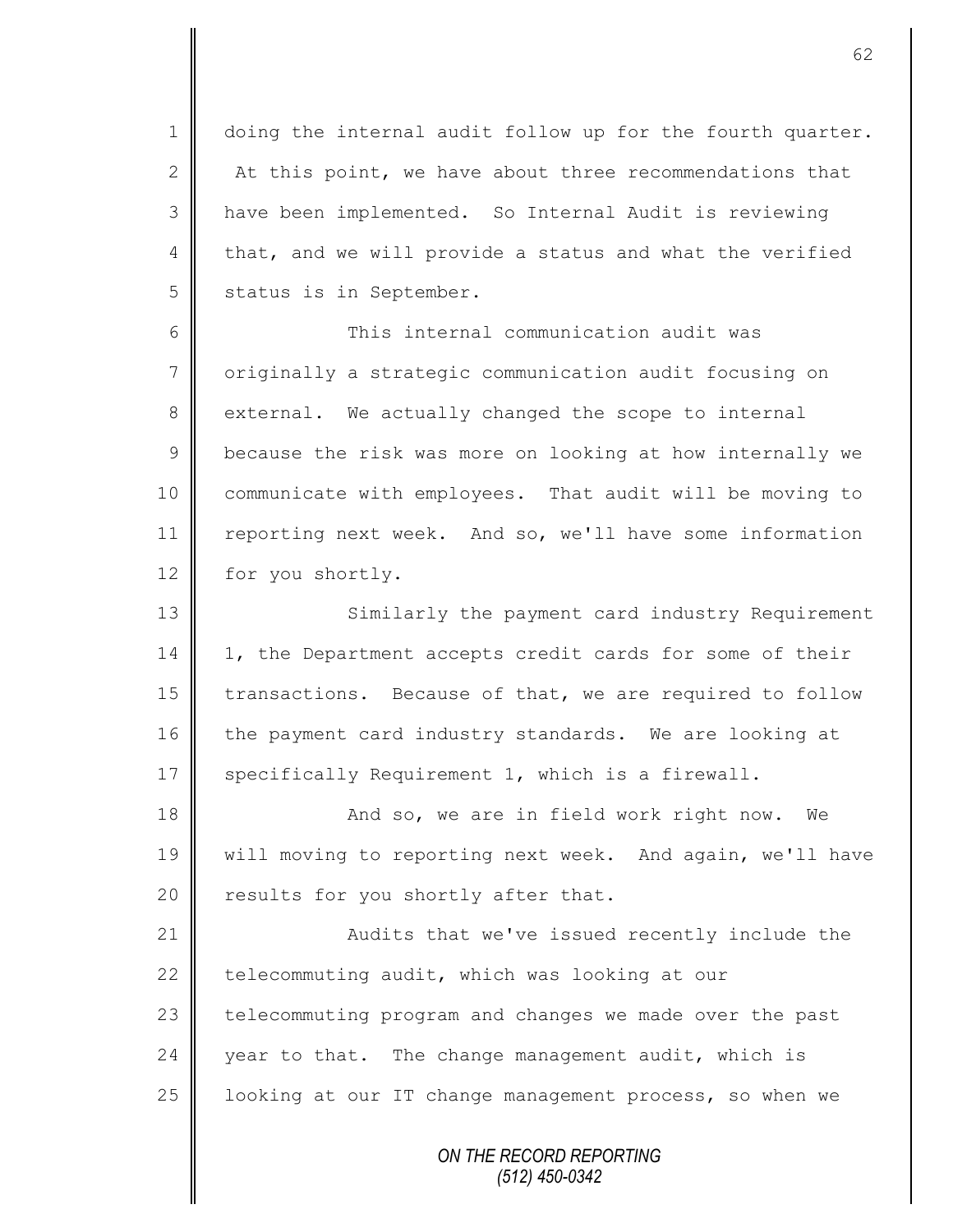*ON THE RECORD REPORTING (512) 450-0342* 1 develop code, how do we move that from development to 2 production? 3 || The license plate manufacturing and monitoring 4 audit, that was looking at how we manufacture our license 5 | plates, since we have an actual agreement with the Texas 6 Department of Criminal Justice to produce the license 7 plate. And then how do we monitor the needs of our 8 stakeholders for that? We just issued that. 9 And then, the internal audit follow up for the 10 third quarter, where we had, I believe, a 50 percent 11 | implementation rate. So, about half of the 12 | recommendations that were submitted were implemented. 13 All the issued ones are on the Board's 14 SharePoint site, and some have been posted to the Texas 15 DMV website. A couple of them are confidential, so we 16 | have not posted them to the website. 17 Now the final item that I would like to present  $18$  to you is the peer review. So, everyone asks who audits 19 the auditors. Well, this is it. 20 || Every three years, the internal audit function 21 | is subject to an external audit. So, people from similar 22 internal audit functions come to review us that are not 23 part of the Department. 24 They look at our work papers, our efficiency,  $25$  | our effectiveness. They talk to Board members, division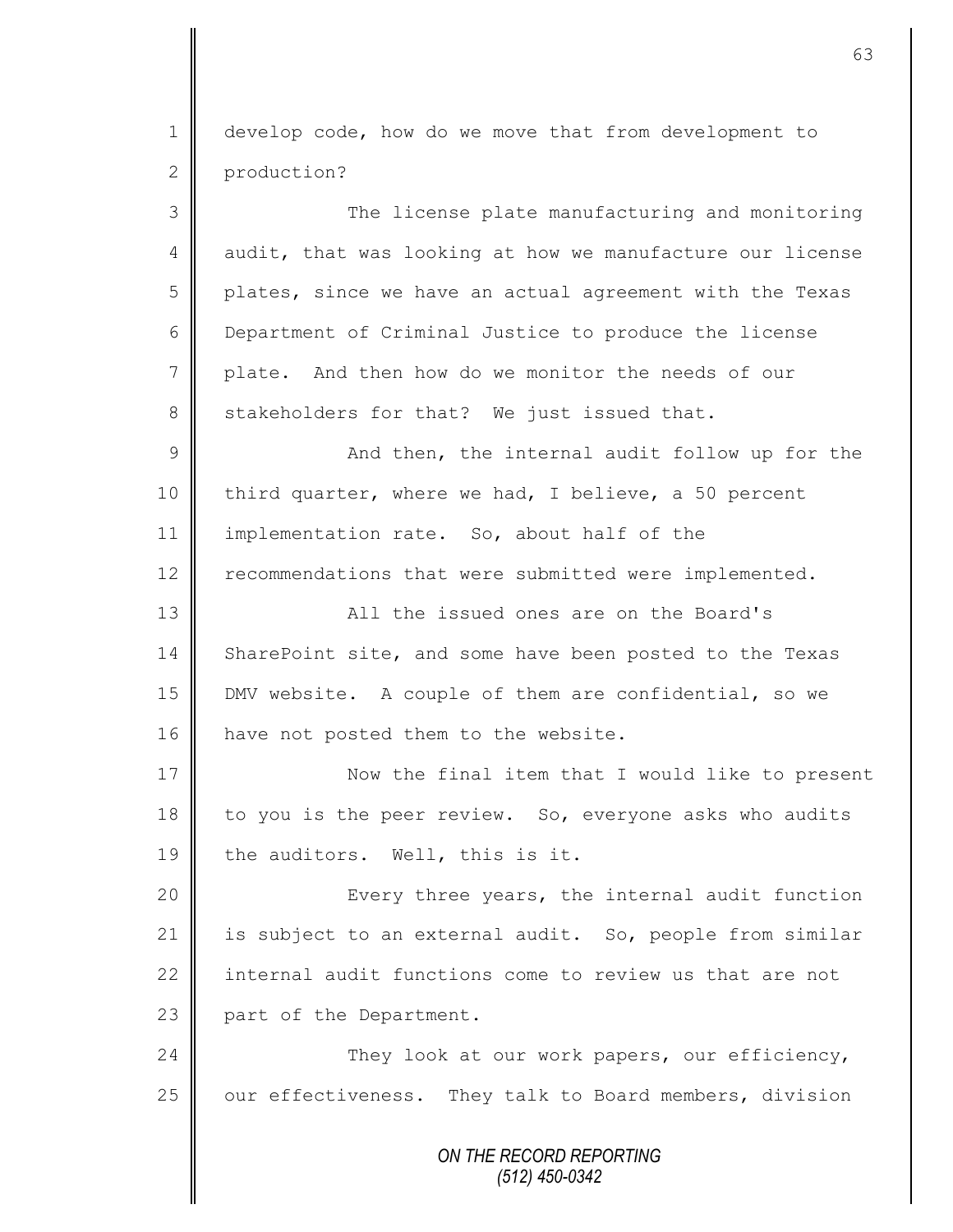1 members, division directors to kind of understand both our 2 efficiency, our effectiveness, and our compliance with 3 audit standards.

4 || Our peer review this year was led by the Chief 5 Audit Executive, Arby Gonzalez, with the Texas Department 6 | of Information -- oh, sorry -- of Insurance, who is right 7 next to me, and an auditor from the Texas Workforce 8 Commission. And I'm going to let him kind of discuss the  $9 \parallel$  results, and you can ask him any questions.

10 || MR. GONZALEZ: Good afternoon, Chair Graham, 11 | Director Brewster, and Members. For the record, my name 12 is Arby Gonzalez, and I am the Internal Audit Director for 13 the Texas Department of Insurance. And I also serve as 14 the team lead for the peer review over TXDMV central audit 15 | function, which also included Harold Rogers, internal 16 auditor for the Texas Workforce Commission.

17 | So, Sandra asked the question, Who audits the 18 auditors? It turns out other auditors. We rated TXDMV's 19 | Internal Audit as pass, generally conforms, which is the 20 | highest rating out of the three.

21 **I** The means that TXDMV's Internal Audit has 22 policies and procedures and practices in place to comply 23 W with the Institute of Internal Auditors and the U.S. 24 Government Accountability Office Standards, which is the  $25$  requirements and standards that we follow as internal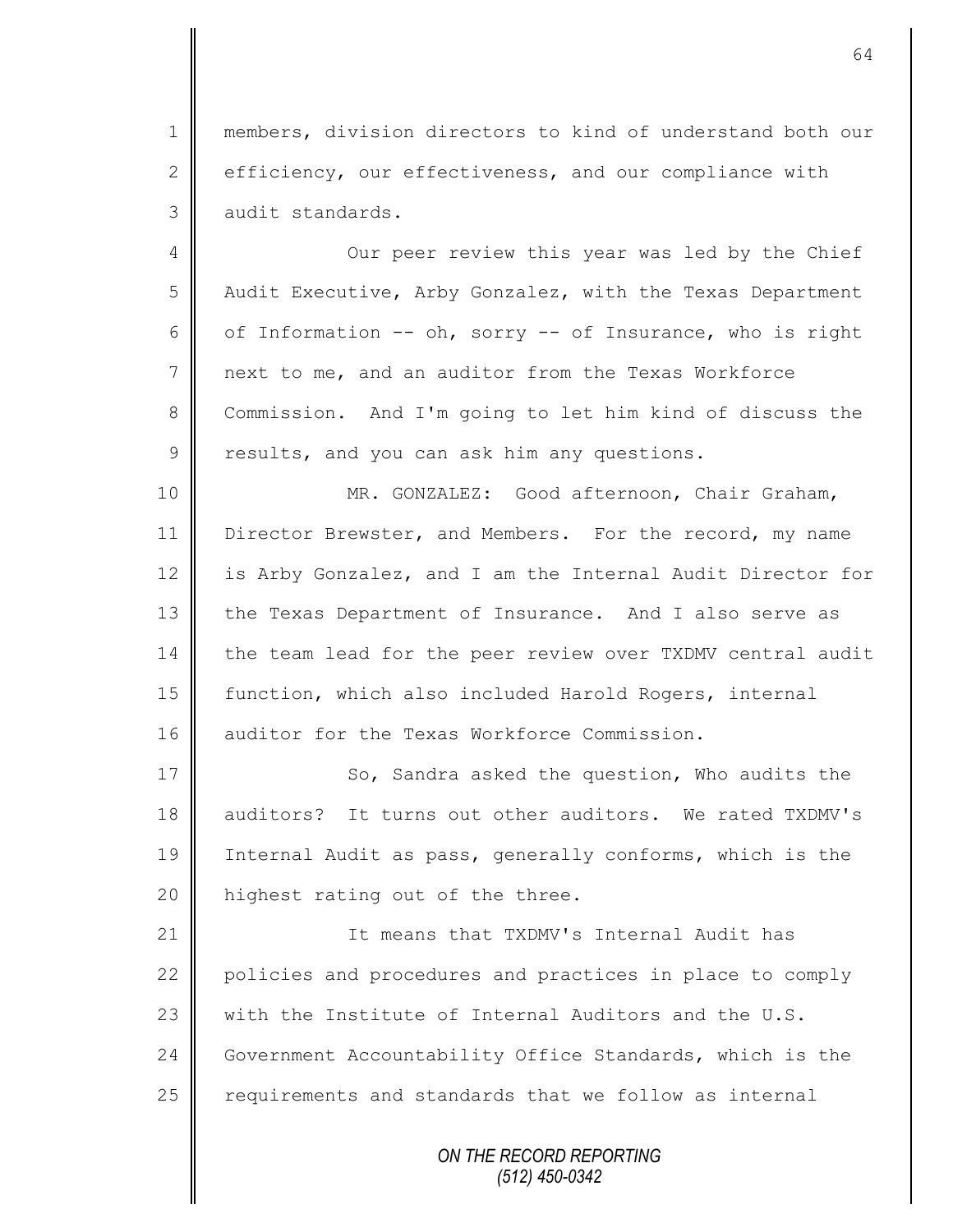1 auditors, and with the Texas Internal Auditing Act.

2 || Sandra and her team complied with requirements 3 for the internal audit function. Our review covered 4 audits and consultation projects from September 2017 5 through August 2020.

6 || I want to highlight some of the positives that 7 we found during our review. The first of which included 8 effective relationships and communication with both the 9 | Board and executive management. Sandra and her team were 10 | open to discussions and collaboration.

11 They used dashboards, as you saw earlier --12 earlier presentation -- dashboards and other metrics to 13 measure progress and highlight risk within program areas 14 throughout TXDMV. They also incorporated best practice 15 | technology uses, incurring data-driven and collaborative 16 approach to risk assessment. And they also used analysis 17 and analytics as much as they can, completing more 18 effective and efficient audit projects.

19 **All of this adds value to TXDMV because of the** 20 | relationships and collaboration they've fostered with the 21 Board, executive management, and TXDMV division directors, 22 management staff. They're able to provide insight to the 23 agency, provide value to the agency. And so that's  $24$  something every internal audit function strives to do, is 25 to become trusted advisors for the organization.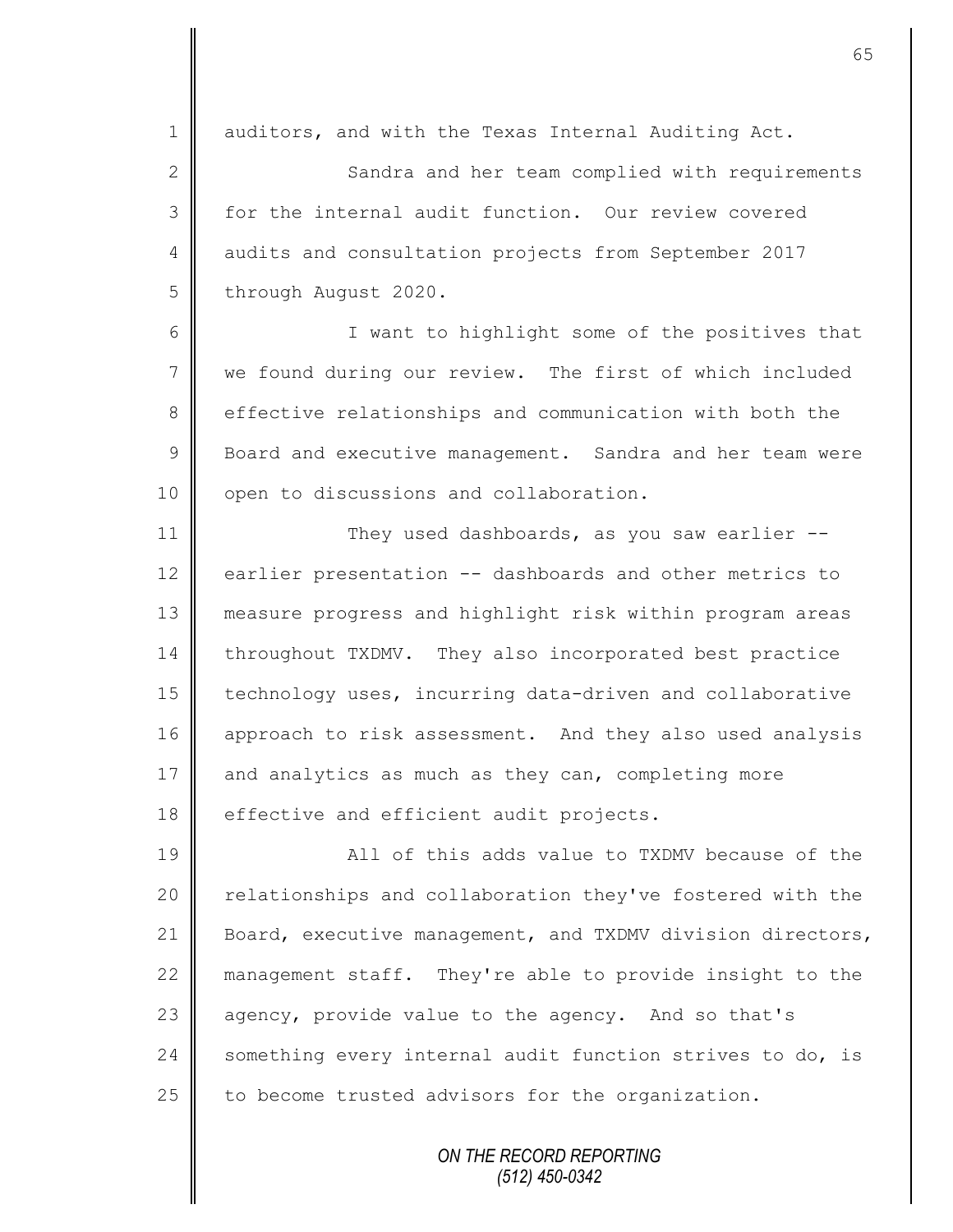*ON THE RECORD REPORTING (512) 450-0342* 1 || We found one opportunity to improve, related to 2 a minor area related to documenting methodologies for 3 Sample selection from one of the projects that we got a 4 | look at. Again, it was a minor thing and Sandra and their 5 | team have acknowledged it and they're working to correct  $6 \parallel$  that issue. 7 || MS. MENJIVAR-SUDDEATH: It has been corrected. 8 9 MR. GONZALEZ: That issue has been corrected. 10 || We follow the procedures from the State agency 11 internal audit form to complete our peer review. Safe 12 members include chief audit executives, directors, and 13 other internal audit leaders. That promotes effective and 14 efficient internal audit resources to help us do our job 15 better. 16 We want to thank Chair Graham, other members of 17 Board for carving out some time to show us Board's 18 perspective on internal audit's performance. We want to 19 thank Director Brewster, TxDMV executives and management 20 for helping us create a fuller picture of how internal 21 | audits work in value. 22 **And lastly, we want to thank Sandra and her** 23 team for their help, cooperation and coordination for 24 completing our peer review. This concludes my prepared  $25$  remarks, and I'm available to answer any questions.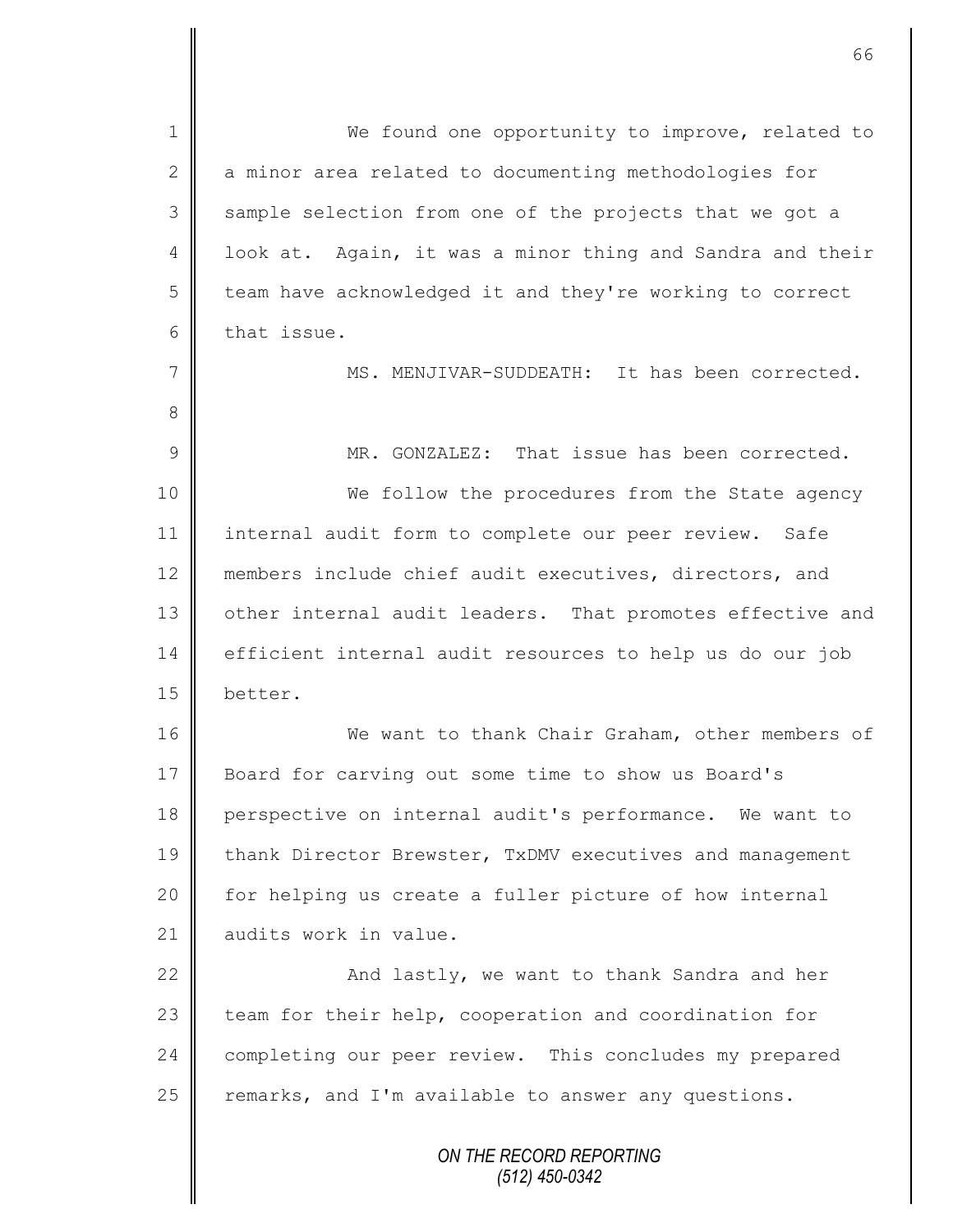*ON THE RECORD REPORTING (512) 450-0342* 1 || MR. GRAHAM: Thank you, Mr. Gonzalez. I only 2 ask this question because I ask it every time. I already  $3$  know the answer, but that's okay. 4 || I'm going to ask, did you receive full and 5 complete cooperation from Sandra and her team? 6 || MR. GONZALEZ: Yes, absolutely. 7 MR. GRAHAM: I would think so, but I wanted to 8 ask the question. 9 || Sandra, you know that there's going to be one. 10 Got an auditor who can't let it go. There's got to be 11 | one, right? 12 | MS. MENJIVAR-SUDDEATH: I know. 13 MR. GRAHAM: And I kind of cracked up, the 14 auditor grade is passing, generally conforms. That's 15 **pretty funny.** 16 || I think about if I was peer reviewed in my 17 business, they would say you can't BS a BS'er. So that's 18 good. That's the way to do it, right? Nobody can walk in 19 vour shoes but somebody who has. 20 || So, well, that is great. Great result. Thank 21 vou for that. 22 | Are there any questions from the Committee? 23 || MS. GILLMAN: I'd just say thank you very much, 24 and Sandra, there's nothing surprising about it. 25 Congratulations and job well done. Outstanding, confirms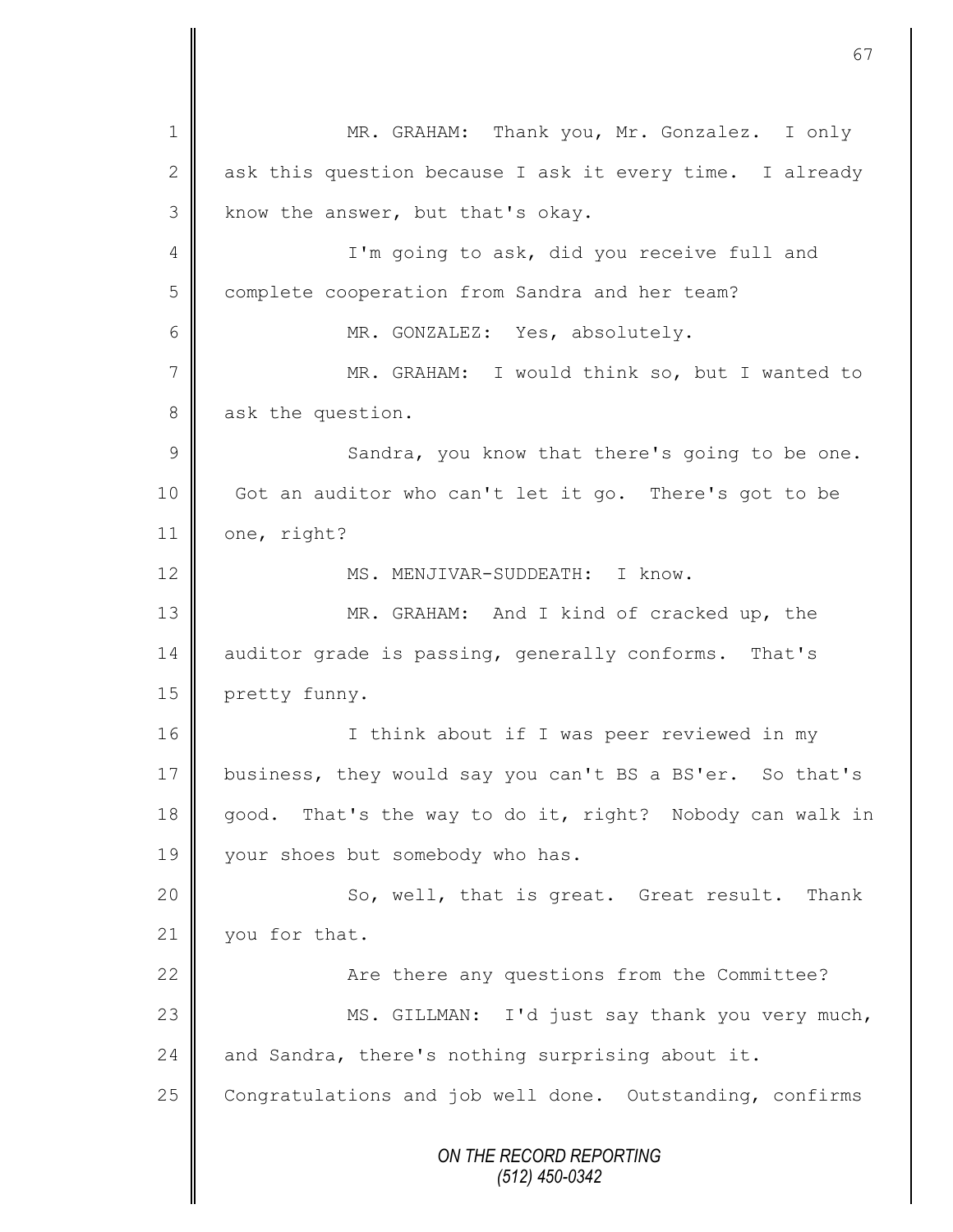*ON THE RECORD REPORTING (512) 450-0342* 1 everything that I felt. And your reporting, thoroughness,  $2 \parallel$  is always outstanding. 3 || MS. MENJIVAR-SUDDEATH: I appreciate that, and 4 I I am serious. We have corrected the recommendation.  $5 \parallel$  So --6 (General laughter.) 7 || MS. MENJIVAR-SUDDEATH: -- the first thing we 8 did before the report was even out. 9 || MS. BREWSTER: Mr. Chairman, if I may? 10 MR. GRAHAM: Yes, ma'am. 11 || MS. BREWSTER: Has that been verified by Mr. 12 Gonzalez? 13 MS. MENJIVAR-SUDDEATH: If not -- 14 | (General laughter.) 15 MS. BREWSTER: Seriously, I wanted to say thank 16 you very much to Mr. Gonzalez and Mr. Rogers for the time 17 that they took to come in and do the peer review. They 18  $\parallel$  have -- obviously, they have other things that they do at 19 their respective divisions or departments, and I really 20 || appreciate them taking the time to do the peer review and 21  $\parallel$  audit the auditor. 22 | Kanal, too, congratulations to Sandra. I look 23 | forward to continuing a wonderful relationship with 24 | Internal Audit, and congratulations. 25 | MS. MENJIVAR-SUDDEATH: That concludes our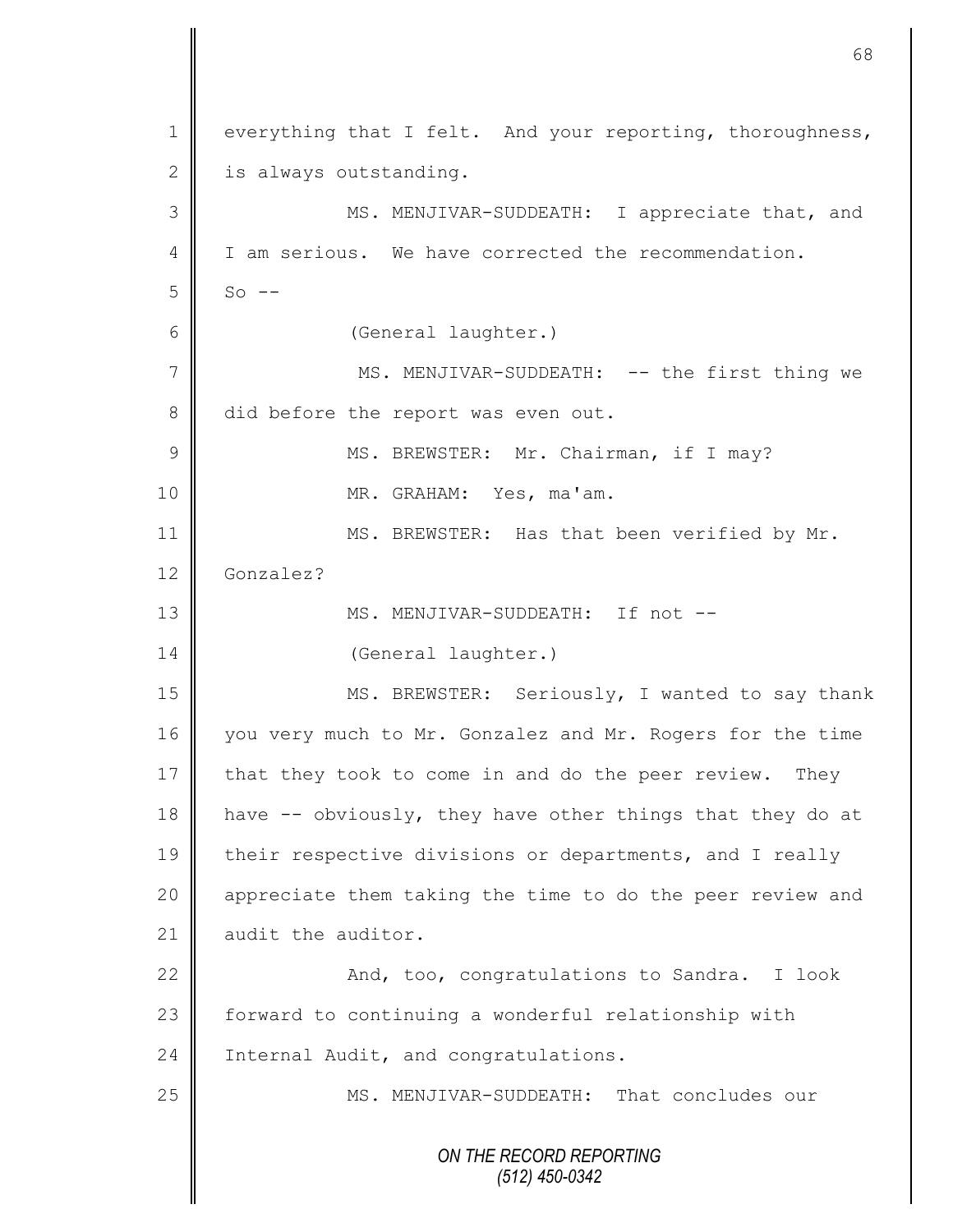*ON THE RECORD REPORTING (512) 450-0342* 1 | presentation. Any questions on the Internal Audit 2 Division status? 3 (No response.) 4 | MS. MENJIVAR-SUDDEATH: Okay. Thank you. 5 || MR. GRAHAM: Thank you very much. All right. 6 With that, we will not have Closed Session today. I know  $7 \parallel y'$  all are all disappointed for that. So, we will not take 8 up Items 5 or 6. 9 || We will now move to Agenda Item 7, which is 10 | Public Comment. Tracey, is there any public comment? 11 MS. BEAVER: Tracey Beaver, General Counsel for 12 the record. No public comment. 13 MR. GRAHAM: Thank you. Hearing none, we will 14 | now move to Agenda Item 8, Adjournment. 15 Unless there is any further business, I will 16 entertain a motion to adjourn. 17 | MS. GILLMAN: Motion to adjourn. 18 || MR. GRAHAM: Member Gillman. Second? 19 MS. OMUMU: I second. 20 MR. GRAHAM: Member Omumu. We're going to take 21  $\parallel$  a vote, right, but I don't think we have to take a vote. 22 There's no vote required. 23 | MS. BEAVER: Tracey Beaver, General Counsel for 24  $\parallel$  the record. It is best practices to take a vote to make 25 sure there's no further business.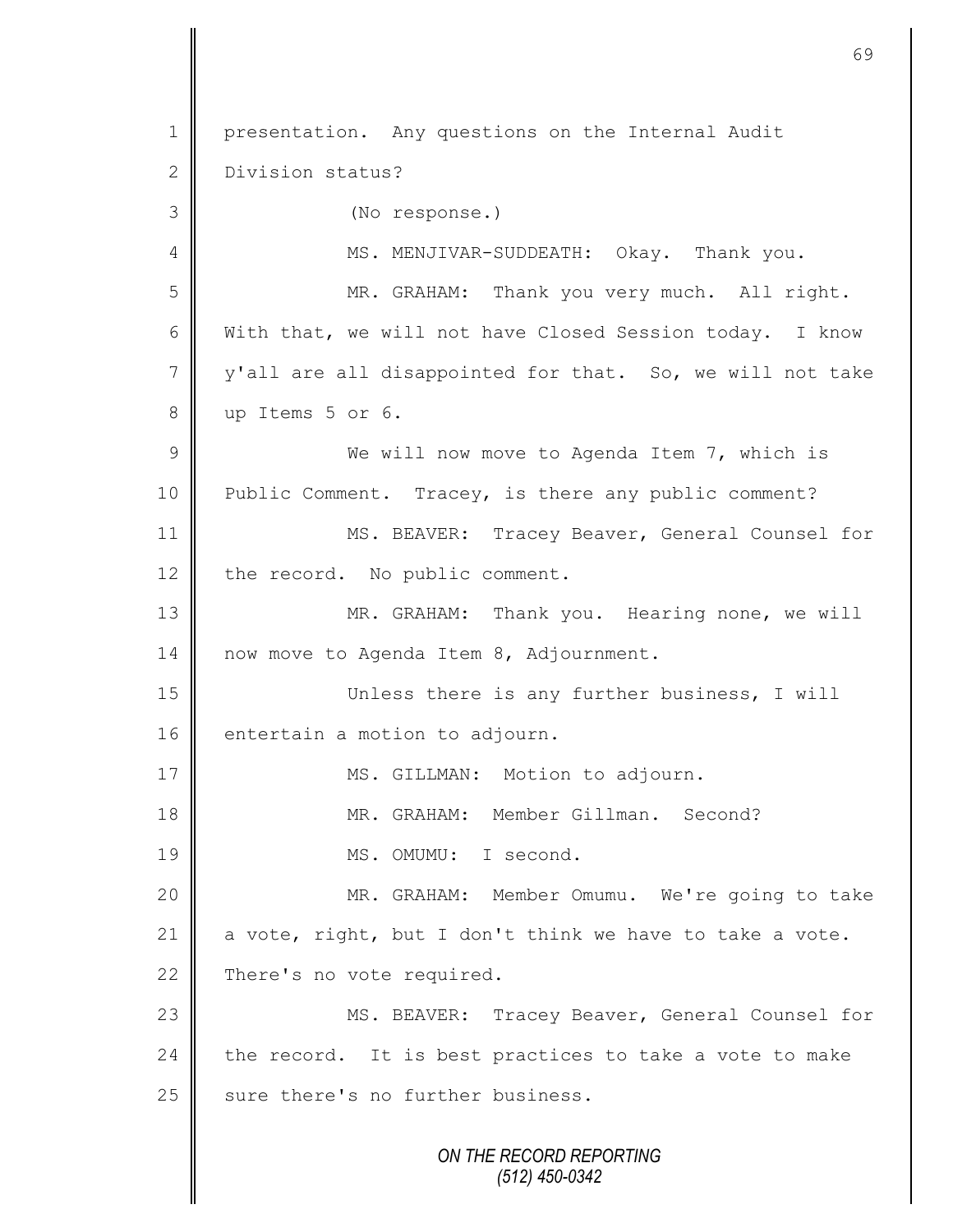|                | 70                                                         |
|----------------|------------------------------------------------------------|
| $\mathbf 1$    | MR. GRAHAM: I think we've had the Roberts                  |
| $\mathbf{2}$   | Rules of Order discussion before, but I will trust the     |
| $\mathfrak{Z}$ | General Counsel. Then Member Gillman, I'll take your       |
| 4              | vote.                                                      |
| 5              | MS. GILLMAN: Aye.                                          |
| 6              | MR. GRAHAM: Member Omumu?                                  |
|                |                                                            |
| 7              | MS. OMUMU: Aye.                                            |
| 8              | MR. GRAHAM: And I, Chairman Graham, vote aye,              |
| $\mathsf 9$    | and we'll let the record reflect the vote is unanimous and |
| 10             | this meeting is adjourned.                                 |
| 11             | Thank you, everyone. Good to see you. Look                 |
| 12             | forward to seeing you tomorrow.                            |
| 13             | (Whereupon, at 3:37 p.m., the meeting was                  |
| 14             | adjourned.)                                                |
|                |                                                            |
|                |                                                            |
|                |                                                            |
|                |                                                            |
|                |                                                            |
|                |                                                            |
|                |                                                            |
|                |                                                            |
|                |                                                            |
|                |                                                            |
|                |                                                            |
|                |                                                            |
|                | ON THE RECORD REPORTING<br>(512) 450-0342                  |

 $\overline{\mathsf{I}}$